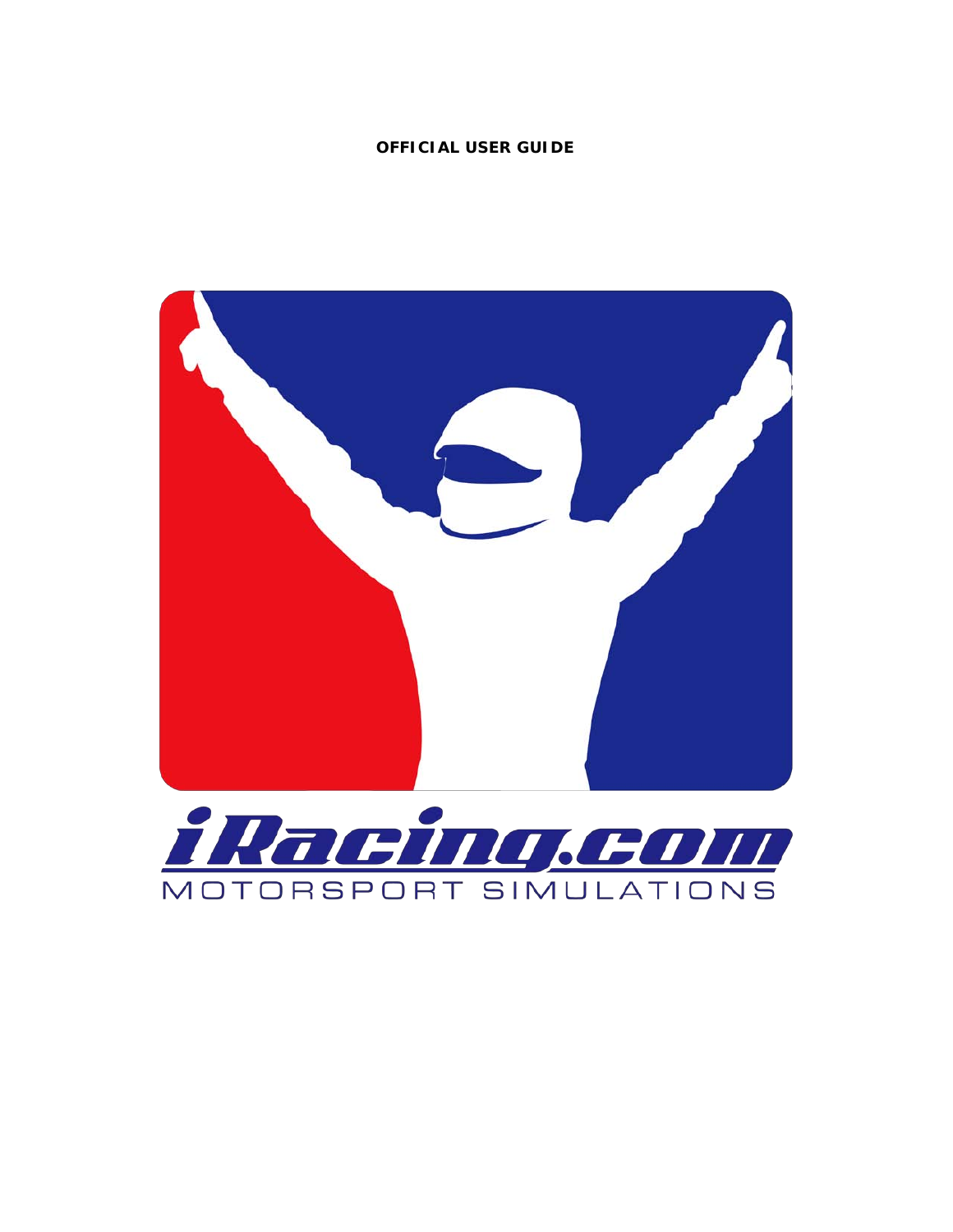# *iRacing.com Motorsport Simulations User Guide Version 20101101.01*

# **Table of Contents**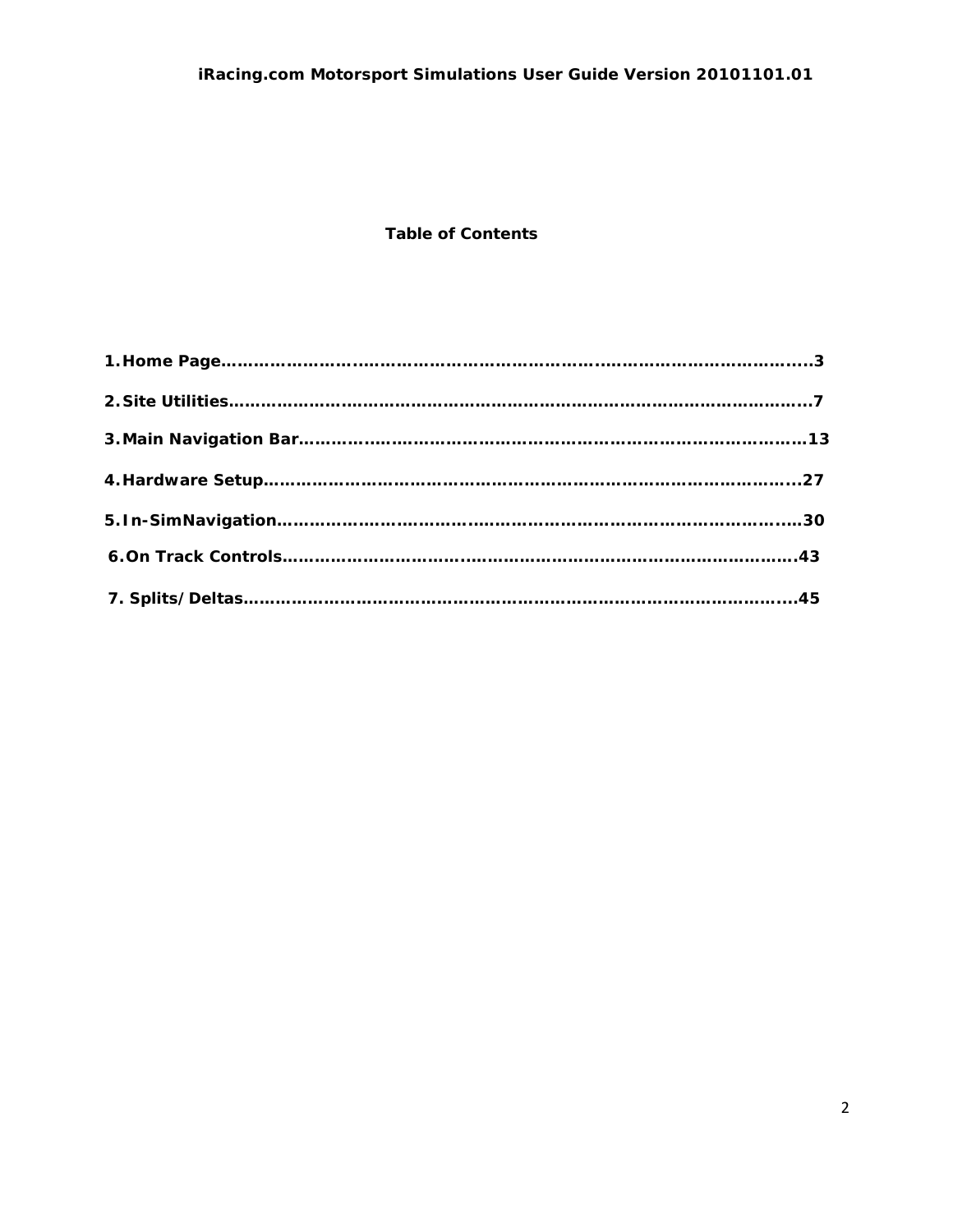# **1. Home Page**

## 1.1. **Press Room and Dash Board**

The Home page has been divided into two sections, Press Room and Dashboard. Navigating between the two sections is easily done by using the large corresponding icons.

The **Press Room** is where you will see Top Stories, Feature Stories, News, Special Offers and Recent

Archives. You can collapse and expand the news boxes by using the arrow at the top right of each box.

The **Dash Board** is all about the racing. It displays the following different widgets: What's Hot, Recent Events, Standings, Community, News, Service Status and Reigning Champions. It can be fully customized to your taste by clicking and dragging the widgets title bar to your desired location on the page. Widgets can be expanded or collapsed and some can be removed altogether.

## 1.2 **Tickers**

At the top of the page is the news ticker. It can be turned on and off by clicking the iRacing icon to the left of the ticker. You can also quickly advance through the news by using the right/left arrows to the far right of the ticker.

At the top of the nav bar the service ticker displays an abundant array of different stats. The ticker stats can be filtered using the settings panel gear icon.

## 1.3 **Settings Panel**

By clicking on the gear icon to the right of the nav panel you can customize the session panels, tickers and dashboard and general settings.

- **Session Panels** You can select the series that you would like to see displayed in the session panels
- **Tickers** You can select ad customize the stats you would like to see reported in the Service Ticker
- **Dashboard**  Add or remove gadgets from the Dashboard
- **General** Enable/Disable Multiclass Popup. Hide or display your online status.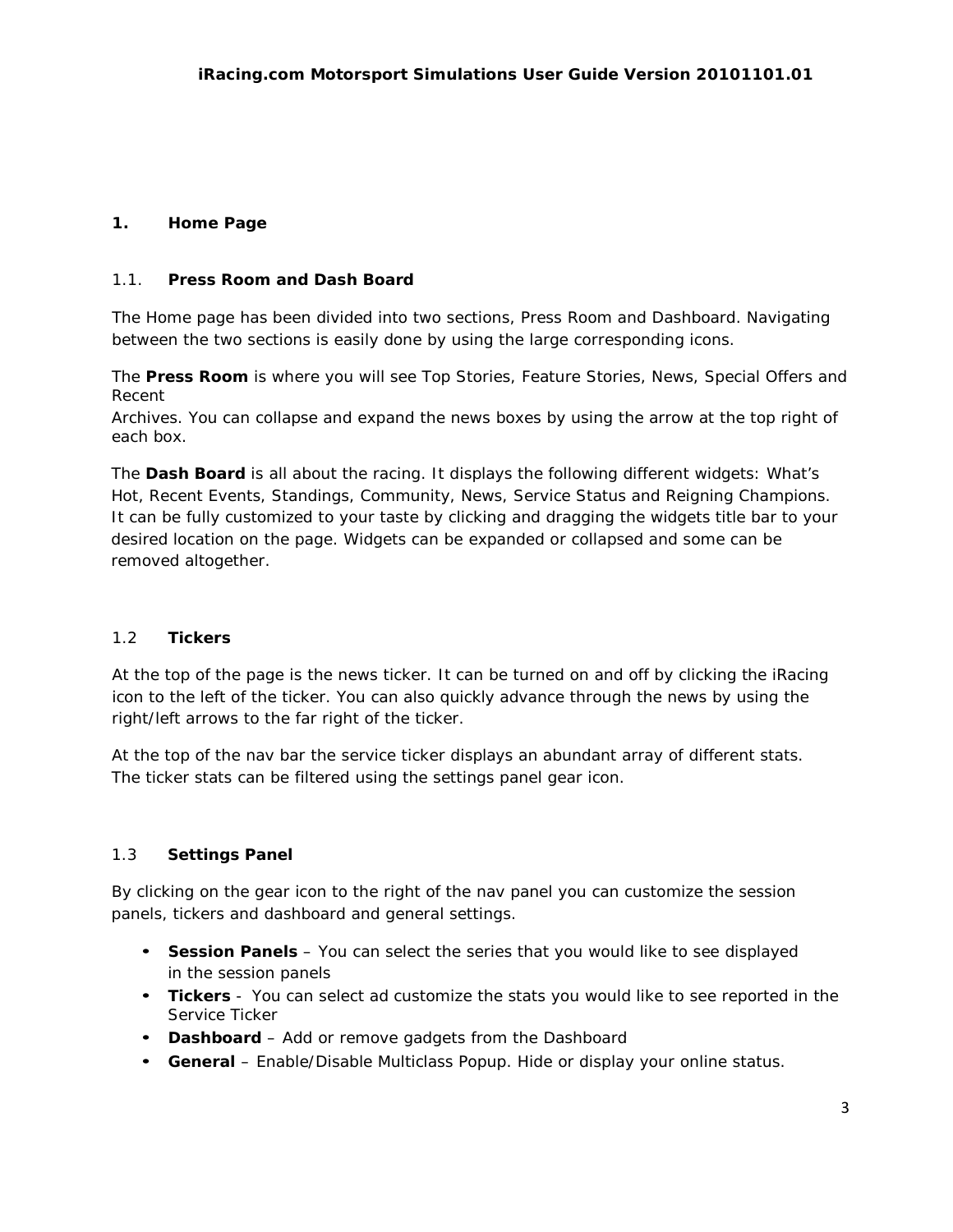## 1.4 **Service Status**

Located on the Press Room and Dashboard page, the Service Status box alerts the member to any updates and changes that need to be made to the software. Currently there are four different headings that may appear, depending on the status of an individual's service. This box is collapsible.

- **Service Up-to-Date**  Service is up-to-date and no changes need to be made.
- **Updates Required** Critical elements of the service software are out-of- date and downloads are required.
- **System Not in Service**  The iRacing system is not in service on this computer. If the software is installed, you will need to start it from the Start Menu link. If the software is not installed on this computer, you will need to download it using the Download Software link.
- **Updates Available** Updates are available that you have not yet downloaded. They may not be required to launch the simulation (depending on the series or car and track selected).

## 1.5 **Service Status Gadget**

This has been extended to display the most recent postings in the iRacing.com Staff Announcements forum.

# 1.6 **What's Hot – Open Practice : Race, Qual, TT**

The What's Hot section is divided into two parts. The top part is Race, Qual, and TT. The bottom part is Open Practice. Both have several filtering options including eligible and populated filtering, Oval and Road filtering, and can display up to 20 series via the drop down box.

The "R, D, C, B, A, P" license buttons toggle on and off to filter sessions from those respective license levels. They all default to 'on,' and will 'gray out' when you click them off. You can view and sort the time, series, track, duration of session and number of drivers registered as well as type of session it is. Clicking on the small "R" icon will take you to that series home page. Clicking on the green REG button will register you for that session.

Additionally the open practice section can be sorted by server, US or AU/Sydney. The "DR" icon will show you drivers in the session and "END" will show how much time is left in the session.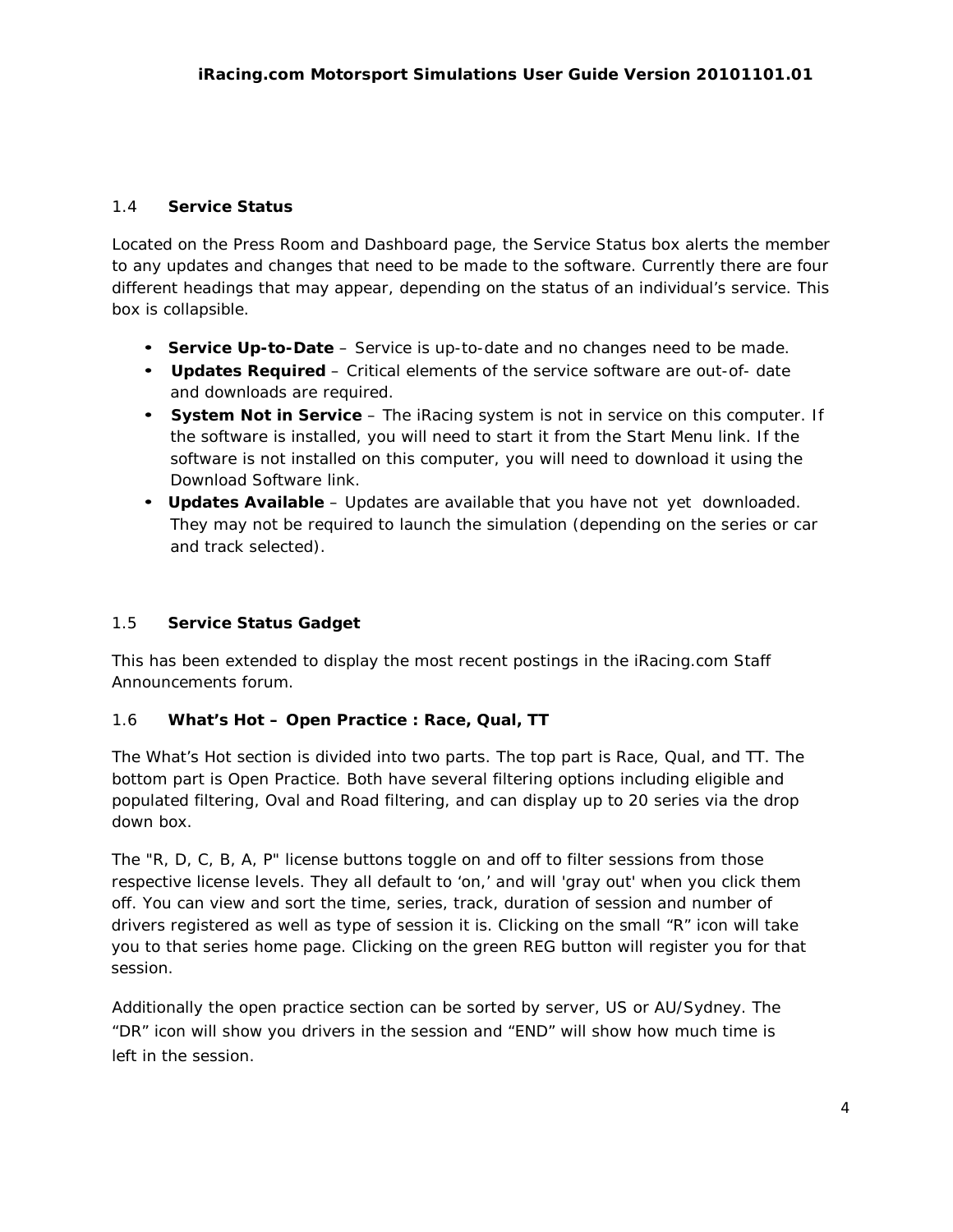## 1.7 **Race Planner- My Planned Races, Future Races**

The **Race Planner widget** allows you to see upcoming races in the Future Races box. It will let you filter by Date, Oval, Road, Series, Eligible and Populated races. You can select any series by using the drop down box in the top right of the Future Races section.

You can view the Date and Time the race starts, which series is running, the track, number of laps (DUR) and number of people that have already signed up for this race. Clicking the blue button to the far right will put the race in your "My Planned Races" section. However this does not register you for the race yet! An email will be sent to you 30 minutes before the race starts. Email notifications can be turned on or off by using the radial button at the top.

The **email reminder** will have the session time and series listed. There will be a link in the e-mail that will send you to the Race Planner and from there you can register for the race by clicking the green button just as in the What's Hot section.

## 1.8 **Community**

The **Talking Points** section provides a quick and easy way to join the "General Discussion" chat room and the three most active chat rooms on the service at the moment. To join a chat room, simply click on its name under the Chat Room column and you will automatically be connected. Bear in mind that while Talking Points is an easy way to join the most popular chat rooms, other chat rooms may be active as well, so be sure to visit the Chat page to view the other rooms available.

## 1.9 **Regional Standings**

The **Region Standings** section displays an overview of the club point's standings.

Standings can be sorted by race type, division, Club and Series using the drop down boxes. For more information regarding points and scoring please refer to the Sporting Code, which is available from the Information page.

## 1.10 **Reigning Champs**

The **Reigning Champs** section displays the most recent Champion in each series along with points scored. This data can be sorted by year and the season as well as Race type and Division.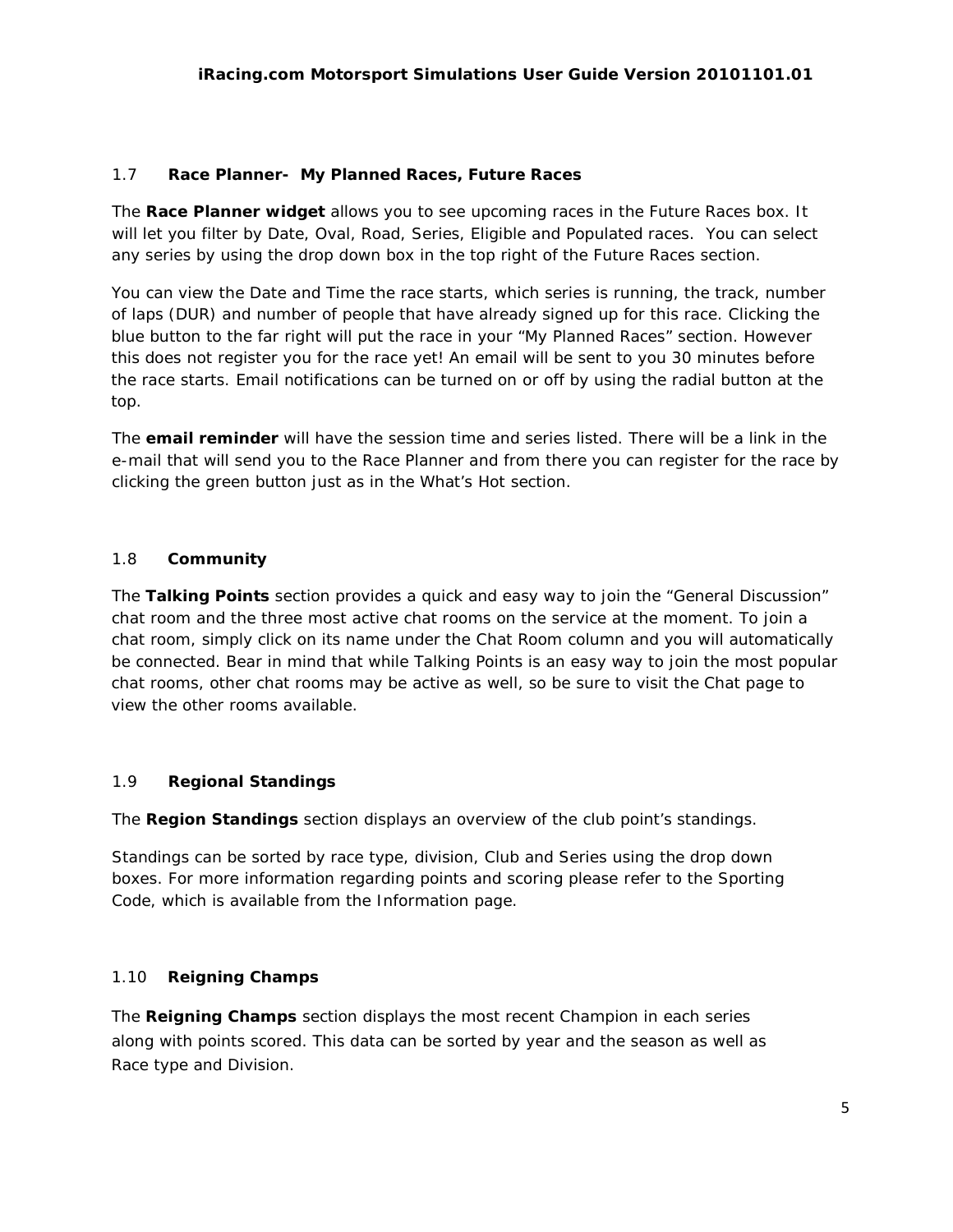## 1.11 **Your Recent Series**

Your **Recent Series** provides you with an overview of your recently run series. Links to each series' statistics, sessions, and schedule are provided. The Your Recent Series section makes finding a session quick and easy.

## 2 **Site Utilities**

## 2.1. **View Cart**

Clicking the **View Cart** link at the very top of the screen will bring you to your shopping cart where you can review or modify the contents of your cart.

The **View Cart secondary navigation** bar includes links to **Home**, **Cars**, **Tracks** and **Series**, in case you would like to return to any of these sections of the site to continue researching or shopping.

## 2.2. **My Account**

The **My Account** home page is available via a link at the very top of the screen. It displays your account information. On the left side of the screen are seven links to navigate within the **My Account** section. Also visible on the **My Account** Home page are:

• **Member Info**: Shows your member ID number, member name and inception date of initial membership.

• **Subscription Information**: includes subscription type, status, price and next billing date.

• **Credits**: Shows any credits available to be used to purchase content or renew your subscription.

• **Billing and Shipping Information**: Shows the credit card billing address, shipping address, card type, expiration date and the last four digits of the credit card number associated with this account.

• **Preferences**: Allows you to set preferences for how iRacing.com™ Dollars will be used and select the type of internet connection you have.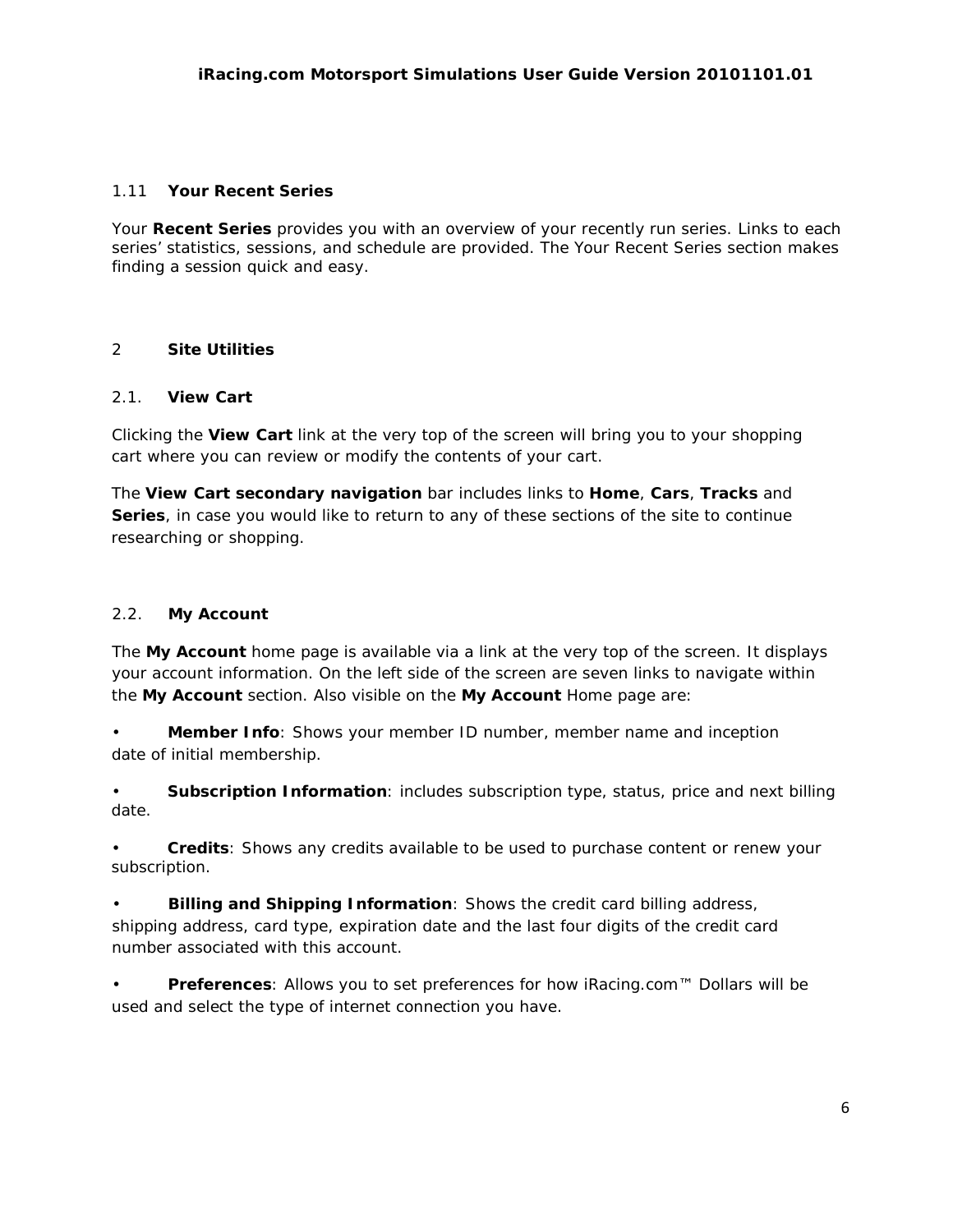The **Order History** shows the date, order number, status, price and details of all iRacing purchases associated with this account.

The **Change Subscription** section provides a description of your current subscription type and enables you to renew early, selecting a different type of subscription – longerterm subscriptions offer decreased monthly membership fees. You cannot modify your existing subscription except to cancel the auto-renew function, causing the subscription to end on your next expiration date. Whether you choose the same subscription term or a different one, early renewal will simply add the new subscription onto your existing one, extending your expiration date by the length of the new subscription term. The following is a listing of the current subscription choices:

• **MONTHLY**: A one month contract that automatically renews. Includes the cars and tracks used by the Rookie and Advanced Rookie series in both Oval and Road categories.

• **3-MONTH**: A three month contract that automatically renews. Includes the cars and tracks used by the Rookie and Advanced Rookie series in both Oval and Road categories.

YEARLY: A one year contract that automatically renews. Includes the cars and tracks used by the Rookie and Advanced Rookie series in both Oval and Road categories.

**TWO YEAR:** A two year contract that automatically renews. Includes the cars and tracks used by the Rookie and Advanced Rookie series in both Oval and Road categories.

To renew early, select a subscription type from the drop-down menu. The subscription description below the menu, showing cars and tracks, will change accordingly. Once you have made your selection, click "**Renew Early**" to initiate the transaction.

# 2.3 **Update Billing**

**Update Billing** allows you to change any of the Billing, Shipping, and/or Credit Card information associated with your account. Change the information in the fields provided and then click "Next." You will be asked to verify the changes by either clicking "Save My Updated Information and Finish" or "Add Credit Card." If the information is not correct, click "Edit" to make further changes.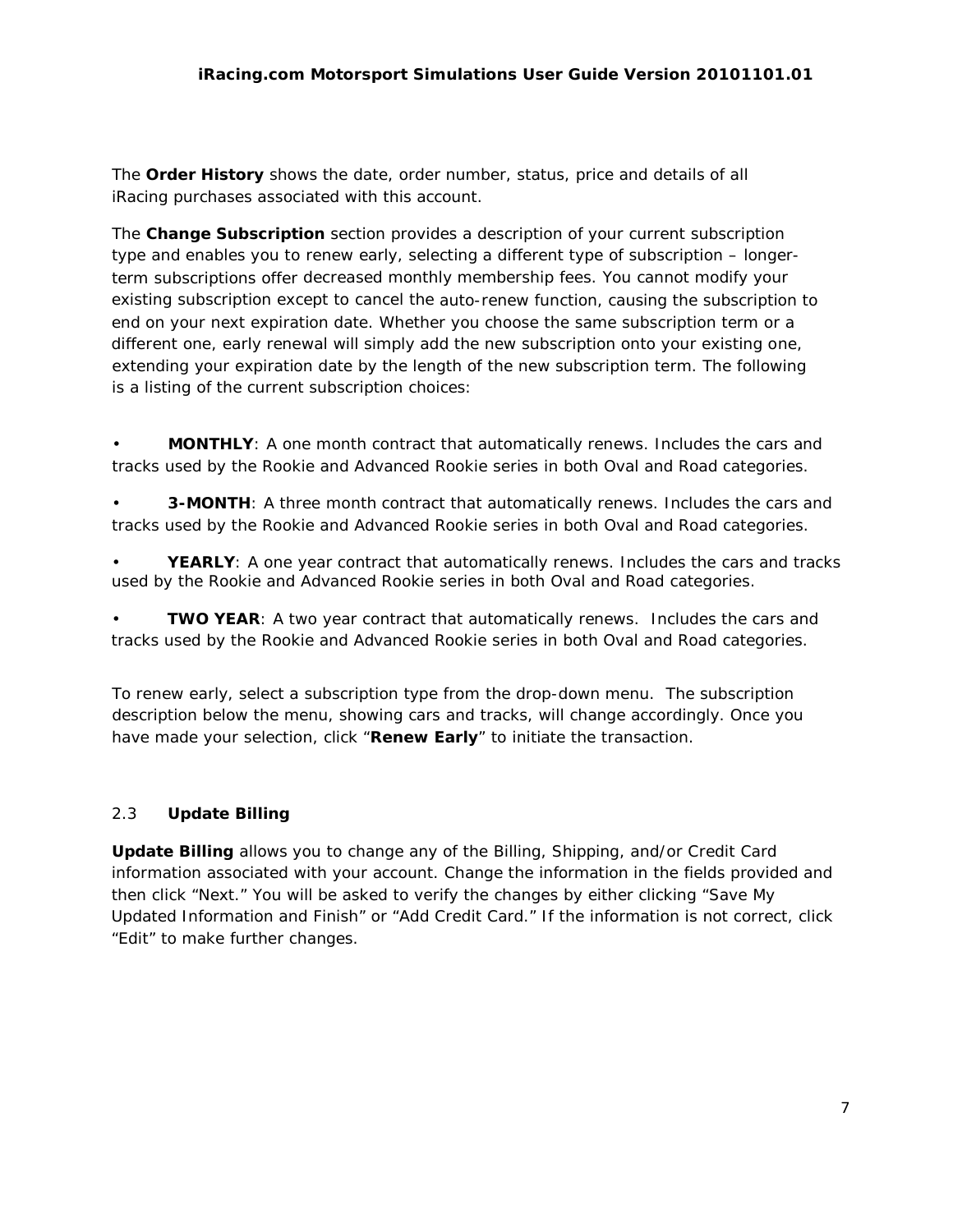## 2.4 **Change Password**

To change your password, type in your current password in the first field. Then type in a new password in the second field and confirm it in the third. Passwords must be 5 – 32 characters long and ARE case sensitive.

## 2.5 **Change Email**

To change the email address associated with your account, type in the new email address in the first field, confirm it in the second, and then authorize the change by entering your current password in the third field.

## 2.6 **Cancel/Renew Membership**

To cancel your membership, click "Cancel Auto-Billing." Your account will remain active until the end of your current billing cycle. No refunds or partial refunds will be issued.

# 2.7 **Promotions**

The **Promotions** link at top of the main page provides you with an overall view of cost saving offers. The subscription renewal analysis shows cost savings for different lengths of subscriptions. Cost analysis puts it into graphic form. The referral reward program is also explained in detail on this page.

## 2.8 **FAQ**

Click on the **Frequently Asked Questions** link at the top of the main page to bring up a box that answers common questions in many different categories. You can search the FAQ knowledge base by keywords. This is very helpful for new members.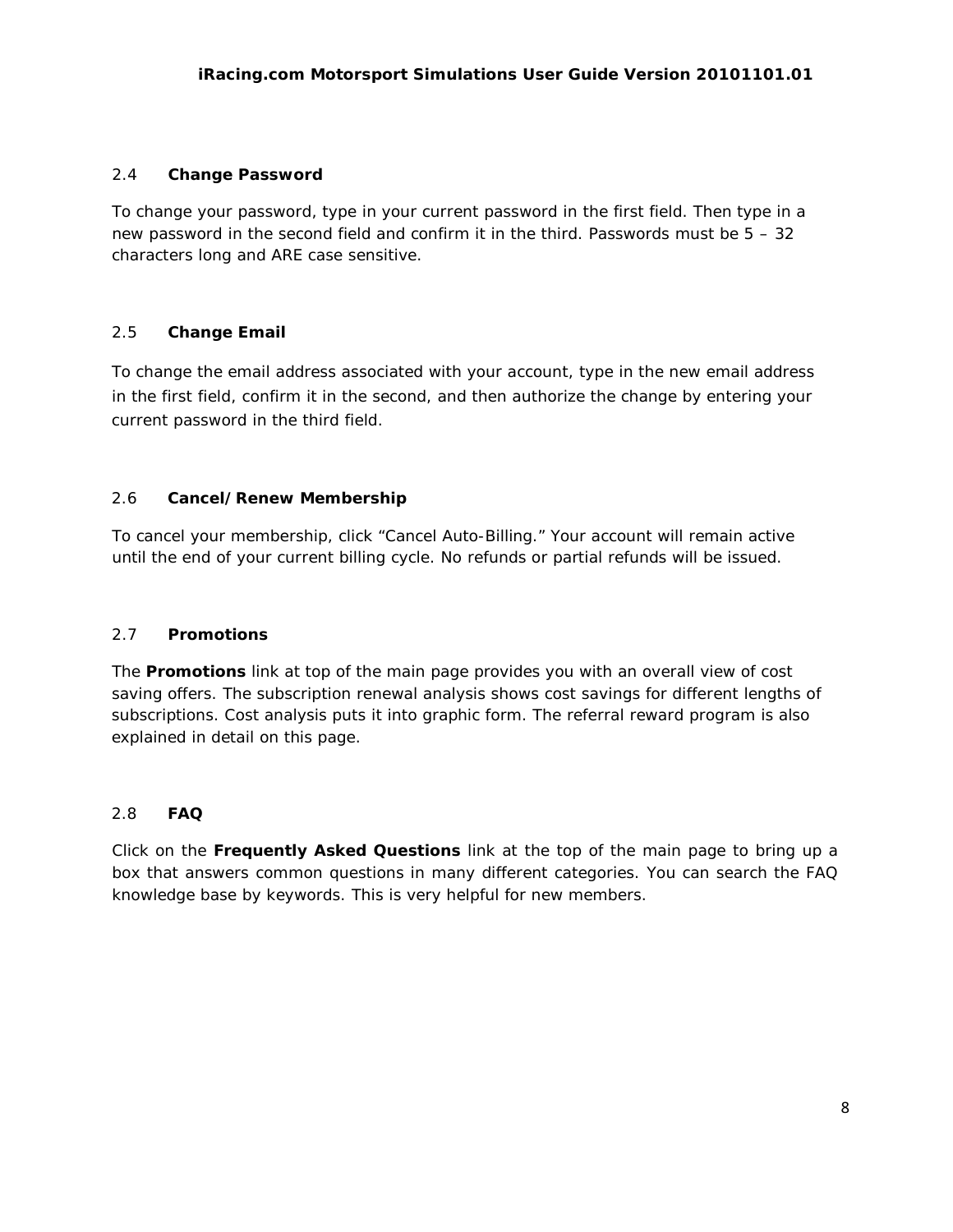## 2.9 **Support**

The **Support** link at the top of each page functions differently depending on what part of the site you happen to be in when you click the link. If you are in the My Account section, which is visible to members and non-members alike, the Support link will take you to a page providing the email address **[Support@iRacing.com](mailto:Support@iRacing.com)** and phone number (**781-271- 1900**) for iRacing.com Customer Support.

If you select **Support** from anywhere other than the **My Account** section of the site, the Support home page will open in a new browser window. From this page, you can email support by selecting your topic of interest from a drop-down menu and/or typing an email to Support and clicking "Send" at the bottom of the page. On the left side of the Support home page are links to the iRacing.com Knowledge Base (see information below) and Quick Start Guide for more information.

The iRacing FAQs and Knowledge Base, otherwise known as Online Customer Support, allows you to search for helpful information by using keyword search, selecting a category or browsing help topics. The page also includes a glossary of terms, a listing of the ten most popular help articles and the five most recently added help articles.

The iRacing FAQs and Knowledge Base can be found by clicking the iRacing Knowledge Base link from the Support home page or by clicking the FAQs link, which appears among the Site Utilities links at the top of all pages except those in the My Account section.

## 2.10 **Contact Us**

**Contact Us** provides email address links to various iRacing.com departments and functions. These include

- **Customer Support**  [Support@iRacing.com](mailto:Support@iRacing.com)
- **Competition Issues** [Protest@iRacing.com](mailto:Protest@iRacing.com)
- **General Questions** [Contact@iRacing.com](mailto:Contact@iRacing.com)
- **Media Inquires** Stev[e.Potter@iRacing.com](mailto:Potter@iRacing.com)
- **Partnership Inquiries** Stev[e.Myers@iRacing.com](mailto:Myers@iRacing.com)
- **Career Opportunities** [Jobs@iRacing.com](mailto:Jobs@iRacing.com)

## 2.11 **Logout**

If you are using a public computer to access your iRacing account, it is always best to log out of the service when you are done. The logout option appears in the top right corner of every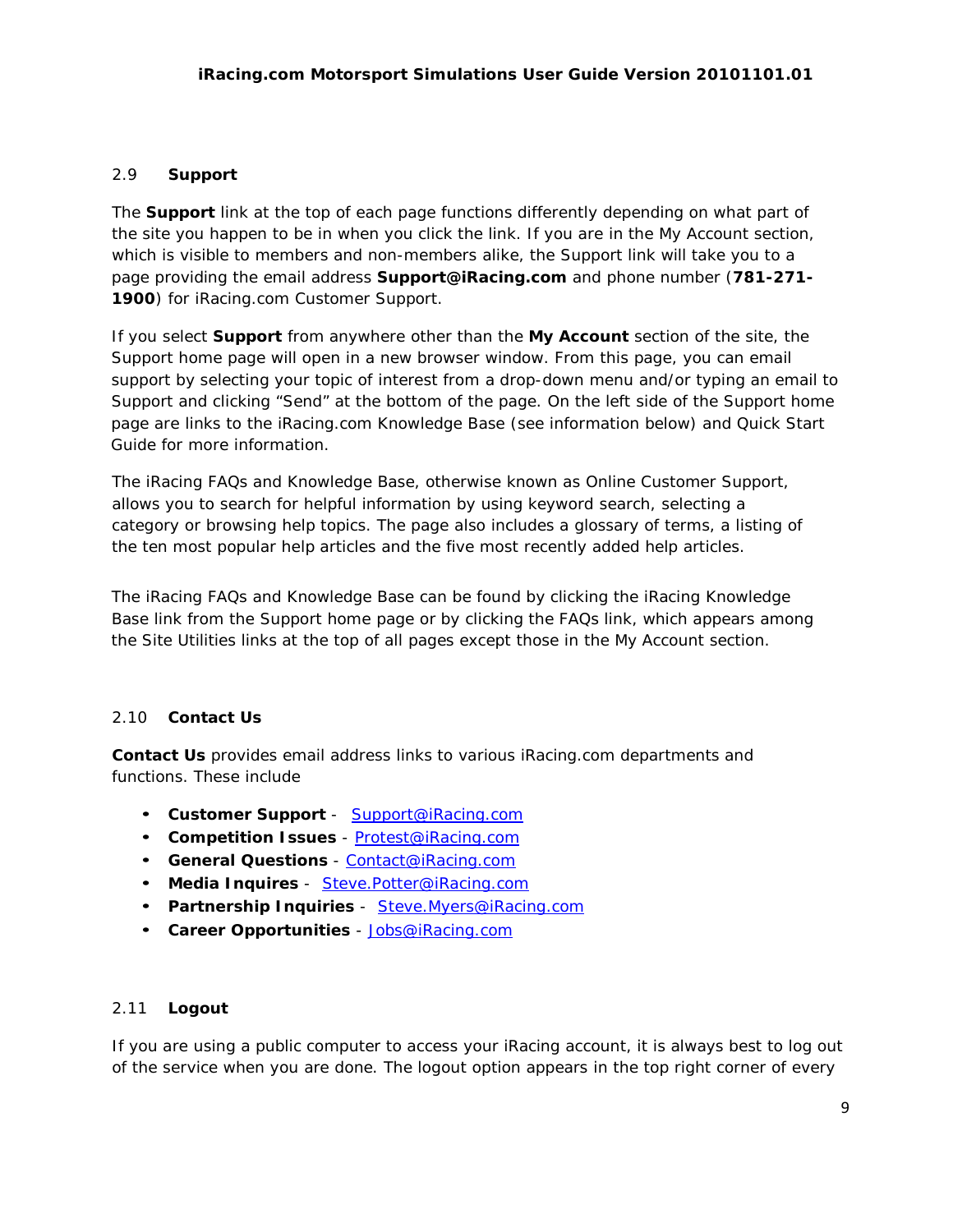screen, except the member forum. When viewing the forum, you must return to the member home page and use the log-out link provided. Logging out will disable the Auto Login feature for this computer.

# 2.12 **Driver Lookup**

The Driver Lookup function allows you to search for other iRacing members using their first and/or last name or a portion of either. To search for a member, type your search info in the field provided and click the magnifying-glass icon to the right.

# 2.13 **Member Information**

Member information is displayed on the right side of the header at the top of most pages within the iRacing.com site. Included are **your user name** and **competition license**  information. You may switch between your category-specific license information by clicking on Road or Oval. When you do, you will see your current license level and Safety Rating, as well as your iRating and ttRating, for whichever category is selected. **Please note, iRatings and ttRatings are not displayed for Rookie license holders**.

For more information on competition licenses, Safety Ratings, iRatings and ttRatings, please refer to the FIRST Sporting Code, which is available from the Instruction link on the iRacing Members' Site.

There are 5 icons located on the iRacing header bar that are shortcuts to inRacingNews, iRacingTV, iRacing Facebook, iRacing Tweeter and an RRS feeds link.

# 2.14 **MPR – Minimum Participation Requirements**

Hovering your mouse over the **MPR** icon will give you the information needed to promote you to the next license level. This includes oval and road.

2.15 **CRED** – Tracks race participation and displays credit received.

# 2.16. **PING**

Hovering your mouse over the **PING** icon shows your connection quality to the race server. Average ping to the server is displayed in milliseconds.

# 2.17 **Calendar**

Click on the **Date** icon displayed in the upper right hand corner of the iRacing banner for a full page calendar of iRacing events and news.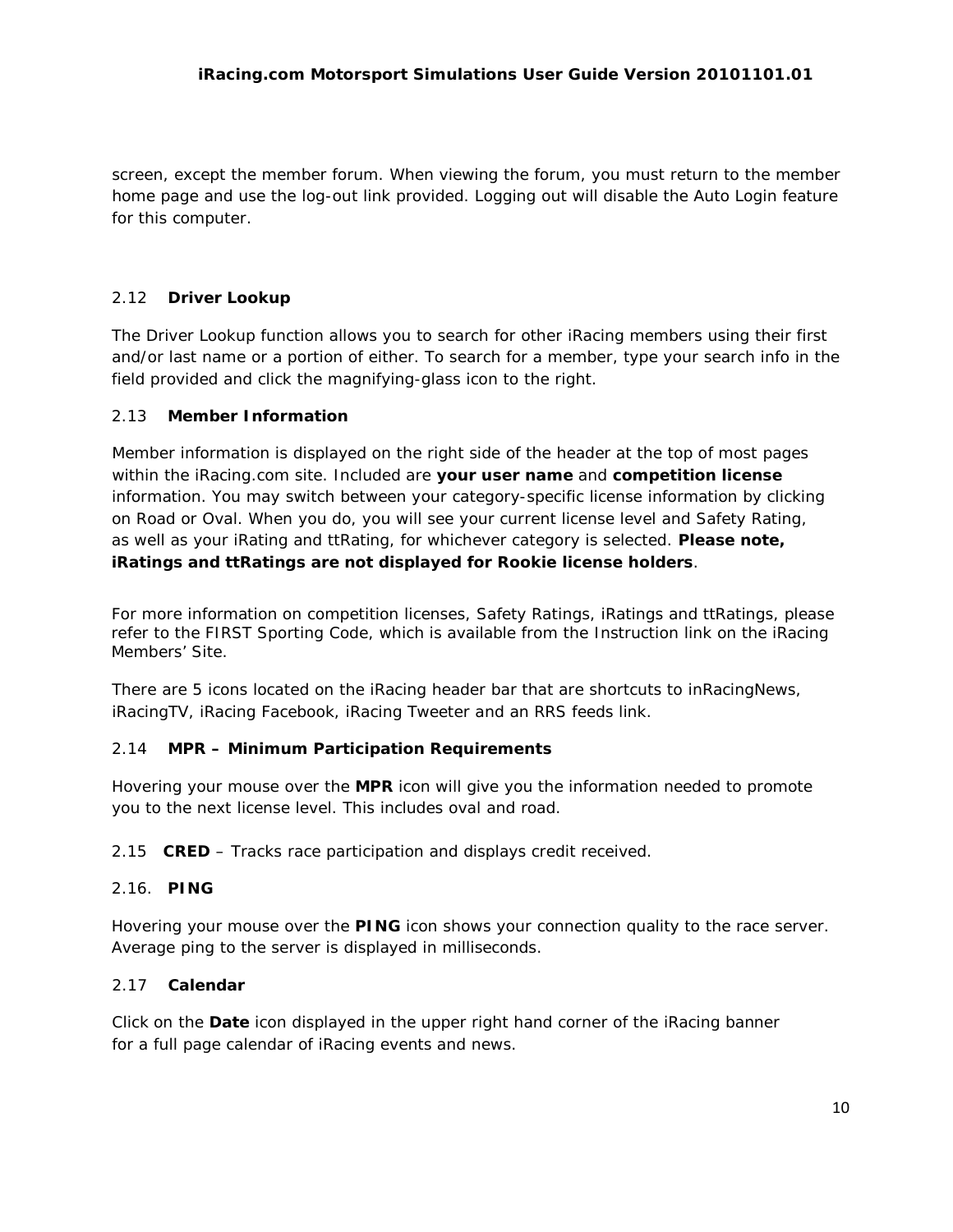## 2.18 **Updates Available/Required**

Occasionally, you will see an **Updates Required** link in the top left corner of the header on most pages within the iRacing.com site. When this alert appears, you will see a similar alert and link on the Home page in the System Status window. You may click the Updates Available/Required link to see the updates before choosing to download.

Downloading and installing the iRacing software is simple and straightforward.

- **Click the Updates Required** link at the top left of the header (or the Update Now link in the System Status window on the Home page), which will open the Update Manager in a new window.
- The **Update Manager** will show a list of items to be updated, which may include required items and/or available items. You may check or uncheck items as you wish, or simply keep the automatically generated selections.
- Click the **Update** button at the bottom of the page to begin the update process.
- A **status window** will automatically open to show you the progress of downloading and installation.
- When the Update process is complete, click the "**Done**" button in the status window to return to the iRacing.com Members' site home page. You may also need to refresh your browser window to clear the Updates Required alert.

## **2.19 iRacers Online and myRacers Online on the top iRacing banner**

iRacers Online tells you how many current members are online. Hovering your mouse over myRacers online link will display your friends online. Your online status can be turned on or off by going to the general tab in the settings panel.

## 2.20 **Race Panel Series Selection**

The race panel has been extended to include a series pull-down that allows you to easily change series without going to the series page.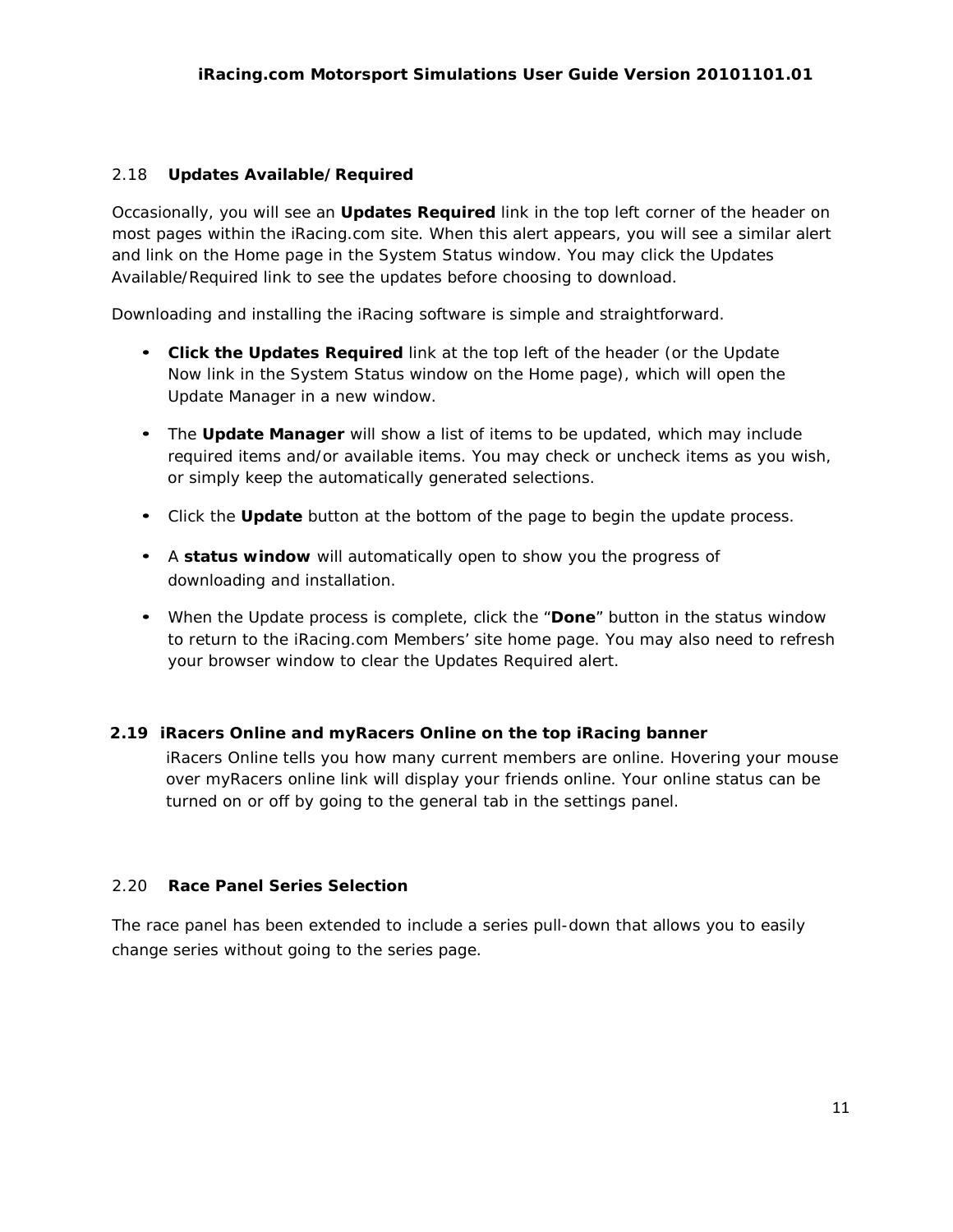## 3 **Main Navigation Bar**

Located just under the page header, the Main Navigation Bar includes links to all major sections of the iRacing.com Members' Site. You can monitor and register for sessions on the Sessions Panel which displays license eligibility and content status. You can advance through the sessions by clicking on the arrows at either end of the panel. Filtering can be done by race type and session. A green light will appear on whatever race or session is being filtered. There is a Secondary Navigation Bar with links to subsections of the site. Clicking other Main-Nav links will result in a new browser window opening.

- **Home**  The home link brings you home or main landing page.
- **Resource** In this section you can access a variety of education and reference materials, including the User Guide, Sporting Code, Driving School and the Quick Start Guide.
- **Series** Displays a listing of all the series currently available.
- **Cars** Displays a listing of all the cars iRacing currently offers.
- **Hosted**  This takes you to the Hosted iRacing page.
- **Tracks** Displays a listing of all the tracks iRacing currently offers.
- **myRacing** Allows you to access myProfile, myRacers, Customize Cars, Customize, Helmet and Customize Suit.
- **Events** Displays history of all of your iRacing sessions

• **Stats**- Allows you to view statistics, including Personal, Friends, Studied, Series, Clubs and Drivers.

• **Replays** – Allows you to view all replays stored on your local computer.

• **Forum** – Opens a new window through which you can access the iRacing.com Member Forums.

• **Chat** – Allows you to view a listing of all the available chat rooms or to create a new room.

• **Store** –Links a member to the iRacing.com store, which includes controls, equipment and gear.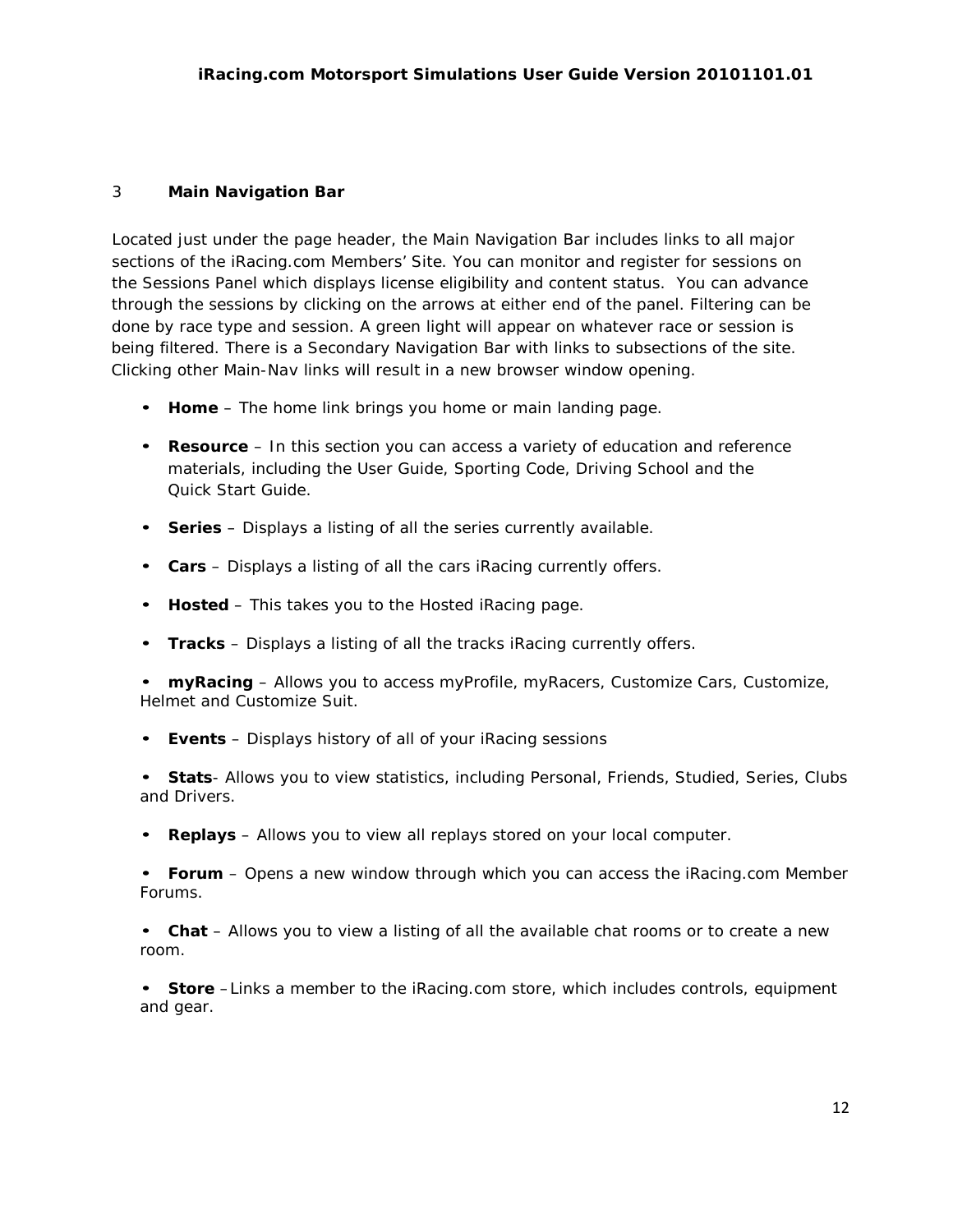# 3.1 **Race Panel**

The **Race Panel** displays the current race series, current car, and the current track selections for participation in an official session. From the Race Panel, the user can also access the simulation.

The Race Panel appears at the top of any page within the iRacing site that displays the Main Navigation Bar and is deployed by clicking Race link on the Main Navigation Bar. Re-clicking the Race link in the Main Navigation Bar will close the Race Panel as will clicking the down arrow in the upper right of the panel. If you are registered for a session, the Race Panel cannot be closed.

# 3.1.1 **Current Series**

The **Current Series** selection is displayed on the far left of the Race Panel. Underneath the series logo appear the name of the series, and four links: **Home**, **Sessions**, **Stats**, **Change**.

- **Home** takes you to the Series Home page for the selected series.
- **Sessions** takes you to the Session Selection page for the selected series.
- **Schedule** takes you to the series sessions schedule
- **Stats** takes you to the Stats page for the selected series.

# 3.1.2 **Current Track**

The **Current Track** is displayed second-from-the-left on the Race Panel. Underneath the track graphic appear the configuration name and a **Track Info link**.

Track Info will take you to the Track Detail page for the currently selected track. Please note that you cannot change to a different track or configuration, as these are selected based on the series that is selected and in accordance with that series' schedule.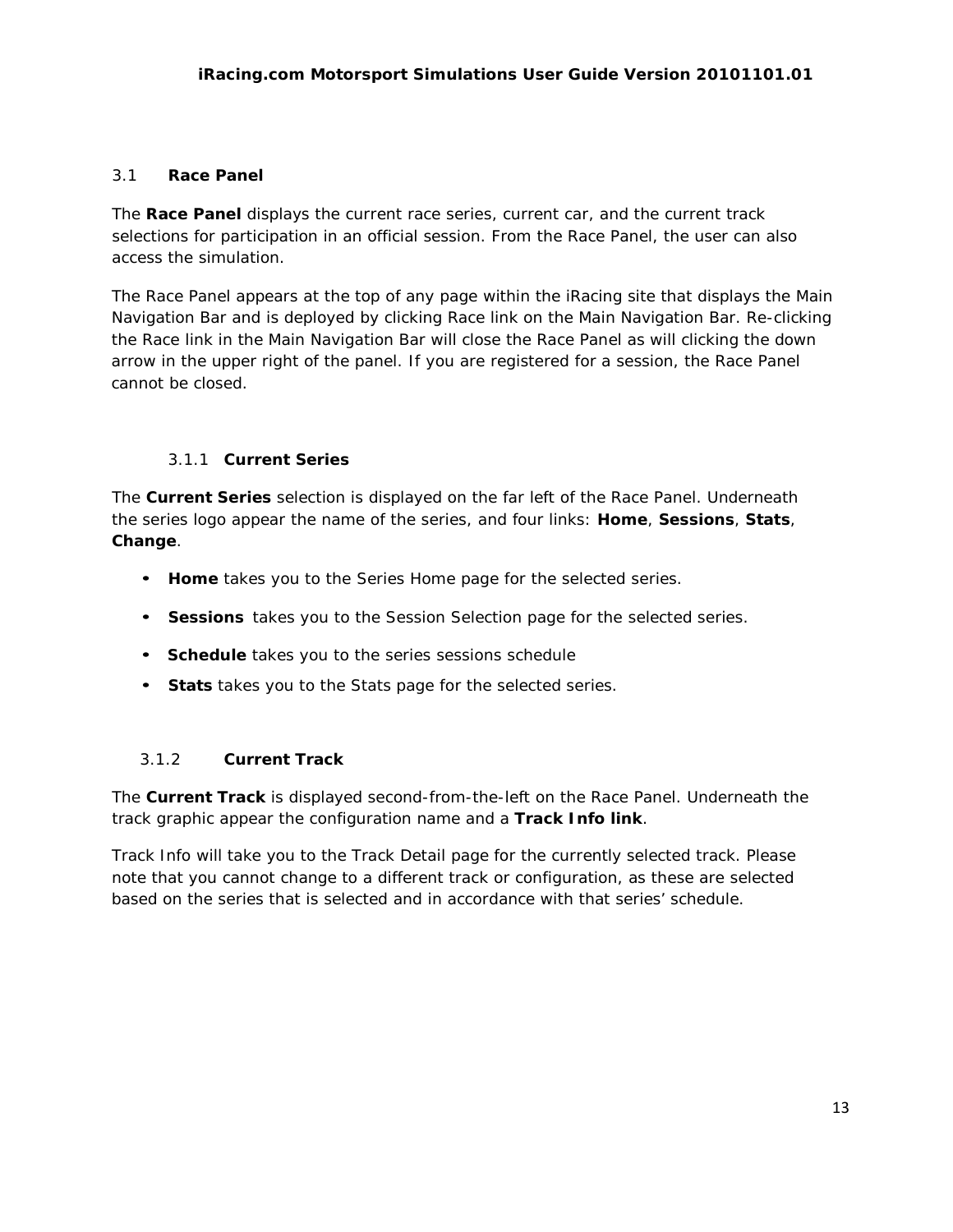# 3.1.3 **Current Car**

The **Current Car** is displayed third-from-the-left on the Race Panel. Below the graphic and name of the currently selected car appear the **Info** and **Paint** links. A third link, **Change**, may also appear.

- **Info** takes you to a detailed description of the currently selected car.
- **Forum** takes you to car discussion forum
- **Paint** takes you to a paint shop, where you can select car patterns and colors to change the appearance of your car. Note that the Paint link is inactive when you are registered for a session.

• **Change** only appears if the currently selected series is open to different types of cars. If it is, the Change link will take you to a Car Selection page, where you can select from the cars eligible for the currently-selected series.

## 3.1.4 **Status Area**

The **Status Area** of the **Race Panel**, located along the right side of the panel, shows a selection of action- oriented and informational buttons. Which buttons are displayed depends on the status of the Race Panel. When not registered for a session, the system is in service and all required content is up to date, then you will see "**Select Session**" and "**Test Car on Track**."

When registered for a session, you will see the **Countdown Timer** (displaying time until the session starts), "**Test Car on Track**," "**Driver's Briefing**" and "**Withdraw/Forfeit**." In addition, the number of members registered for the race session is updated regularly and displayed next to the Countdown Timer.

If the system is not in service, the Status Area will show a "**Download Software**" link. If you are missing content required to run the selected series during the current race week, you will see a "**Content Required**" link. If that content is already in your shopping cart, click the "**View Cart**" link to complete the transaction and then download the required content.

# 3.1.5 **Select Session**

The **Select Session** box lets you quickly select the session that you are interested in joining by the green light radial buttons. The most recent times the session is available are listed directly below. You can register directly to the session when one of these times is active and highlighted.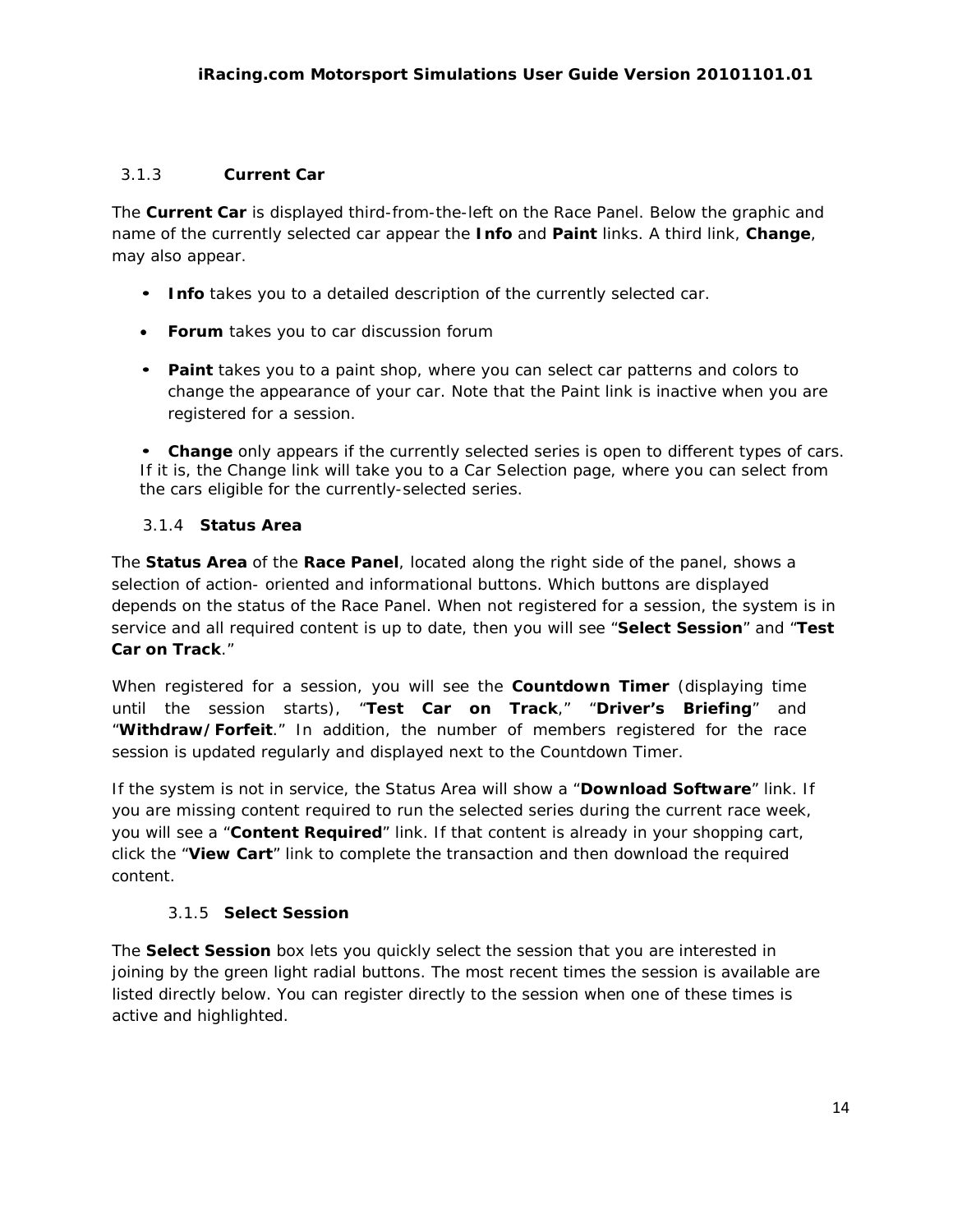## 3.1.6 **Test Car on Track**

The **Test Car on Track** button appears on the right side of the Race Panel, under Select Session if your system is in service and all required content is up to date. Clicking Test Car on Track will launch the simulation, allowing you to test the currently selected car on the currently selected track. A dialog box will appear with the message "**Connecting**," then another screen will appear with a progress bar and the message "**Loading**," after which you will be placed into the simulation.

## 3.2. **Test Panel**

The **Test Panel** displays the current car and track selections for testing. From the Test Panel, the user can also access the simulation. The Test Panel appears at the top of any page within the iRacing site that displays the Main Navigation Bar and is deployed by clicking Test on the Main Navigation Bar. Re-clicking the Test link in the Main Navigation Bar will close the Test Panel, as will clicking the down arrow in the upper right corner of the panel.

# 3.2.1. **Testing**

On the left side of the **Test Panel**, under Testing, there are three drop- down menus, with which you can select any available (i.e., already purchased) **car**, **track** and **track configuration** (if multiple configurations exist for the selected track). Making a selection in any of these menus will cause the page to reload with the new selections displayed in the Test Panel.

# 3.2.2 **Current Test Track**

The C**urrent Test Track** is displayed second-from-the-left on the Test Panel. Underneath the track graphic appear the configuration name and two links: Info and Change

- **Track Info** takes you to the detailed description page for the currently selected track.
- **Forum** takes you to track discussion forum

## 3.2.3 **Current Test Car**

The current test car is displayed third-from-the-left on the Test Panel. Underneath the car graphic and name appear three links: **Info**, **Paint**, **Change**.

- **Car Info** takes you to the detailed description page for the currently selected car.
- **Forum** takes you to car discussion forum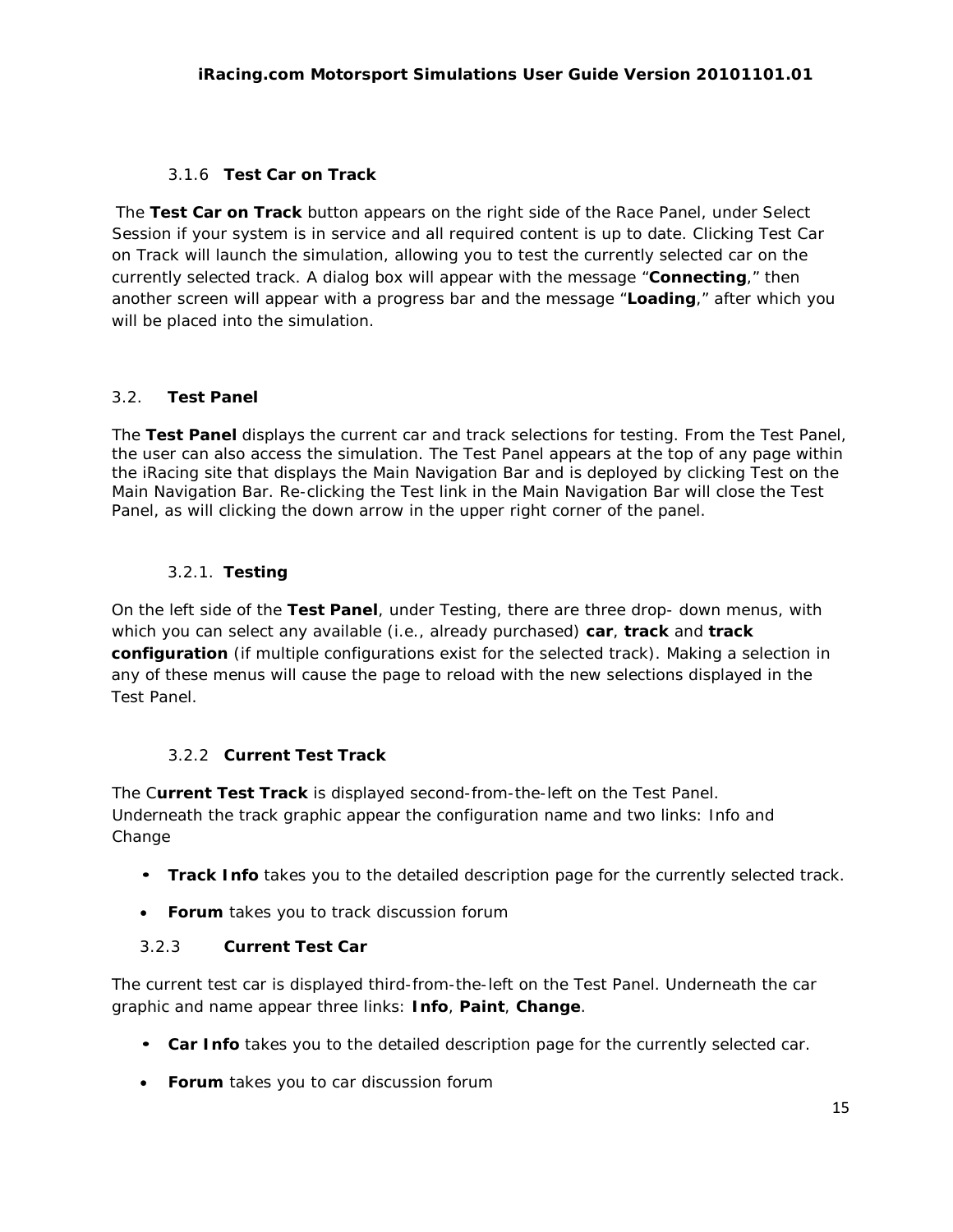• **Paint** takes you to a paint shop, where you can select car patterns and colors to change the appearance of your car. Note that the Paint link is inactive when you are registered for a session.

## 3.2.4 **Status Area**

The **Status Area** of the **Test Panel** shows a selection of action-oriented and informational buttons on the right side of the Panel. Which buttons are displayed depends on the status of the Test Panel. When not registered for a session, the system is in service and all required content is up to date, then you will see the "Test Car on Track" button.

**If the system is not in service**, the Status Area will show a "Download Software" link. If you are missing content required to test the selected car and track, you will see a "Content Required" link. If that content is already in your shopping cart, click the "View Cart" link to complete the transaction and then download the required content.

# 3.2.5 **TestDrive**

The **Test Drive** button appears on the right side of the Test Panel. Clicking Test Drive will launch the simulation, allowing you to test the currently selected car on the currently selected track. A dialog box will appear with the message "Connecting," then another screen will appear with a progress bar and the message "Loading," after which you will be placed into the simulation.

## 3.3 **Secondary Navigation Bar**

- **Home**  Brings you back to the home page. Sub menus link you to the Press Room or Dashboard.
- **Resources – Documents and Driving school. C**ontains a variety of educational and reference materials to help you. Currently, Resources includes 2 sub menus, **Documents** and **Driving School**. Brief explanations of each of the documents are provided below. Additional resources will be added to this section periodically.
- **Quick Start Guide**  Upon joining the iRacing.com service, all new members are presented with the Quick Start Guide to help them download the software and calibrate their graphics settings and controls. The Guide also provides a brief overview of the members' site and the basic structure and rules for competition. While new members must complete the Quick Start Guide by clicking on each page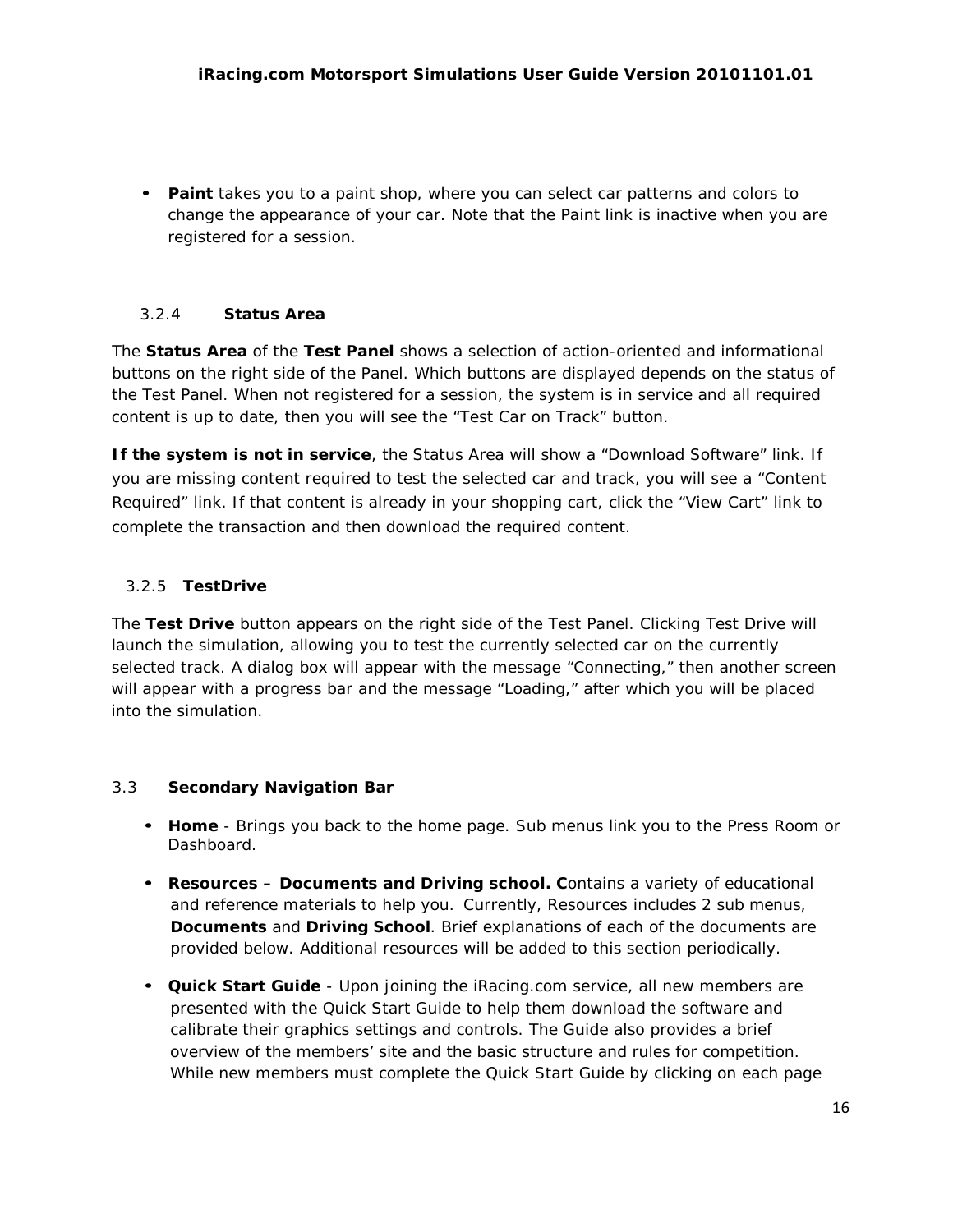in succession prior to gaining access to the rest of the site, thereafter the Quick Start Guide is available as a non-linear reference for members to consult as needed.

- **User Guide**  This document offers a complete explanation of the iRacing.com Member Site and all its different sections, features and functions. The User Guide opens in its own window to allow members to toggle back and forth between the Guide and the site. Formatted as a pdf, the User Guide is also searchable and can easily be printed.
- **Sporting Code**  The FIRST Sporting Code is the rule book by which all iRacing.com members are expected to abide, as indicated in the Terms of Use and End User License Agreement to which you agreed during the subscription process. Published and maintained by FIRST, the sanctioning body responsible for all internet racing conducted through and by iRacing.com, the Sporting Code presents not only competition regulations but also requirements for member conduct, both on track and off. The Sporting Code is formatted as a searchable .pdf and can easily be printed.
- **The World Cup of iRacing –** This document covers the official guidelines, explains Club breakdowns, calendar of events, and general overview of the World CUP of iRacing in pdf form.
- **NASCAR iRacing.com Pro Series (NiPS) and NASCAR iRacing.com Series World Championship (NiSWC) -** A complete description of the rules, scoring and prizes associated with the NiPS and NiSWC.
- **iRacing Pro Series Road Racing (iPSRR) and iRacing World Championship Road Racing (iWCRR) -** A complete description of the rules, scoring and prizes associated with the iPSRR and iWCRR.
- **Car Setup Guide**  Created with help from racing experts, this guide offers definitions and helpful advice on adjusting car setup within the iRacing Simulation software.
- **Quick Car Setup Guide: Williams-Toyota FW31**  This guide briefly explains a number of key setup parameters on the Williams-Toyota FW31.
- **Unofficial Site Policy**, which offers guidelines for the use of iRacing.com trademarks for Web sites presenting iRacing-related content. This guide also provides a process by which you can request approval to use these marks.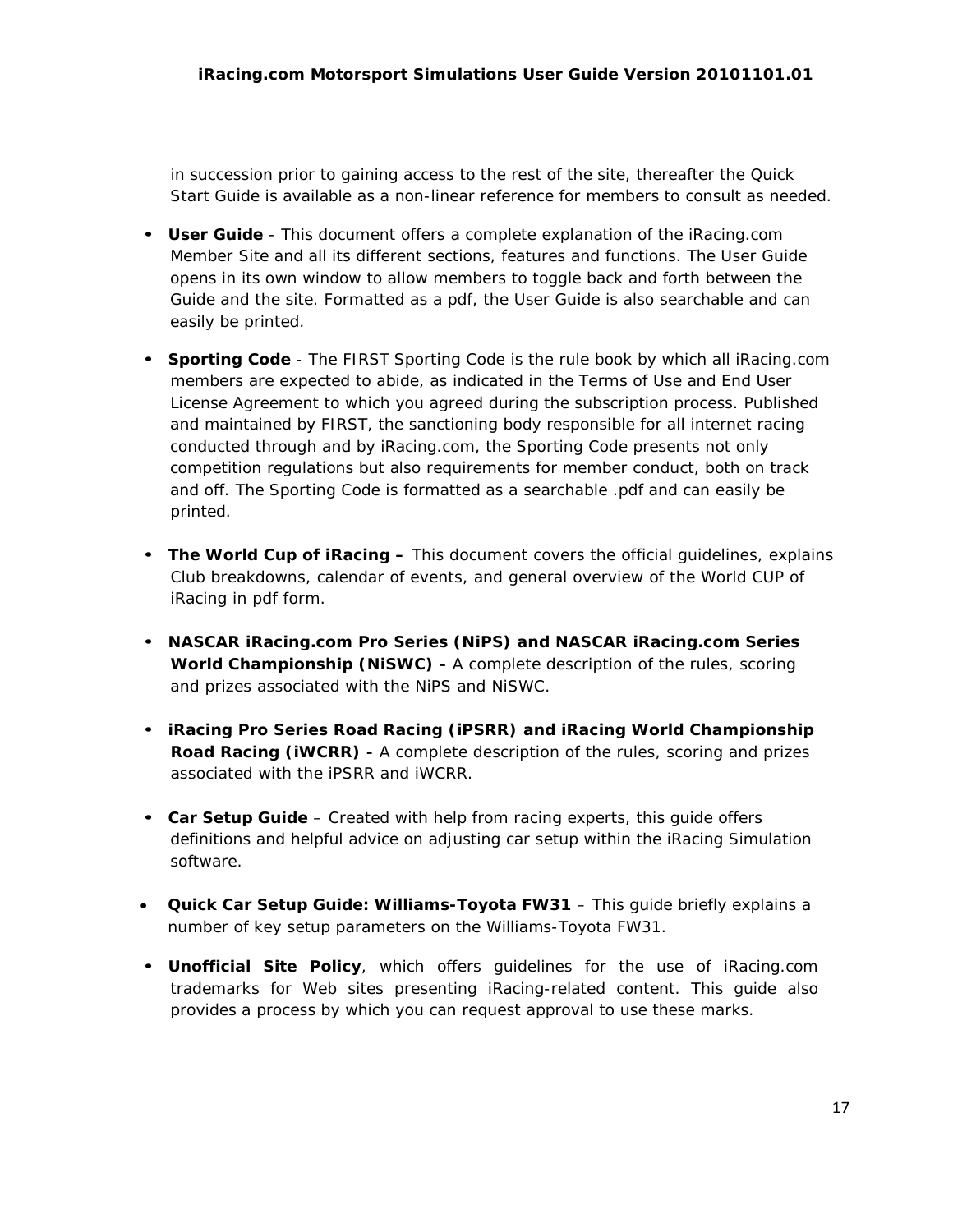## • **Centripetal Circuit Instructional Guide**

An instructional guide on how to properly use the Centripetal Circuit, the iRacing skidpad.

## • **iRacing.com Custom Paint Policy**

The iRacing.com service allows you to custom paint your car. This document details iRacing's policy regarding this feature.

## 3.3.1 **iRacing Driving School**

A nine chapter video series on vehicle dynamics, driving school exercises and techniques. A must-see to make you a better driver. Videos describe the fundamentals of racing like braking, racing line, cornering, starts and passing.

## 3.4 **Series**

The Series Selection page offers an expandable list of all iRacing.com series. The section is divided into Current Seasons, showing the currently active series, and Past Seasons, showing series from previous seasons. Expand All/Collapse All links are provided in the upper left corner. Status buttons that can appear for series include – **Select**, **Sessions**, **Purchase Required**, **Updates Required**, **License Ineligible**, **View Cart**, and **Add All to Cart**.

The **Current Seasons** page shows a list of all currently active series, with the currently selected series listed first, all series for which the driver is eligible (see the FIRST Sporting Code for more information about Series Eligibility Requirements) listed next, and all series for which the driver is ineligible listed last. In collapsed form, each series entry shows the series name, number of drivers currently registered and the Series Eligibility Requirements. Clicking the "Select" link in the upper right selects that series for participation. Clicking the "plus" sign in the upper left, expands the series to show the series schedule, a Content Manager, which indicates what content is required to participate and whether you've already purchased it. The expanded view also provides links to the Series Home Page, the Series Statistics Page and detailed description(s) of the car(s) for that series. Clicking on the series logo, expanded or not, will take you to that Series' Home Page.

The **Past Seasons** page shows a list of all series from previous seasons. Clicking to expand a series will display previous series champions and their point totals.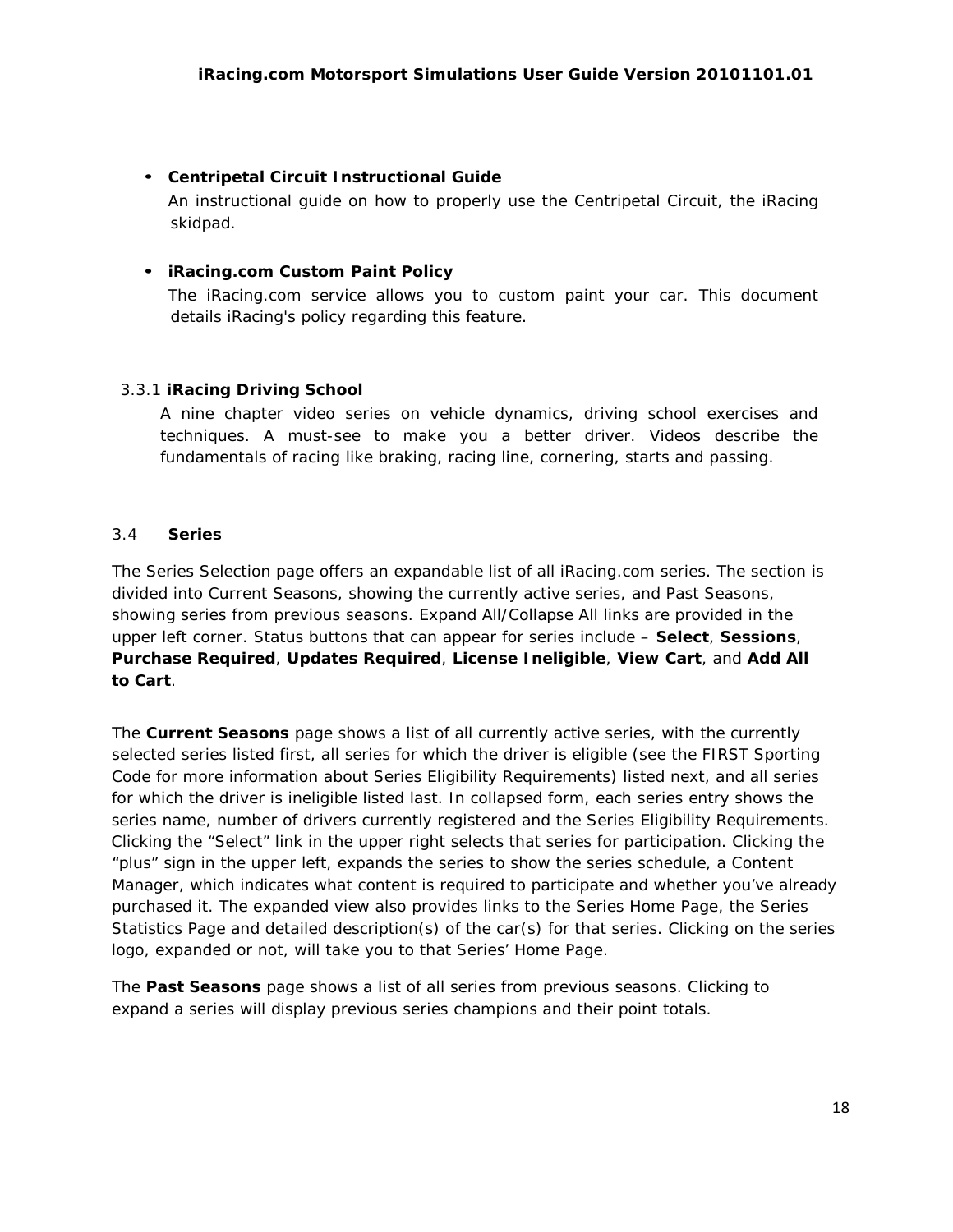## 3.5 **Events**

**• Results** - This section provides you with a complete statistical history of your iRacing sessions. It is archived with many different filtering options. Once filtered and results are shown, you will have a complete list of stats for every session you have run, including results for each individual event.

**• Spectator Sessions** – This link will take you to a page where you can see all the series currently active and be able to join the series as a spectator. You can also drive a ghost car that races in the session cannot see. Drivers are unable to see who is a spectator. There is ticker bar when spectating with the UI hidden (you can hide the UI with the space bar). You can enable the tickers in the app.ini [Overlay] EnableTicker=1

The Series can be sorted by using the ALL – HOSTED – ROAD – OVAL link at the top left of the page. Each series shows event type, start time, session ID and numbers of spectator viewing.

By hovering your mouse over the helmet you can see the drivers that are currently in a session. The green "ready to watch" button will allow you to join the session as a spectator. The green circle button will refresh the series box.

**• Replays** – This sub menu take you directly to the replay page which has two tabs, one for online replays, the other for testing replays. All replays have several filtering options to make finding your replays faster.

**• Calendar –** Takes you to the iRacing Calendar that displays all iRacing events. It can be sorted by month or year.

## 3.6 **Hosted**

This option allows a user to set up their own private race with friends or a league environment. Hosted races can be set up by any member and can be password protected. To the right you will see account information and an option to increase your balance.

- **Join a Race**  This area is where you can join a private/league race. It gives complete details of the race like session name, when registration ends, the Host who set-up the race, track, car, etc. To join a race simply click the green button to the far right and you will be registered for the race session.
- **Host a Race -** Hosting a race is done by simple drop down boxes and typing-in a session name and description that will be displayed to people you want to join.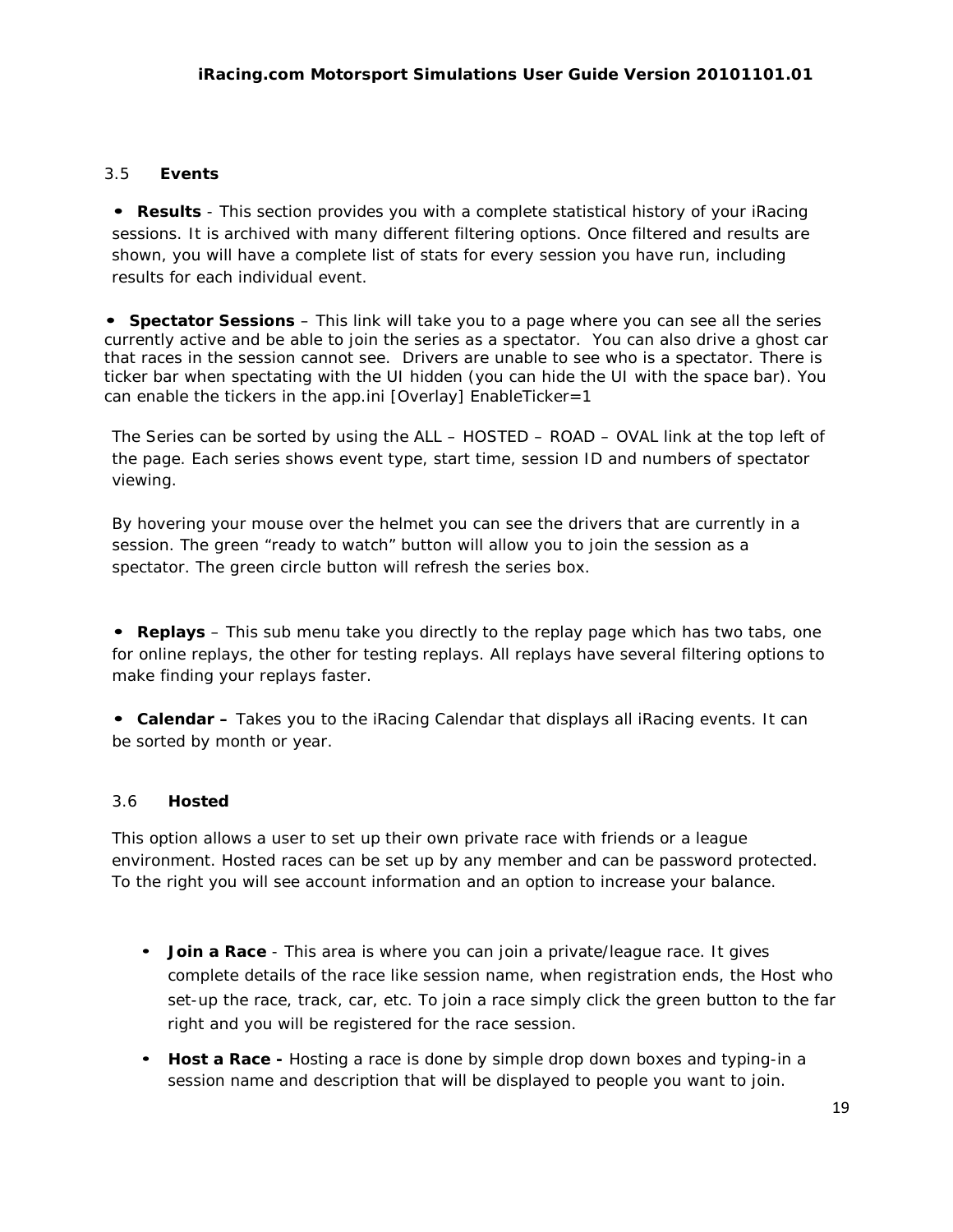Clicking on "make session private" will bring-up a password box. Simply choose the settings for your race and click "Purchase and Race Now" button. A box will come up for you to confirm your race settings and start the session.

• **Hosted Results -** Here you can see all the results from races that you hosted. These results can be filtered by session hosts that are in your Friends and Studied lists, as well as by driver, session name, date, car and tracks. Below the filtering options you will see the race results.

## 3.7 **Cars**

The **Cars Selection** page offers a list of all currently available cars. Remember that any three or more pieces of content purchased at the same time will be discounted by 10% and any six or more pieces of content purchased at the same time will be discounted by 20%. Links are provided to expand each car ("plus" sign), to select the car for testing ("Select") and to find a series in which that car can be used in official sessions ("Find Series"). If the car has not been previously purchased, there is also a link to add the car to your cart ("Add to Cart"). If the car is already in your cart, you will see a "View Cart" link. Clicking on a car listing will take you to a detailed description page for that car. Clicking the "plus" sign to expand a car listing shows basic information for that car, such as horsepower, weight and power-to- weight ratio. Also shown are two links: More Info and Paint.

- **More Info** takes you to the detailed description page for the car.
- **Paint** takes you to a paint shop where you can select patterns and colors to change the appearance of the car.

## 3.8 **Tracks**

The **Tracks Selection** page offers a list of all currently available tracks. Remember that any three or more pieces of content purchased at the same time will be discounted by 10% and any six or more pieces of content purchased at the same time will be discounted by 20%. Links are provided to expand or collapse all track listings at once (Expand All/Collapse All), to expand each track individually ("plus" sign), to select the track for testing ("Select") and to find a series that is running at that track during the current race week ("Find Series").

Many tracks offer more than one configuration. If this is the case, clicking "Select" or "Find Series" will open a dropdown menu to select a particular configuration. If the track has not been previously purchased, a link to add the track, including all configurations, to your cart ("Add to Cart") will appear. If the track is already in your cart, you will see a "View Cart" link. Expanded track listings show the track name, logo, and a link to its official Web site. Also provided are a map of the facility location, configuration maps and "Course Info" links to detailed description pages for each of the track configurations.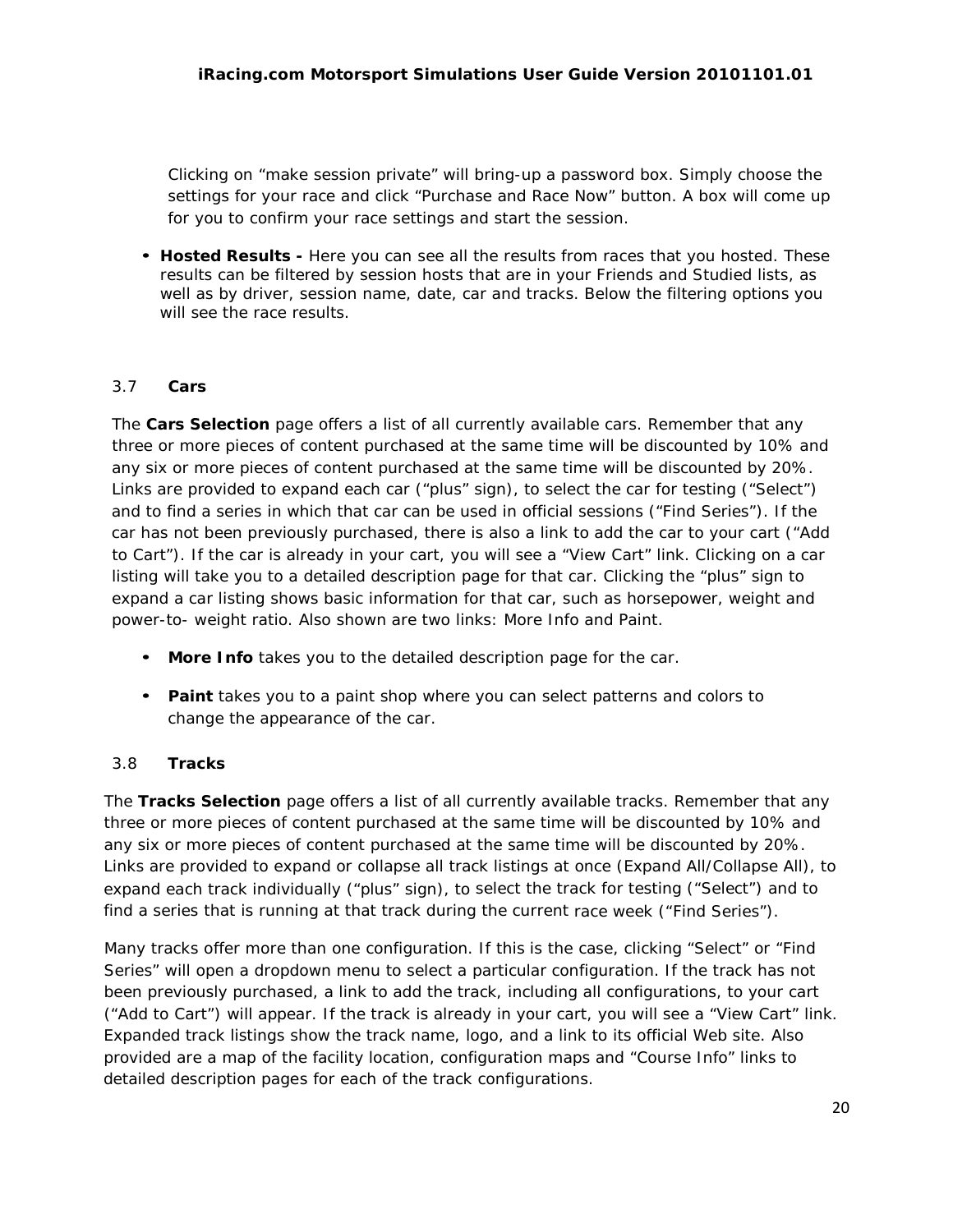## 3.9 **myRacing**

The **myRACING** section offers a brief profile for each iRacing member, the ability to search for other members in the service and create shortcuts to certain drivers' profiles. Additionally, links are provided to customize your cars, helmet and racing suit. The landing page for myRACING is your personal profile ("myProfile").

- **myProfile -** The myProfile page shows your name, membership start date, club affiliation (which is assigned based on your home address), links to the series in which you have most recently participated, and your favorite car and track. The myProfile page also displays your category- specific competition licenses, which display your iRating, ttRating and Safety Rating. Note: iRatings and ttRatings will not be shown for Rookie license holders.
- **myRacers** is the central point for locating fellow members. Included are your Friends list, a Driver Lookup tool (which functions the same way as the one located alongside the site utilities in the top right corner of each page), and your Studied drivers list.
- The **Customize Car** page allows you to change the appearance of your car(s) by selecting from a wide range of patterns and colors.
	- o Select the car you wish to paint from top edit box.
	- o Choose up to three colors from the swatch pad. Each of the three boxes corresponds to a certain part of the paint scheme, depending on the pattern you select.
	- o From the Swatch Pad you can alternate the three color patterns and view it immediately in the pattern preview box. You can also copy the same patterns to each car using the multi function button.
	- o Choose the color and font style of your number as well as decals for main sponsor and second sponsor.
	- o Click the save button, and you are done. Feel free to come back anytime to change your paint scheme.

\*Note: you cannot save a paint scheme if you are currently registered for a session

• The **Customize Helmet** page allows you to change the appearance of your helmet by selecting from a wide range of patterns and colors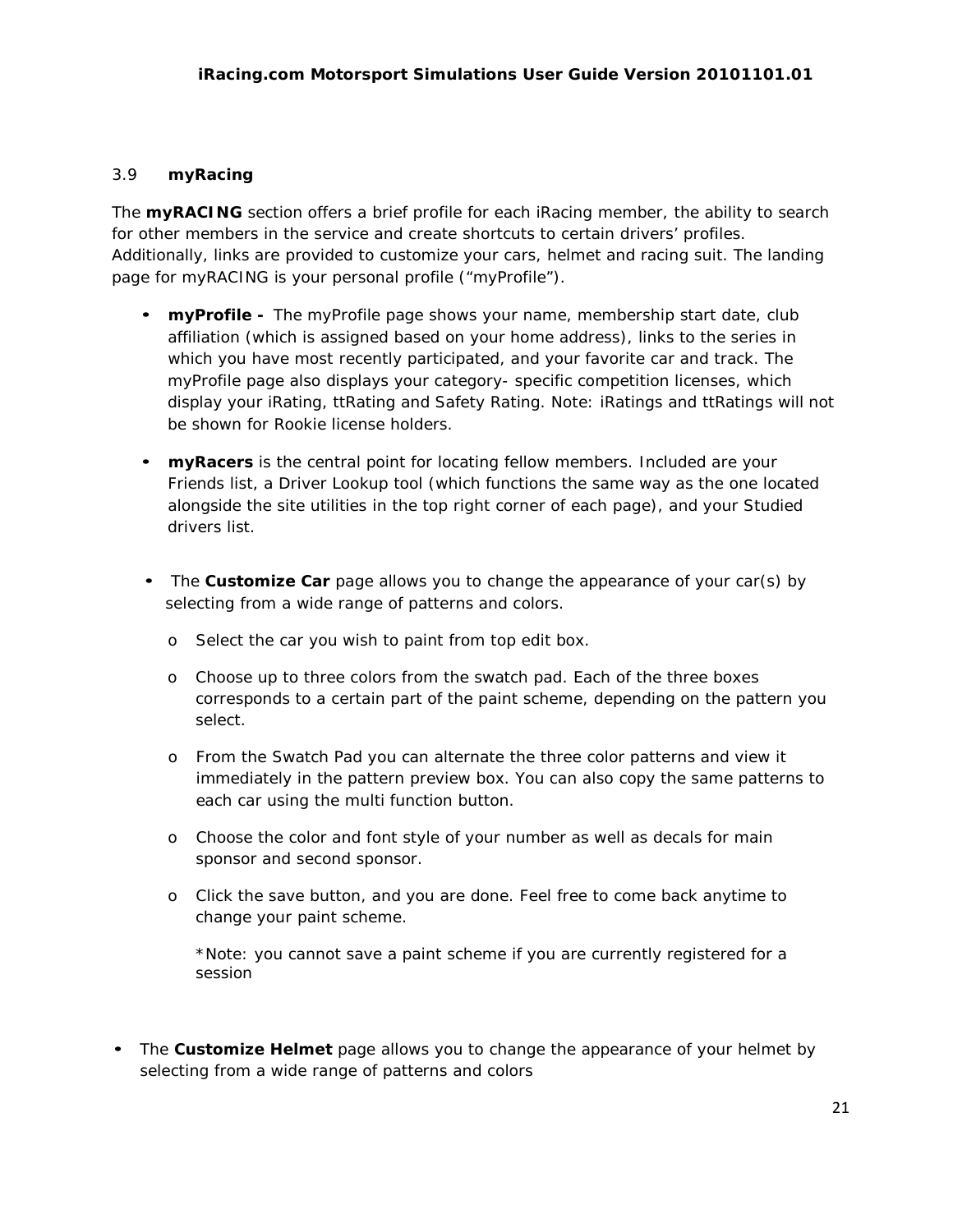- o Choose up to three colors from the palette. Each of the three boxes corresponds to a certain part of the paint scheme, depending on the pattern you select.
- o Choose the pattern from the scrolling window you may want to try several options and/or modify your color choices. Click the save button, and you are done. Feel free to come back anytime to change your helmet.

\*Note: you cannot save a paint scheme if you are currently registered for a session.

- The **Customize Suit** page allows you to change the appearance of your driver's suit by selecting from a wide range of patterns and colors.
	- o Choose up to three colors from the palette.
	- Choose the pattern from the scrolling window you may want to try several options and/or modify your color choices.

o Click the save button, and you are done. Feel free to come back anytime to change your suit design.

\*Note: you cannot save a suit design if you are currently registered for a session.

## 3.10 **Stats**

The Stats section of the site offers a wide variety of statistics and results data. The landing page for the section is your personal statistics page. Links on the secondary navigation bar allow you to view results and statistics for other members, including those on your Friends and Studied lists, as well as those for individual Series and Clubs.

## **Personal**

Offers statistics, including a summary of your complete iRacing career, your performance in a given year, your last 10 races and last three races, as well as your personal best lap times as sorted by car and track.

- **Career** Offers statistics, including a summary of your complete iRacing career, your performance in a given year, your last 10 races and last three races, as well as your personal best lap times as sorted by car and track.
- **Results** Offers a complete chronological list of results for every official session in which you have participated. Clicking on "Result" will open a new window with a full report of Event Results.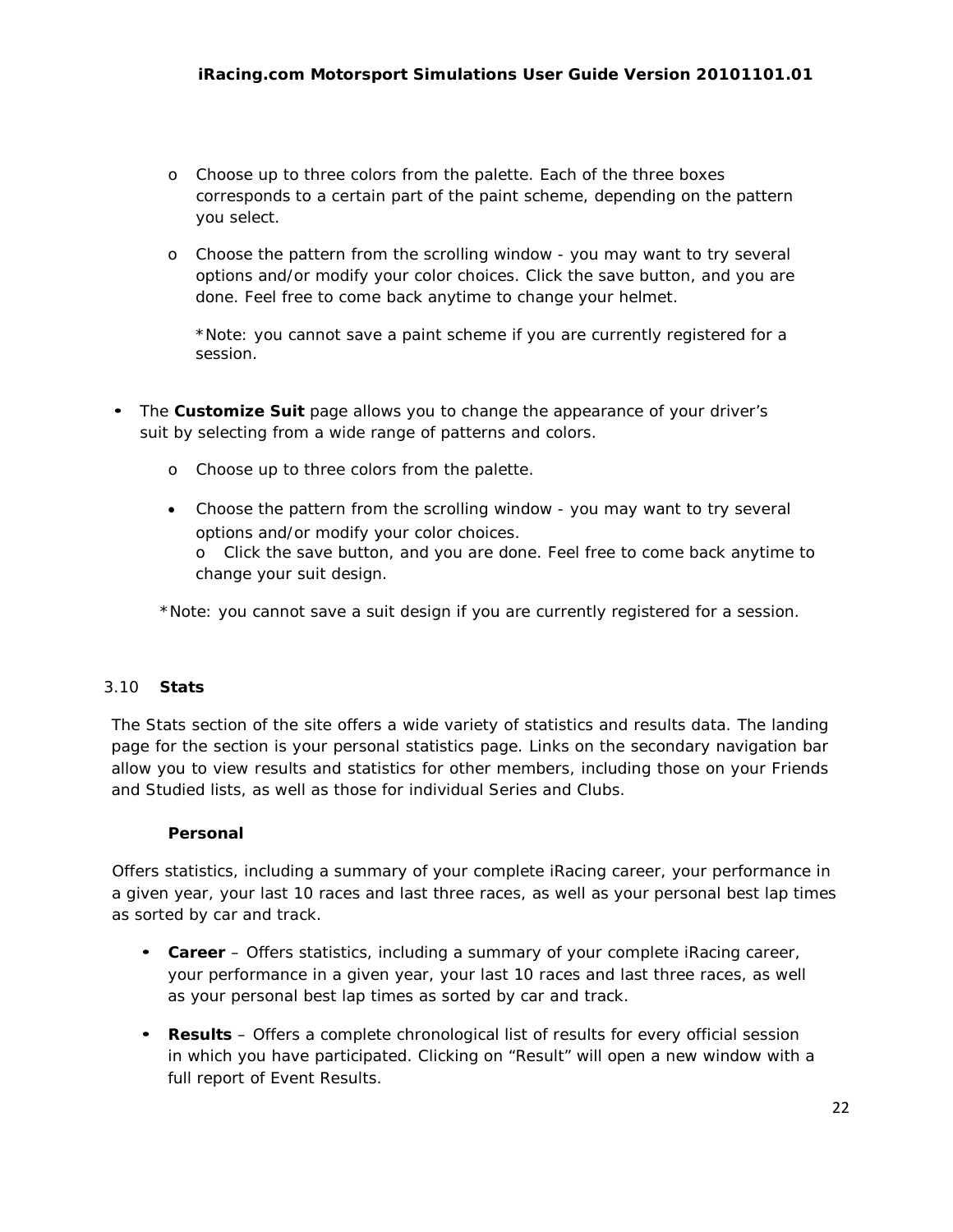# **Friends**

- **Career** Offers statistics for any members on your Friends list, including a summary of their complete iRacing career, their performance in a given year, their last 10 races and last three races, as well as their personal best lap times as sorted by car and track.
- **Results** Offers a complete chronological list of results for every official session in which someone on your Friends list has participated.

## **Studied**

- **Career** Offers statistics for any members on your Studied list, including a summary of their complete iRacing career, their performance in a given year, their last 10 races and last three races, as well as their personal best lap times as sorted by car and track.
- **Results** Offers a complete chronological list of results for every official session in which someone on your Studied list has participated.

## • **Series**

Offers season standings for Race and Time Trial competitions, as well as Qualifying and Time Trial results, all of which can be filtered by series, season and race week.

## • **Drivers**

Allows you to view statistics for all iRacing members, filtered by Category, Location (home country), Class (competition license level), iRating, ttRating, Average Start, Average Finish, Average Points/Race and Average Incidents/Race. All of these statistics can be outputted as a comma- separated-variable (CSV) file for individual analysis.

## • **Regional**

Offers Overall Standings stats and Standings by Series stats, which can be filtered by Club, Division, Driver grouping, Category, Series and Season.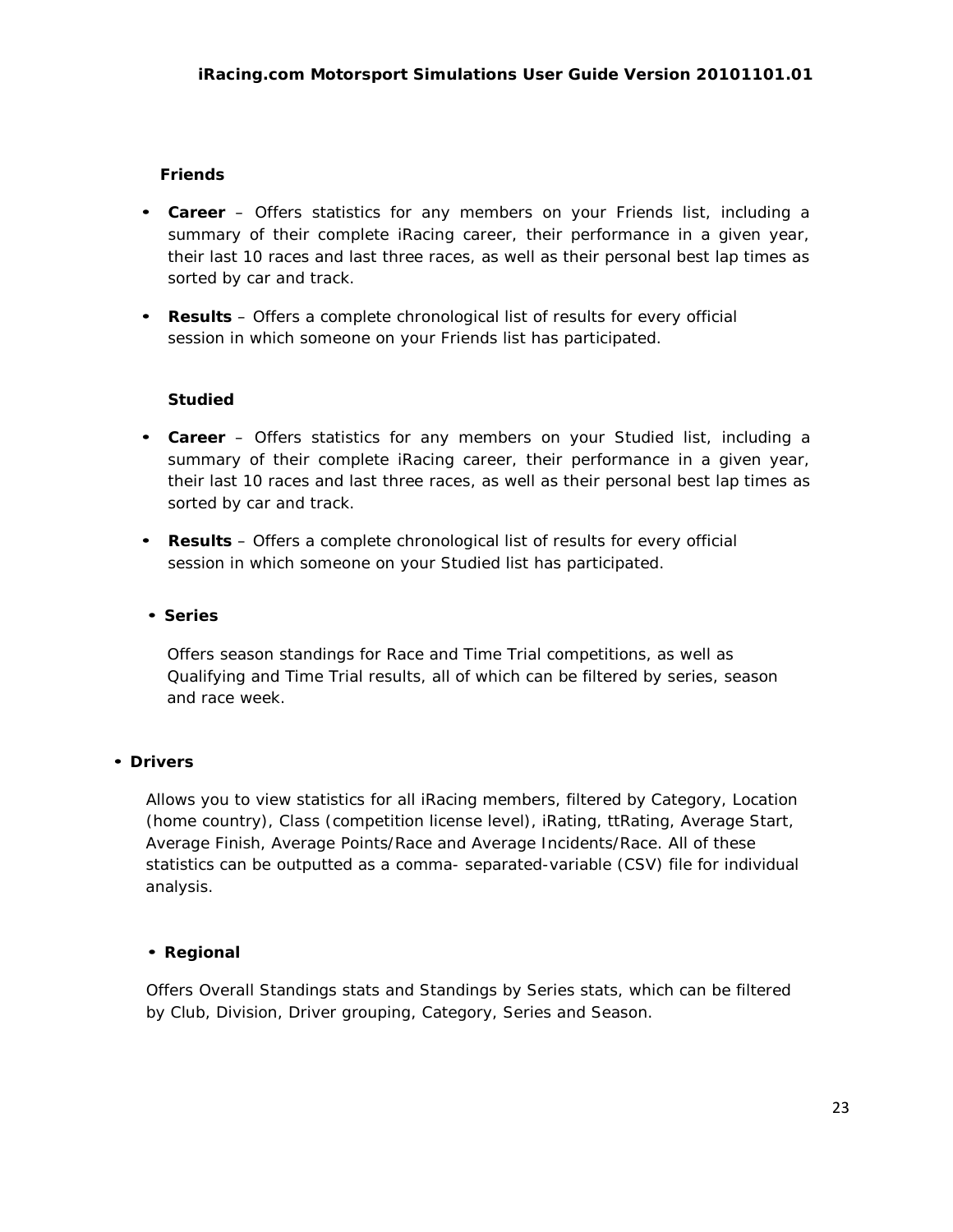## • **RACC Runoffs**

This page contains a full description of the RACC Runoffs as well as standings and stats.

#### •**RACC Finals**

This page contains a full description of the RACC Finals as well as standings and stats.

#### •**World Cup**

This page contains a full description of the World Cup of iRacing as well as standings and stats.

#### •**World Records**

Allows you to view fastest laps per track and the drivers that hold the world records at each of those tracks. Can be filtered by Year, Season, Region, Club, Car, Track, Class and iRating. Filtered results provide you with your own world record, enabling you to see where you rank and how you compare to other drivers.

#### 3.11 **Forum**

The iRacing Forum serves the community as a central meeting place for members. The Forum is segmented into a variety of discussion topics and changes daily as members make posts. Notable sections include iRacing Announcements, where official service announcements are posted, and the Club Discussion areas, each of which are restricted to members of a specific club. The World Cup of iRacing Discussion forum enables you to discuss who you believe will be the next iRacing World Champion. The Forum also offers search and Private Messaging functions. Please refer to the FIRST Sporting Code for information regarding proper conduct in the member forum.

## 3.12 **Chat**

The iRacing service includes voice and text chat. Within the Chat section is a listing of all existing chat rooms currently available. The complete list can be filtered to show only Main, Series, Club, Country or Custom rooms.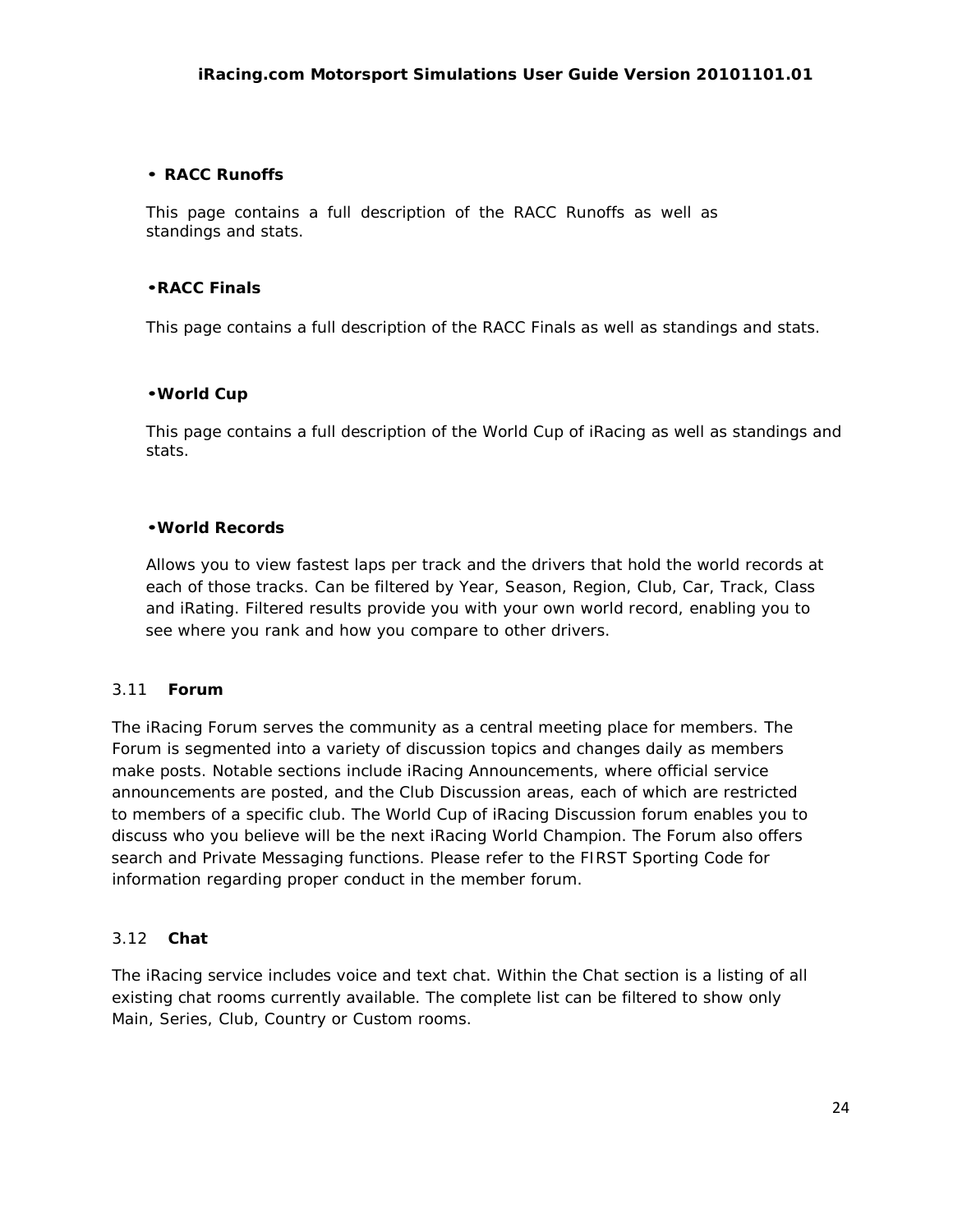• Creating your own chat room is easy. Click the button, input the appropriate information into the fields provided. Decide if you would like the room to be password protected or not.

• All chat text is logged and subject to the regulations set forth in the FIRST Sporting Code.

# 3.13 **Store**

- **Gear** The iRacing Gear Store offers a small collection of iRacing apparel and other branded merchandise. This store opens in a separate window and requires you to create customer account separate from your iRacing member account. Items may be purchased with Paypal, American Express, Visa and Mastercard only. Purchases may not be made using iRacing credits.
- **Wheels and Pedals** iRacing software is compatible with most PC-style wheel-andpedal sets, including those with Force Feedback and those without. This page presents a small selection of compatible products and links to Web sites where you can purchase them. This selection will be updated periodically.
- **Driver Development Package -** The iRacing Driver Development Package is a custom-built, turnkey simulation solution. Packages can be customized and include home set up and coaching services.
- **Gift Certificates -** Gift Certificates can be purchased from \$5 to \$1000.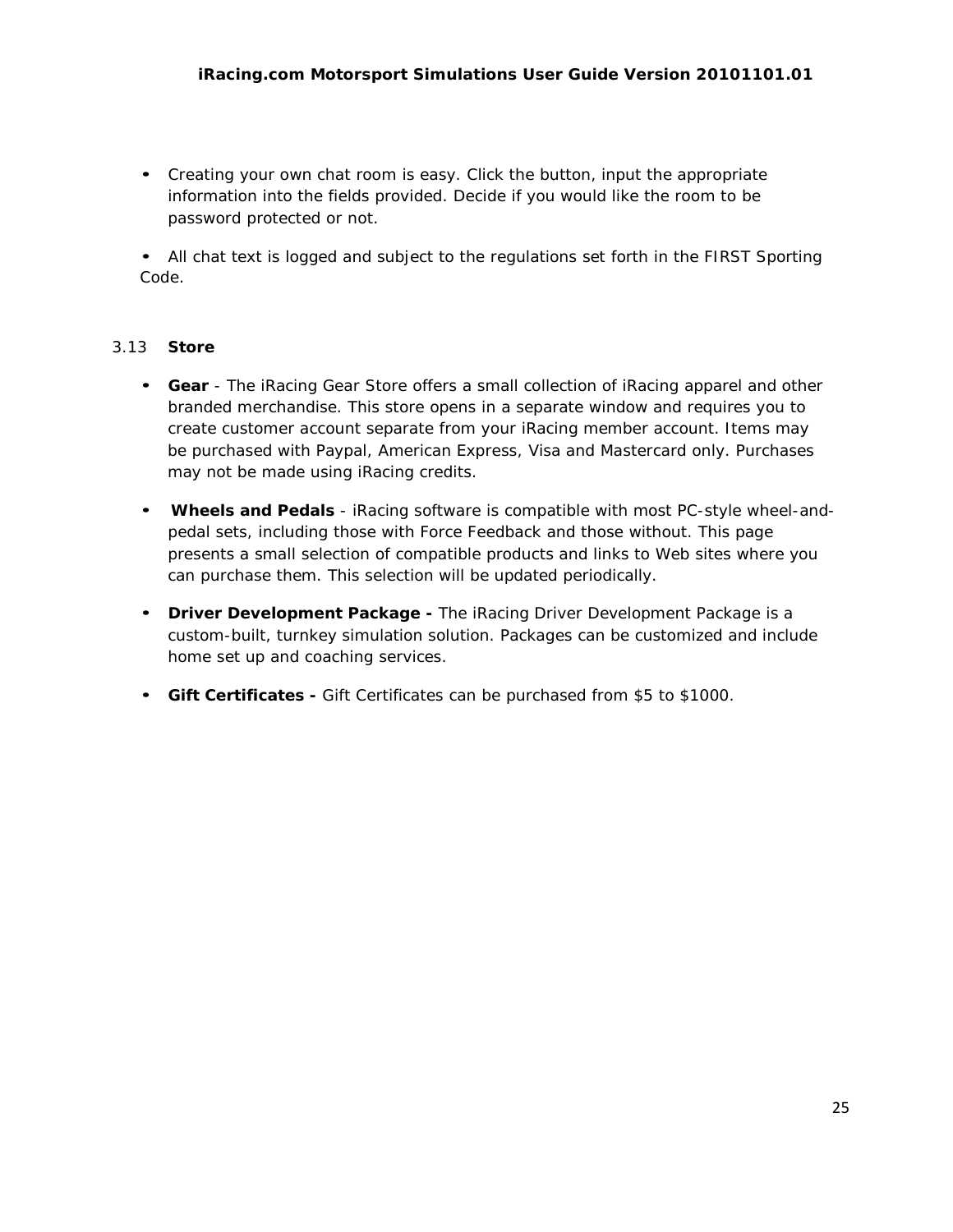# **4 Hardware Setup**

## 4.1 **Graphics Configuration**

Page seven of the Quick Start Guide provides a wizard that when launched will automatically assess your PC and configure your graphics settings for optimal performance (a tradeoff between frame rate and image quality). Options exist for advanced users to make additional adjustments to their graphics settings once the simulation software is launched either from the Test or Race panel.

• **Graphics Configuration Wizard** – At any time, you can re-run the Graphics Configuration Wizard from page seven of the Quick Start Guide to return your graphics configuration to the recommended settings. We recommend letting the auto configuration wizard choose options before changing any advanced settings.

## • **Re-running the Graphics Configuration Wizard**

- o Go to the Instruction section on the main navigation bar.
- o Select Quick Start Guide from the secondary navigation bar.
- o The Quick Start Guide will launch in a new window; click Configuring Your Hardware in the left-hand navigation.
- o Click the CONFIGURE button located at the bottom of this screen.

o A new window will pop up displaying the iRacing.com Graphics Configuration Wizard.

- o Click the AUTO CONFIGURE (RECOMENDED) button.
- o The window will change to display a progress indicator that monitors the progress of the automatic configuration process.

o A dialog window will appear showing the recommended graphics mode for your system.

o Click the FINISH button to complete the configuration, and the window will close.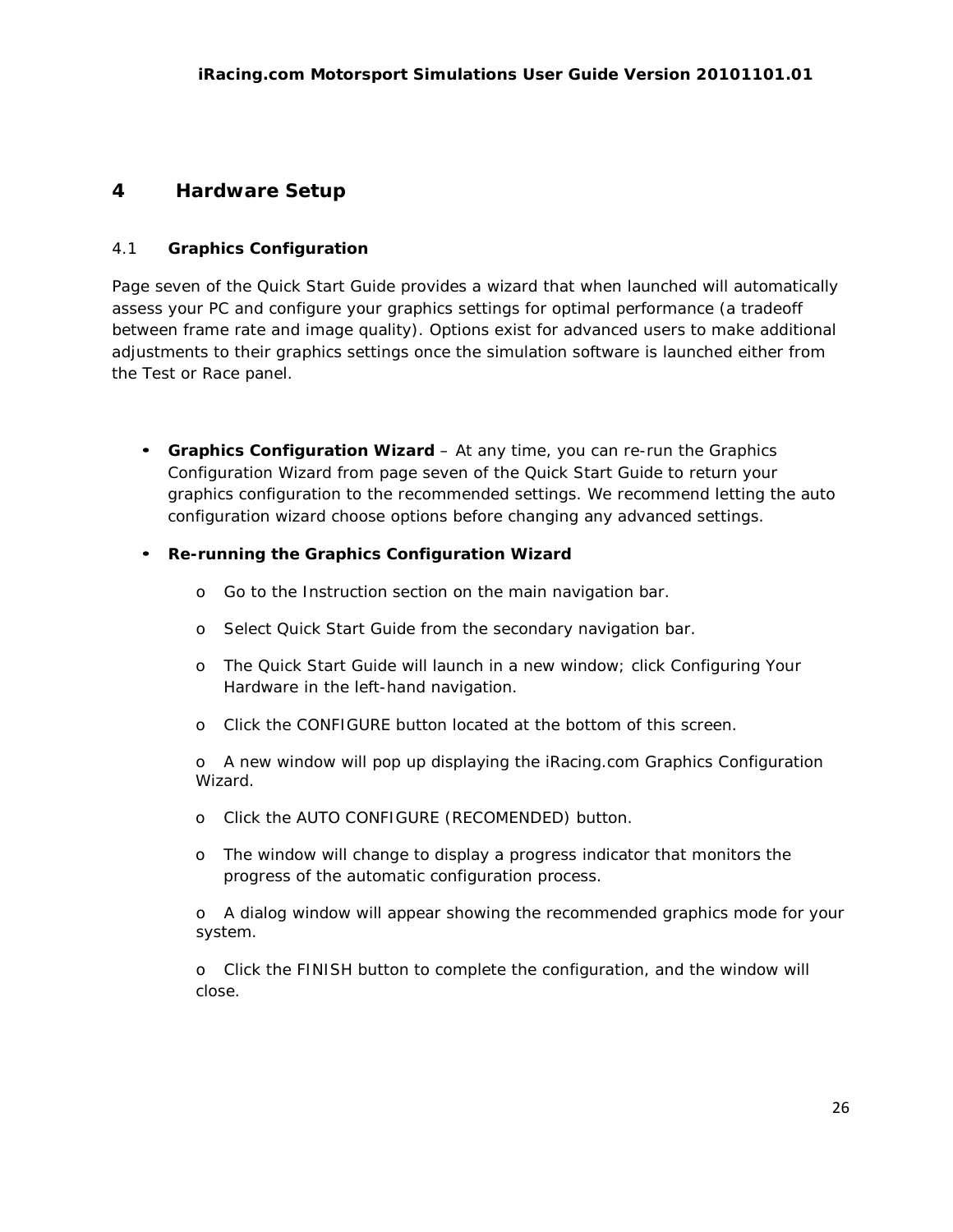# 4.2 **Controller Configuration**

Page eight of the Quick Start Guide, provides a wizard that will streamline the set-up of your steering wheel and pedal assembly. Options exist for advanced users to make additional adjustments to their controller calibration once the simulation software is launched, either from the Test or Race panel. Additionally, whenever new hardware is detected, you will be presented with the Calibration Wizard upon launching the simulation software from the Test or Race panel.

*IMPORTANT: First, review the installation instructions provided by the manufacturer of your controls and make sure that the controls are properly connected to your computer. The iRacing Calibration Wizard will recognize all controller devices connected to your computer and will then walk you through the calibration process that optimizes the performance of your controls.*

## **Running the Calibration Wizard**

- From the Calibrating Your Hardware page within the Quick Start Guide, click the **CALIBRATE** button located at the bottom of the screen.
- A new window will open displaying the iRacing.com Calibration Wizard.
- Follow the on-screen prompts starting with Steering Setup. Watch the slider to ensure it moves when you are turning the wheel. Turn your wheel full-lock to the left then full-lock to the right, return to center and click DONE.
- To measure your wheel's range, turn your wheel 90 degrees to the left, hold it there and click DONE.
- Return the steering wheel to its center position and click DONE.
- Fully depress the throttle and release it. Then click DONE.
- Fully depress the brake and release it. Then click DONE.
- If your pedal set includes a clutch pedal, fully depress the clutch and release it and then click DONE.
- If your pedal set does not include a clutch pedal, press "esc" to select auto-clutch.
- Activate a button, key or axis for down-shifting cars with sequential shifters and

click DONE. Note: Most Steering Controls have paddle shifters. We recommend

activating these for use with sequential shifting.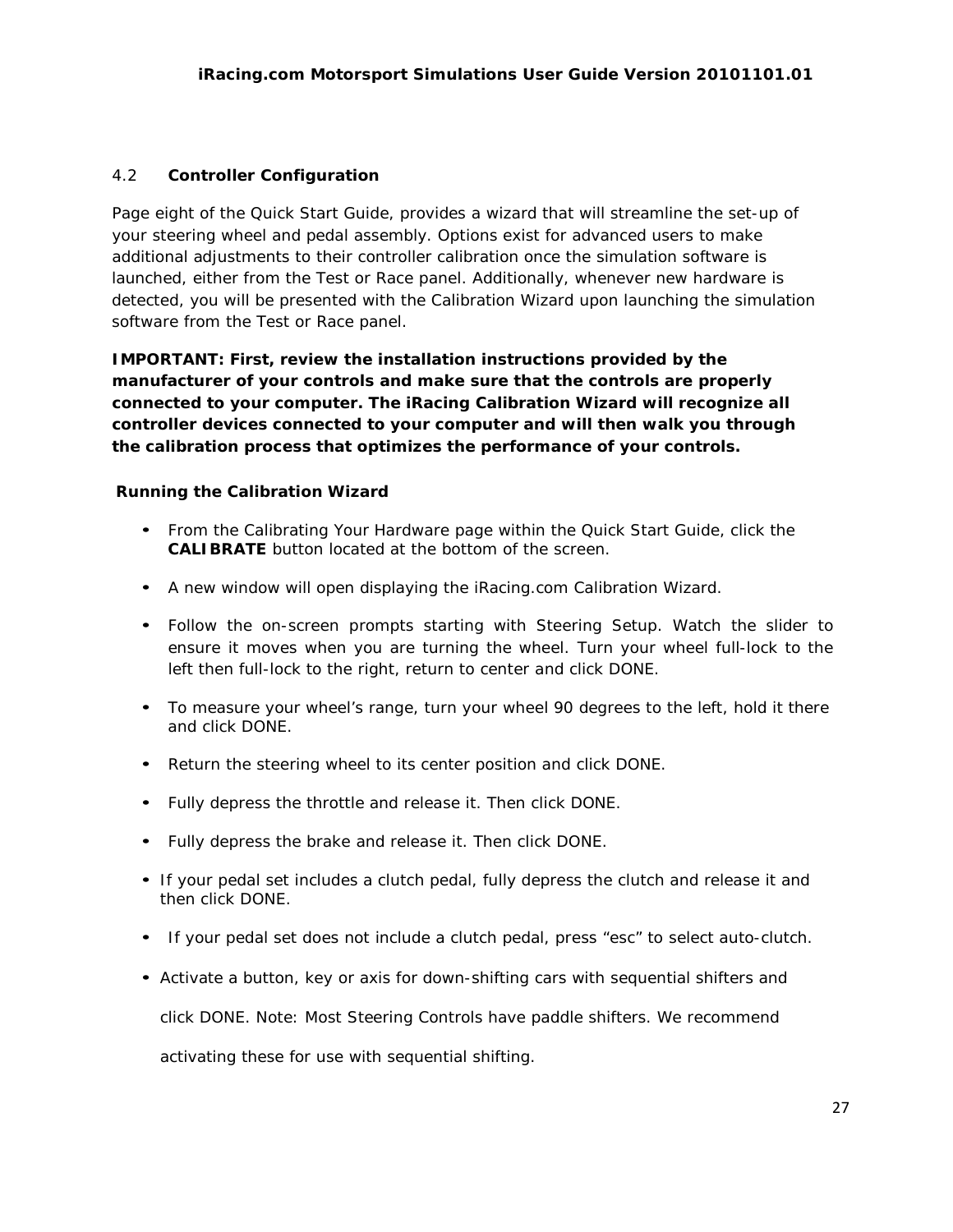- If you have an H-pattern shifter, activate a button, key or axis for each gear, clicking DONE after each.
- Choose a control to "look left" and click DONE. Note: The default setting is the Z key on your keyboard.
- Choose a control to "look right" and click DONE. Note: The default setting is the X key on your keyboard.
- The calibration dialog will close. Click the DONE button located at the bottom right of the window to finish.

# 5. **In-Sim Navigation**

Upon launching the iRacing simulation software, either from the Test or Race panel, you will be presented with the In-Sim User Interface screen, which offers an array of information about the simulation session you are about to join and a set of interactive tabs and buttons that control important in-sim functions.

# 5.1 **Quit/Test/Qualify/Time Trial/Race/Warm Up**

Appearing in the top-center portion of the page are the options to Enter the session and to Quit the session. The enter button, which is green and may be labeled **TEST**, **PRACTICE**, **QUALIFY**, **TIME TRIAL**, **WARM UP** or **RACE** (depending on the type of session joined), puts you in the car on pit lane (or the starting grid). The **Quit** session icon, which is red, opens a dialog box to confirm your choice to quit the session. Confirmation will close the simulation software and return you to the iRacing Members' Site.

# 5.2 **Session Info**

Appearing in the page header, to the right of the Enter and Quit buttons, is **session information**, including track name, official track length, weather conditions, type of simulation session, time limit on the session (if any) and elapsed time. To the right of this information is the track logo and map.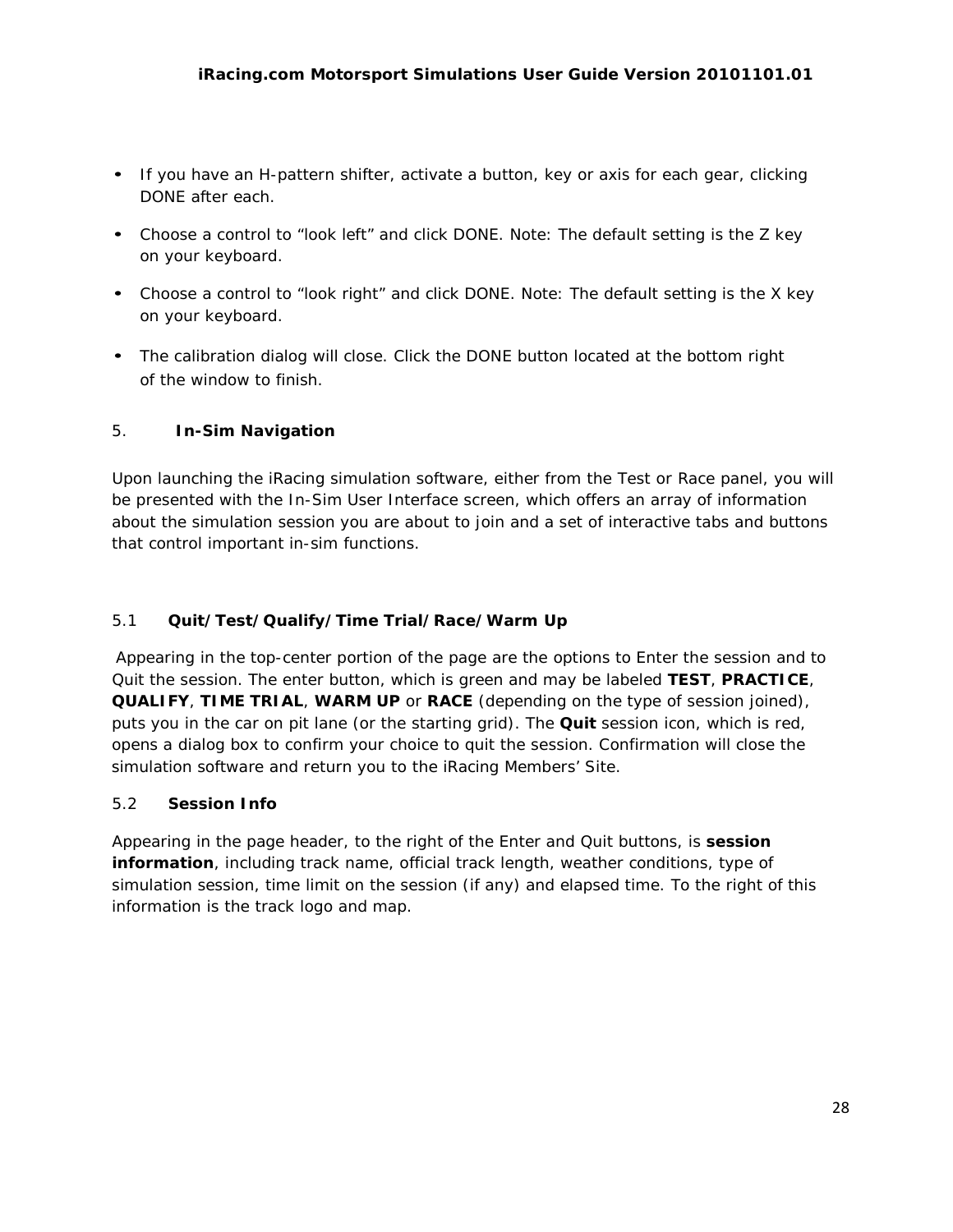## 5.3. **Garage**

Accessed from a tab in the upper right corner of the In-Sim U.I. screen, the **Garage** offers information such as tire pressures, temperatures and tire wear for most cars. The Garage function also provides the opportunity to make setup adjustments to modify the handling characteristics of your car. A baseline setup is provided for all cars. Rookie-level cars cannot be tuned. Non-Rookie-level cars can be driven with the baseline setup or tuned. The adjustments available for tuning vary depending on the race car selected. Car-specific setups can be saved, exported in htm format and re-loaded in future sessions. Setups are saved in the "My Documents/iRacing/setups" folder.

Setups can be shared by anyone in the session. This option can share to only one driver or anyone in the session.

• **Setup Guide** – An iRacing Setup Guide can be found in the Instruction section of the iRacing Members' Site.

## 5.4. **Options**

The **Options** tab appears in the upper right corner of the In-Sim U.I. screen, next to the Garage tab. Clicking the Options tab will open a window with four different tabs along the bottom edge: Controls, Graphics, Sound, Other. The "landing page" is the Controls screen. Note: the Options window will open any time the iRacing simulation software detects new hardware that needs to be calibrated.

## 5.4.1 **Controls**

The **Controls** page of the Options screen opens when you click the Calibrate button from within the Quick Start Guide. It also opens any time you launch the iRacing simulation software and new hardware is detected. You can also make manual adjustments to your hardware calibration by clicking the Options tab from the In- Sim U.I. screen. Below is an explanation of the Controls screen.

## **Steering**

**Lock-to-Lock Range** – Automatically selected by the in-sim calibration tool, the lock-to-lock range is the number of degrees that a wheel can physically rotate. Each wheel will vary depending on the model and manufacturer.

**Lock-to-Lock Range at Speed** – Lock-to-lock at speed, which can be adjusted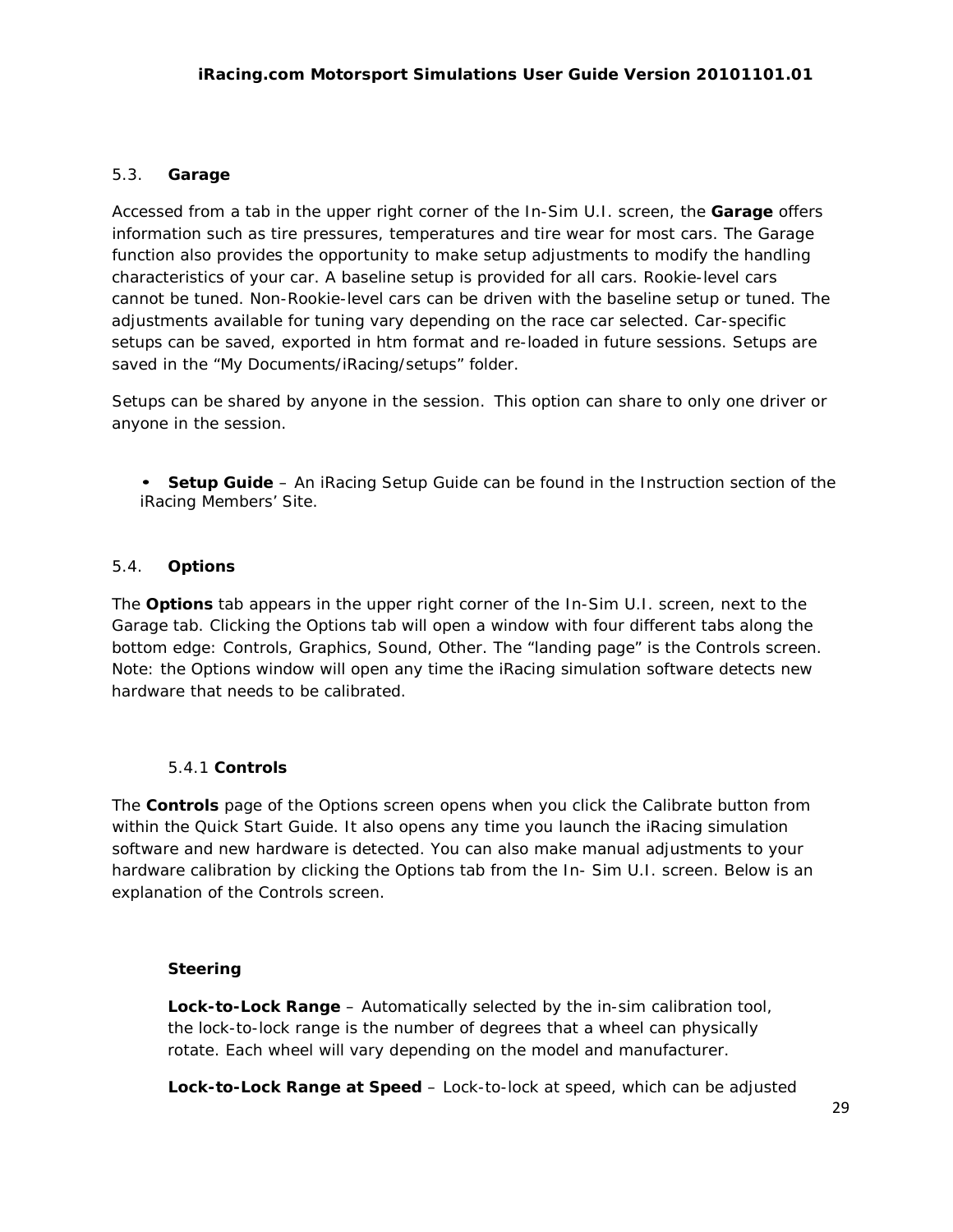using the slider located just below the display, sets the ratio of rotation between the physical steering wheel and in-sim steering. The default value is equal to the lock-tolock range of your physical steering wheel.

## **Brakes**

**Brake force curve factor**- Click measure to calculate your full brake pedal travel. You can adjust your brake response using the slider.

## **Force Feedback**

**Force Feedback Strength** – Force Feedback is checked only if your wheel is equipped with a Force Feedback feature. The strength of the Force Feedback can be adjusted using the slider underneath the display. It's best for new users to start with a relatively low strength setting (e.g., 10), but you may choose to adjust it up or down as you get accustomed to the simulation.

#### **Gearbox**

The Gearbox section offers the option to select between Sequential and H-Pattern/Direct Selection. Most wheels are equipped with paddles for sequential shifting. Some are available with a shift lever, can be an H-Pattern, Sequential or both. Choose the appropriate gearbox based on your hardware and your personal preference.

## **Shifting Aids**

**Auto Clutch** – The auto clutch feature allows you to change gears without using the clutch. If your pedal set does not have a clutch or you would like to drive without it, select Auto Clutch by clicking in the checkbox.

**Auto Blip** – The auto blip feature allows you to downshift seamlessly without worrying about matching the engine RPM to the drive train. This feature can be useful in road races when a user does not feel comfortable "blipping" the throttle during downshifts. Auto Blip is only available when Sequential shifting and Auto Clutch are selected.

**Use Custom Controls** for this car – This now allows you to save controller settings for each individual vehicle by checking the box to the left.

## **Control Assignments**

**Look Left/Right** – the cockpit look feature allows the driver to look left or look right while racing. This is useful to check blind spots, or to view a car alongside your own.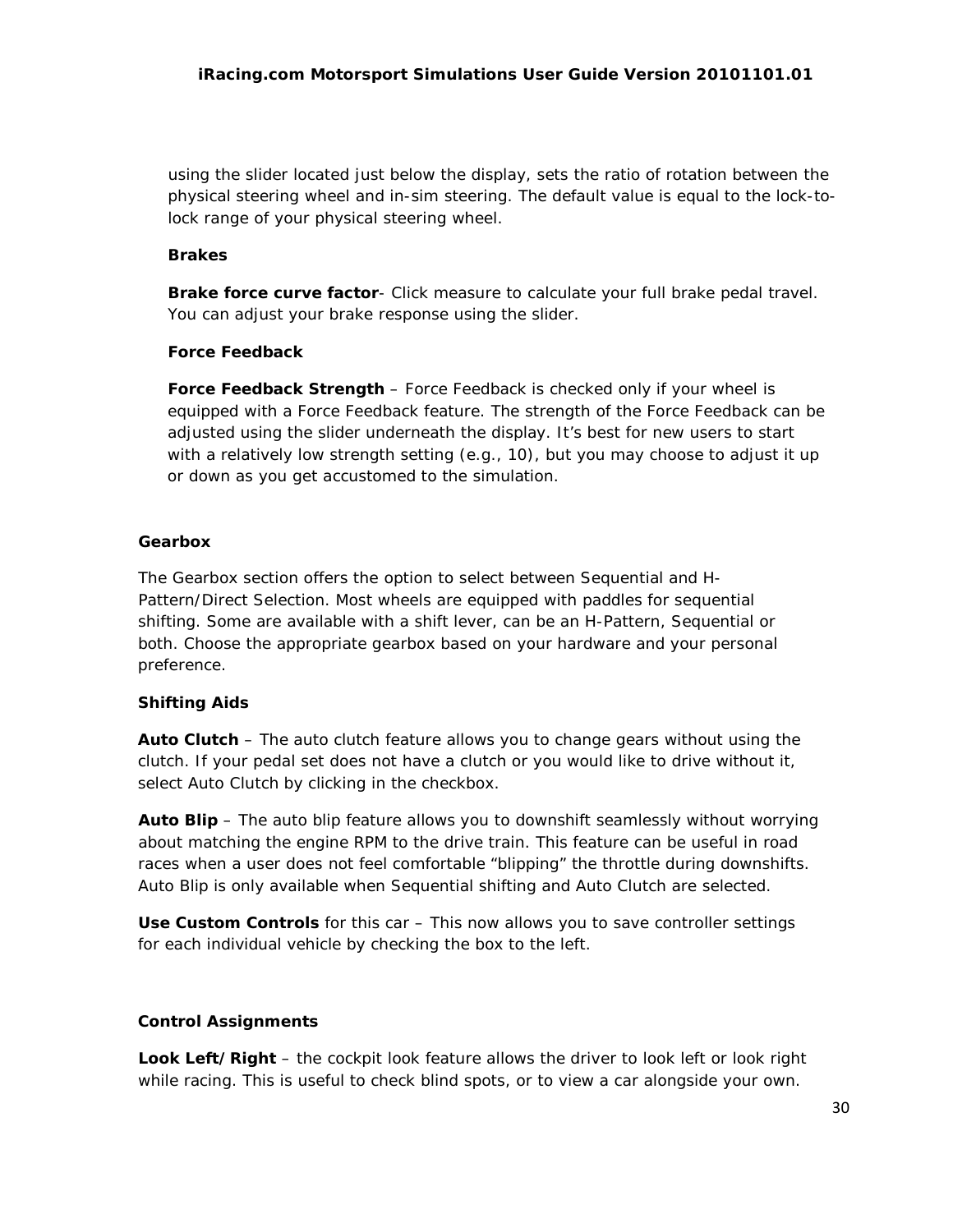Click the gray box and then select the buttons on your wheel or keyboard you want to use to activate Look Left and Look Right. You can also choose to animate the transition, moving your field of view from straight ahead to the left or right, by clicking in the checkbox.

**Starter** – Click in the gray box and select a button on your wheel or keyboard that will function as a starter for the engine.

**Enter/Exit/Tow Car** – Sometimes referred to as the reset button, the Enter/Exit/Tow Car button works differently depending on the situation.

**Enter** – From the main In-Sim U.I. screen, you can get in the car and begin driving by pressing this button.

**Exit** – If you are in the car at rest in pit lane, you can get out of the car and return to the main in-Sim U.I. screen by pressing and holding this button for three seconds.

**Tow Car** – If you are on track and would like to return to the pits, once the car is completely stopped, press and hold this button for three seconds. Note: if your

car is damaged and you return to the pits, repairs will be made, but you will not gain an advantage in any timed session (for more information on pitting, see the FIRST Official Sporting Code).

# **Input Calibration**

**Steering** – The steering wheel calibration function allows you to calibrate your steering wheel (as previously experienced using the Calibration Wizard in the Quick Start Guide). If you disconnect your controls from your PC or connect new ones, you should always re-calibrate the wheel before driving. To do so, click the steering button and follow the prompts.

**Pedals** – The pedals calibration function allows you to calibrate your pedals (as previously experienced using the Calibration W izard in the Quick Start Guide). If you disconnect your controls from your PC or connect new ones, you should always recalibrate your pedals before driving. To do so, click the pedals button and follow the prompts.

**Gearbox** – The gearbox calibration function allows you to select an upshift and downshift control (in Sequential mode) or buttons or axes for each gear (in H-Pattern mode). Click the Gearbox button and follow the prompts.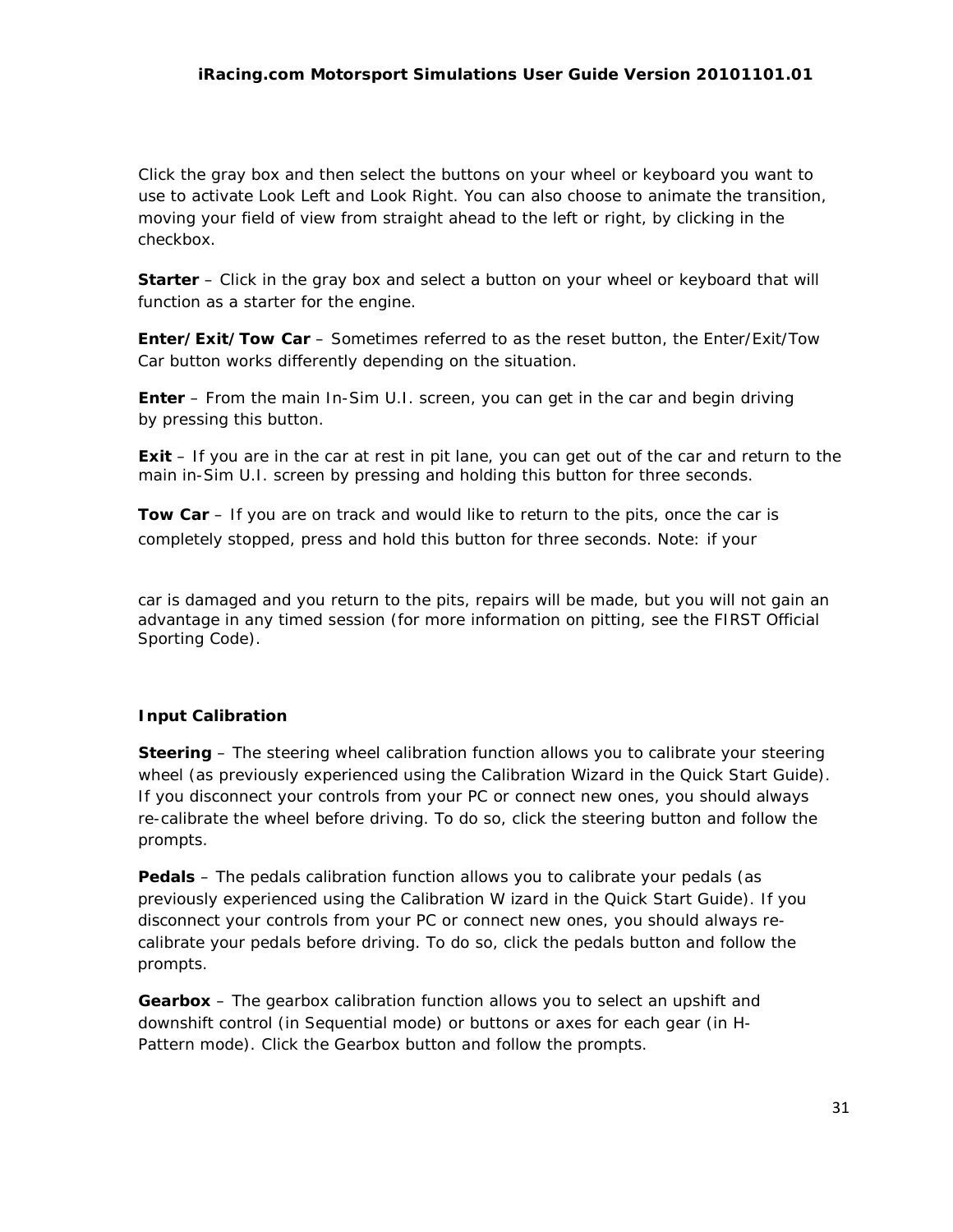## **Voice Chat**

The iRacing service enables you to communicate with fellow racers. If you have a microphone connected to your PC and would like to use Voice Chat, click the checkbox on the Controls screen.

**Push to Talk** – The push-to-talk button opens the radio link to other members. Press and hold the button when you wish to speak. To assign a Push-to- talk control, click the gray box and select the button on your wheel or keyboard you would like to use for this function.

**Louder** – Click on the gray box to select a button on your wheel or keyboard that will increase the volume of the sound you hear through voice chat.

**Quieter** – Click on the gray box to select a button on your wheel or keyboard that will decrease the volume of sound you hear through voice chat.

**Mute** – Click on the gray box to select a button for muting. You will still see notifications of who is talking when muted. The notifications display for a few moments after someone stops talking, making it easier to tell who was speaking. The current volume will be displayed when adjusting the volume. A small notification is shown when you are transmitting and when adjusting the volume even if you have voice chat notifications set to 'None.'

**Mute Driver** – Click here to assign a button to mute an individual driver.

## **Spotter**

**Louder** – Click on the gray box to select a button on your wheel or keyboard that will increase the volume of the sound you hear through the spotter.

**Quieter** – Click on the gray box to select a button on your wheel or keyboard that will decrease the volume of the sound you hear through the spotter.

## **In-Car**

This section enables you to map different chassis settings to a key on your keyboard. Most of the settings (not all) are specific to the Williams-Toyota FW31 car. Click gray box and press keyboard to map the setting.

**Starter** – Click in the gray box and select the button on your wheel or keyboard that will function as a starter for the engine.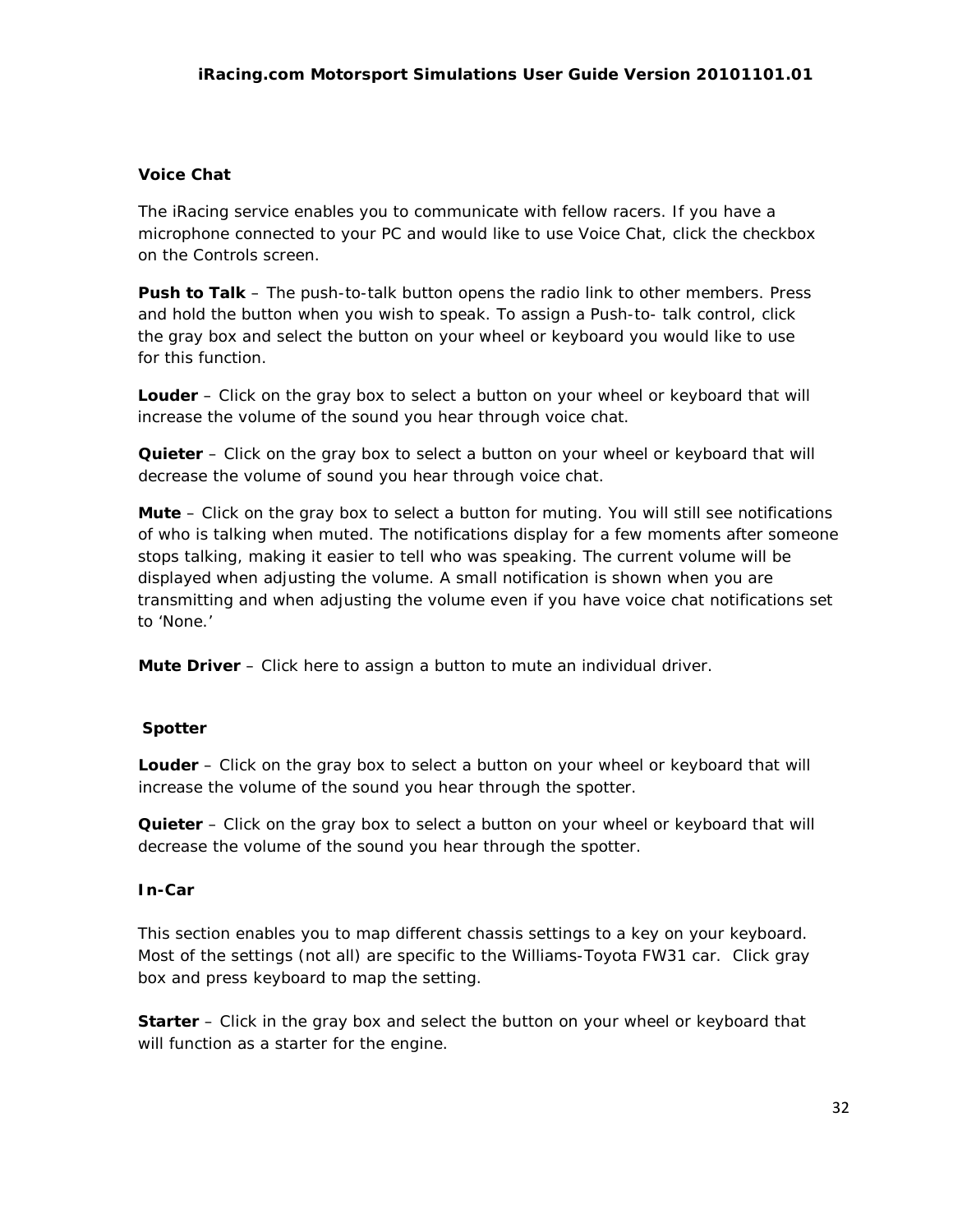**Pit Road Speed Limiter** – Mapping this setting to the keyboard will enable a pit road speed limiter. Only applicable to car that have speed limiters.

## **Graphics**

Your graphics settings will have been configured automatically by the Graphics Configuration Wizard when you completed the Quick Start Guide. These settings are recommended. If you choose to make manual changes, you can do so from the Graphics tab, which is located next to the Controls tab on the Options screen. Note changes to the graphics options settings do not take effect until you exit the simulation.

**Display Size** – The display size function allows you to manually set your screen resolution. Below the display size selection is an option for **full screen mode**. Full screen mode allows the simulation to run with a display on the entire screen. Unchecking the full-screen checkbox will cause the simulation to run in a window once the software is restarted.

## **User Interface**

The **Interface Zoom** drop-down menu allows the user to select a zoom percentage for the user interface.

You can fine tune monitor viewing by adjusting width (including or excluding bezel) and viewing distance.

The **Driving Field Of View** box allows the user to adjust their point of view from within the cockpit.

**Number of screens** – This gives you the ability to set your number of monitors and render separately. This may also help your frame rates.

## **Performance**

**Max Quality/Max Frame Rate – This slider bar allows you to quickly adjust** multiple graphics settings based on your desired balance between frame rate and image quality.

**Advanced** – Clicking this button allows access to additional individual graphics settings, which will change the appearance of your graphics and/or your frame rate performance.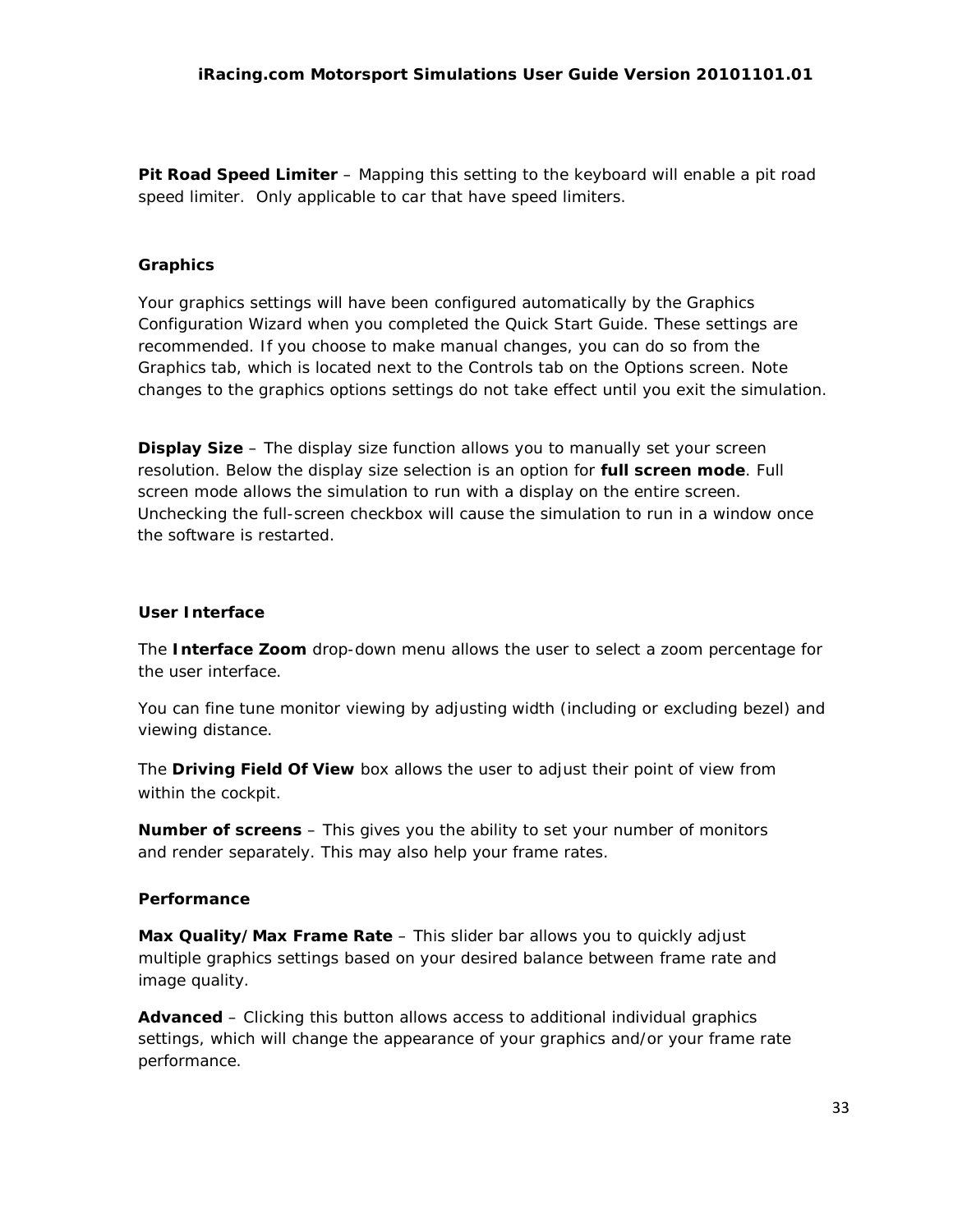The utilizable texture memory slider allows you to override the default setting, thus dictating to the simulation how much graphics-card memory it may use to store texture maps (the images that the sim uses to paint the cars, fences, pavement guardrail, trees, sky, etc.) This memory setting generally needs to be at least 50MB LESS than the actual amount of physical graphics card memory, since that memory is also used for other reasons.

**Details** – These dropdown menus allow you to set the levels of detail for cars, Event elements, Grandstands and Objects. All of which can affect both the quality of immersion and frame rate performance.

**Max Cars** – Here you can set the numbers of cars viewable on track and replay. The option will affect frame rates.

**Frame Rate** – These radio buttons (and other related controls) allow you to set a frame rate limit for the simulation software. This setting is primarily useful to reduce the load on the system while helping achieve a stable frame rate. Setting it to a value away from the refresh rate can help reduce tearing without having to enable VSYNC.

**Vertical Sync** – This radio button causes the software to delay the image update on screen, eliminating any 'frame tearing" effect. Note, VSYNC has been determined to cause large control input latency on some systems.

**Buffer** – An advanced setting that may help reduce graphical latency on some hardware when VSYNC is enabled.

**Anti-Aliasing** – These advanced settings reduce jaggedness along polygon edges but can impact frame rate and texture memory.

**Anisotropic Filtering** – An advanced setting that allows you to manually select the level of image enhancement apparent at oblique viewing angles.

**Tri-linear Filtering** – An advanced setting that improves texture quality as polygons move further away from the camera and shrink on screen.

**Vertex Shaders** – An advanced setting that adds additional special effects on objects, allowing vertexes to change colors, textures or relative positions. Visual suspension movement and body damage morphing is required to be enabled.

**Pixel Shaders** – An advanced setting that allows the system to calculate image effects on a per-pixel basis.

**Advanced Shaders** – An advanced setting that affects additional graphics options including gamma lighting correction.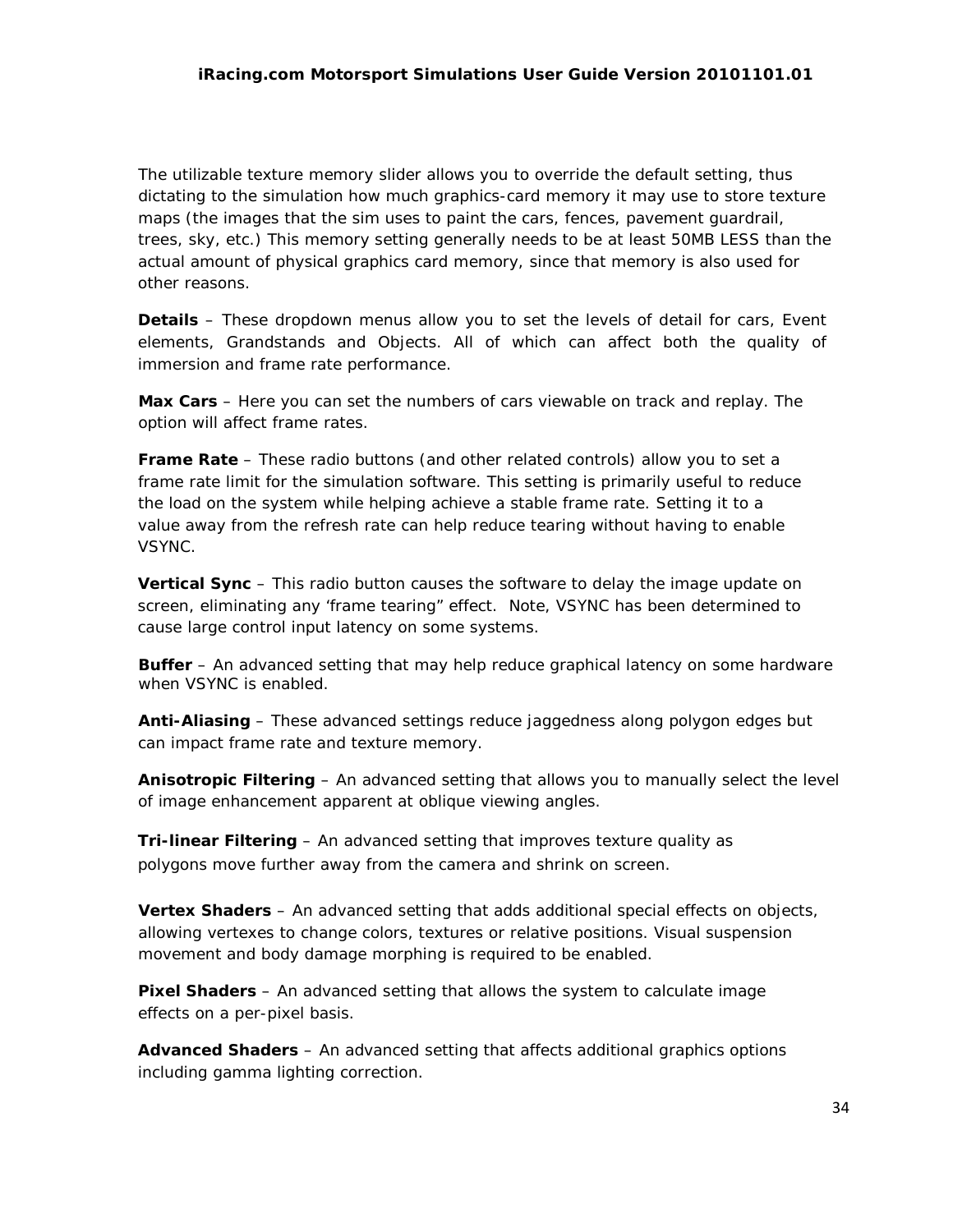**Shadows** – An advanced setting that allows you to select or deselect the first level of object shadows. The shadow algorithm is very CPU-intensive and may have a significantly adverse effect on frame rate, particularly in multi-car sessions. It is recommended that shadows only be enabled on high-end systems.

**2-Pass Shadows** – An advanced setting that causes the entire scene to be drawn twice for each frame. The second pass includes only the pixels in shadow, which are drawn using special lighting. This setting is very CPU- and GPU-intensive but improves the quality of the shadows.

**More Shadows** – An advanced setting that allows you to select or deselect the third level of object shadows, allowing additional objects to cast shadows.

**Steering Wheel** – Allows you to choose between seeing the steering wheel on screen or not seeing the steering wheel on screen.

**Virtual Mirror** – Allows you turn on or off a mirror that appears in the center top of your field of view, regardless of the type of car. The mirror view can be adjusted using the arrows to change the viewing angle.

**Cockpit Mirror** – Allows you to turn on or off the actual in-car mirror of the chosen vehicle. In some vehicles, these mirrors are located on the left andright sides of the car. Others are located in the same place as a rearview mirror on a passenger car. Cockpit mirrors require much more computing power than the virtual mirror and are therefore only recommended for high-end systems.

**Higher Detail in Mirrors** – Allows you to select or deselect additional detail in the mirror view(s).

**Far Terrain** – An advanced setting that allows you to select and deselect the far terrain option. When selected, additional terrain outside of the immediate confines of the racetrack will appear on screen.

**High Resolution Car Textures**- Allows you to see crisper, cleaner car graphics. This setting should only be enabled on graphics cards with at least 512MB of memory.

**Uncompressed Car Textures** – An advanced setting that allows you to select or deselect a higher quality view of vehicle textures. This setting should only be enabled on graphics cards with at least 512MB of memory.

**Reduce z- fighting** (flickering) – If you are experiencing flickering graphics especially pertaining to shadows, this setting will help.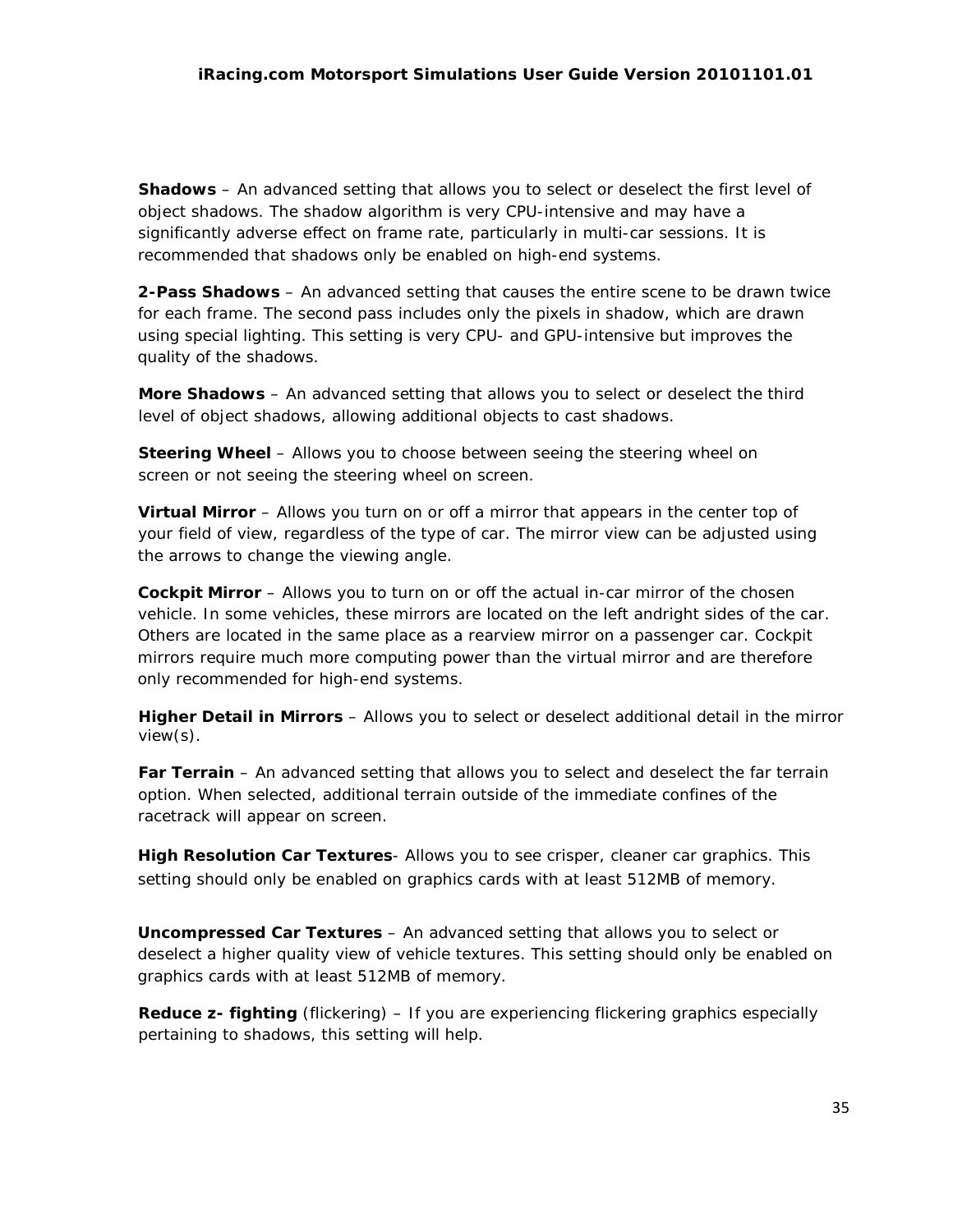## **Replay**

This interface gives you the option to set different graphic settings for replay mode. Same settings as race graphics but only used in replays.

## **Sound**

## **Simulation**

**Device** – The Device selection option allows you to select your system output device or sound card to which your speakers are connected.

**Surround Sound** – Allows you to select or deselect the surround sound effect, depending on your sound card and speaker specifications, as well as personal preference.

**FMOD** – FMOD Sound System, copyright Firelight Technologies Pty, Ltd., 1994-2009.

## **Voice Chat**

**Playback** – Allows you to select the system output device through which incoming voice messages will be transmitted.

**Microphone** – Allows you to select the system input device through which your voice messages will be transmitted.

# **Spotter**

**Enable Spotter**- Allows you to enable spotter sound. This is off by default.

**Device** – The Device selection option allows you to select your system device or sound card to which your speakers are connected.

**Display** – Allows you to choose Voice and text, Voice only or text only.

**Chattyness** – Allows you to select how active the spotter voice will be.

**Voice Pack** – Allows you to choose optional voice packs that you have downloaded. You'll need to restart the sim for these to take effect.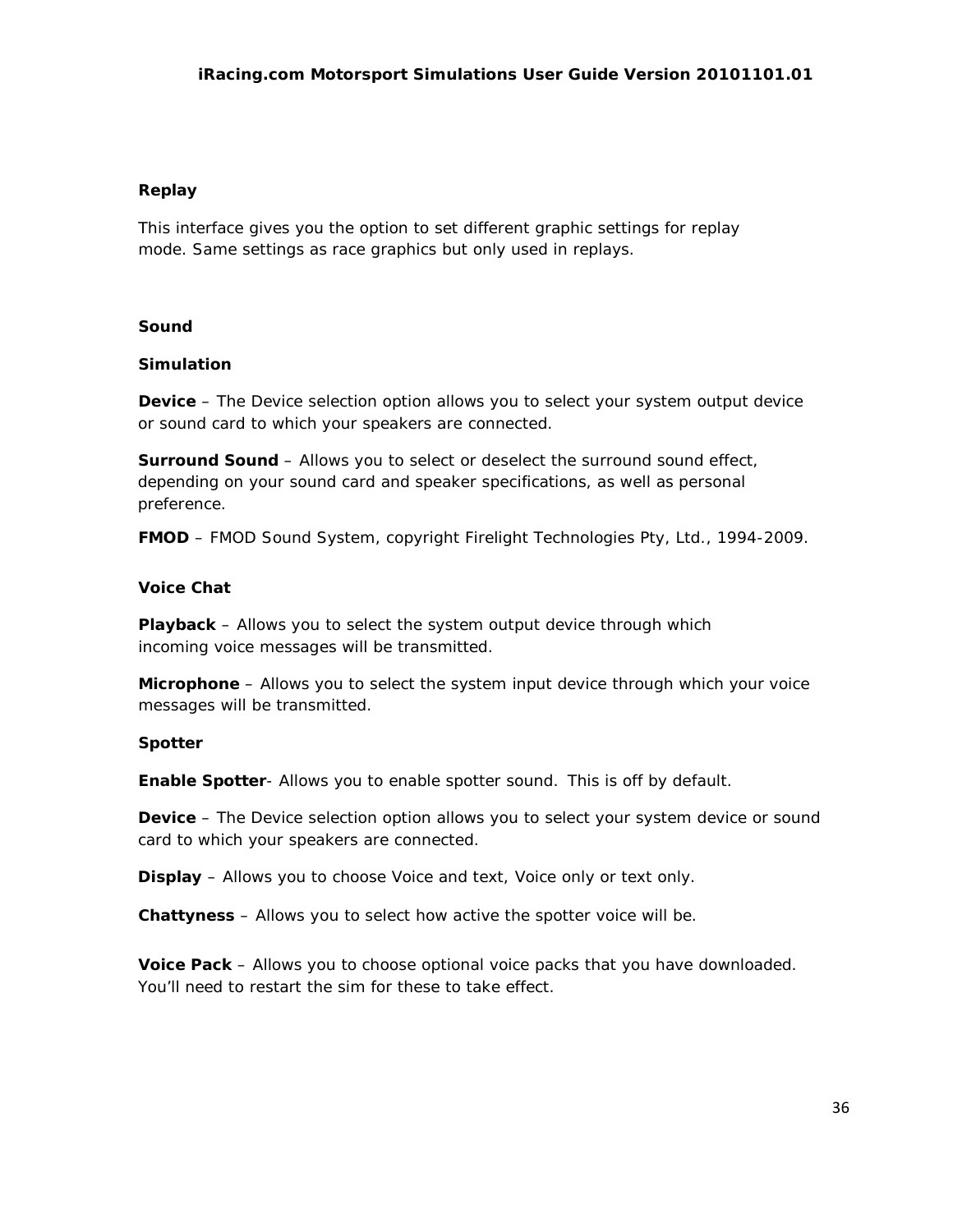## **Other**

**Other Controls** provides a list of additional key- stroke shortcuts that control various aspects of the in-sim experience.

**Text Chat**- Lets you assign a key to enable in-sim chat box to come up

**Increase/Decrease Driving FOV** – Adjusts your field of view forward or back within the cockpit.

**Hide Speed/Gear Display** – Allows you to turn on or off the speed/gear display in the lower left of the in-sim driving screen,

**FPS/Net Display** – Allows you to turn on or off the frames-per-second and internet performance display in the upper right corner of the in-sim driving screen.

**Black Box Controls** - Allows you to configure "F" buttons for lap times, standings, relative, and pit stops

## **Camera Editing Tool**

## **Camera**

In replay mode only, pressing control-F12 will bring-up the camera editing tool screen. From here you can configure your own set of cameras.

Camera tab lets you make a new camera with the settings you prefer. You can see a visible camera when viewing the camera itself (alt-Q) in the camera tool. It makes it easy to place cameras exactly where you want them.

## **Group**

Allows you to edit a whole group of default cameras or create your own group. Camera ranges can overlap so more than one camera can have a shot at the same time. Hitting "b" or "shift b" cycles to the next/previous camera in a group.

## **Config**

This is where you can map your keys to different camera configuration.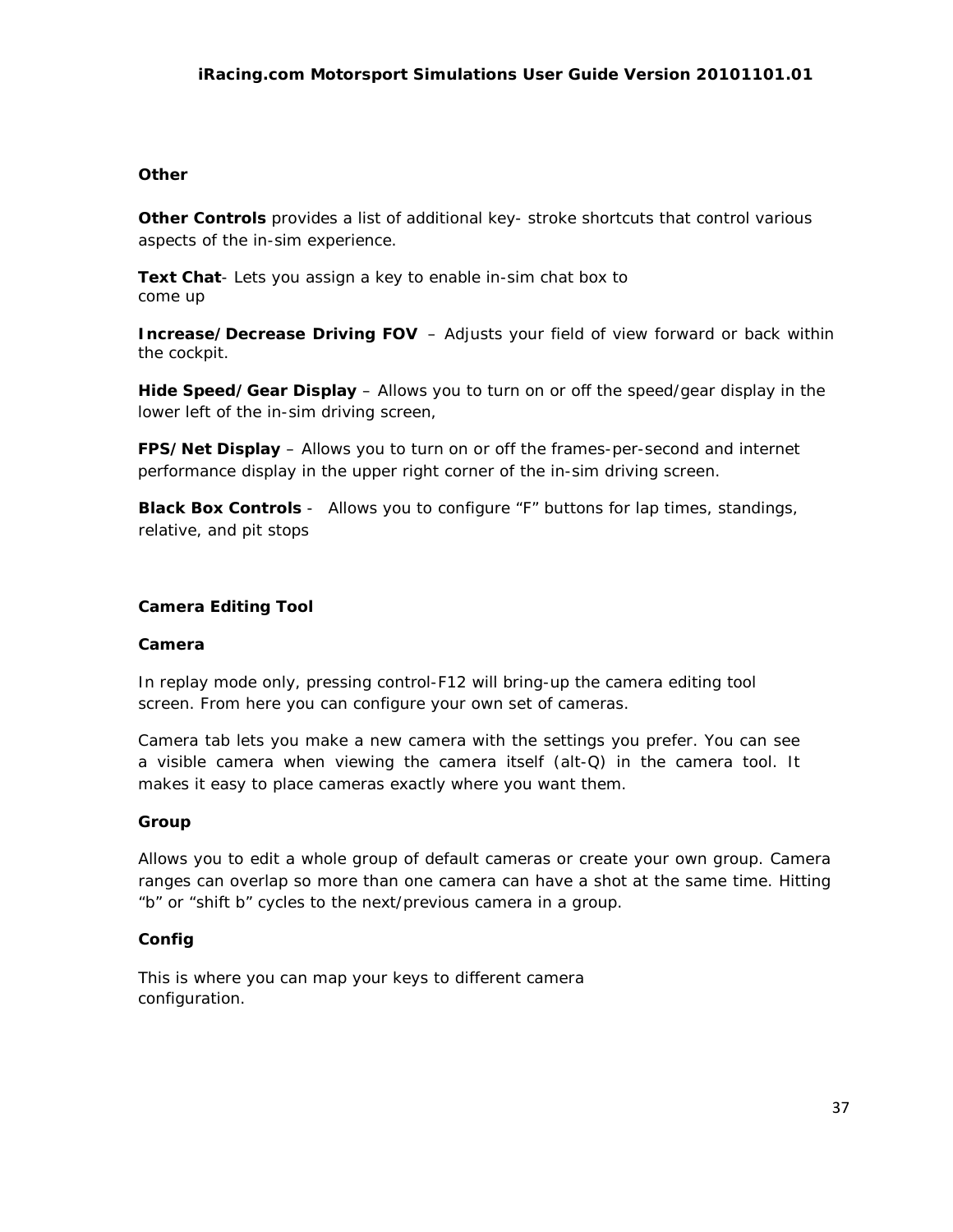## 5.5 **Session Timer**

The session timer appears in the upper-left portion of the In-Sim U.I. screen. If you are registered for an official session and decide to Test, the countdown timer will appear, showing the time remaining until the start of your session. You will need to fully quit the Test session and return to the members' site to join the official session.

## 5.6 **Entries**

The Entries tab appears in the lower left of the In-Sim U.I. screen. Clicking this tab will show a list of all drivers participating in your session, including car number, driver helmet, name, club affiliation, Internet ping rate and connection quality rating. In Race sessions only, starting positions will be displayed to the far left.

## 5.7 **Laps**

The Laps tab appears at the lower left of the In-Sim U.I. screen, next to the Entries tab. Clicking on the Laps tab will allow you to review your performance lap-by-lap.

## 5.8 **Splits/Deltas**

Splits/Deltas give you the ability to view Splits/Deltas in sim while driving. See section 5.12 for details. Splits/delta key is a mappable control in the Options screen, default behavior is the TAB key.

## 5.9 **Chat**

The Chat information box appears on the bottom right of the page. By clicking the chat tab, you can enter text into the main session chat. This box will expand when you click the Up arrow in the upper right of the box.

By typing \# and a particular car number, a member can send a **private text** message directly to another driver.

While on track, you can initiate a text chat by pressing the "t" key. All chat will appear in the upper-center portion of the screen.

Voice Chat is also available and can be activated from the "Options" tab on the main In-Sim U.I. screen.

Pressing 'r' from either the driving screen or the session screen responds to the last person who private messaged you.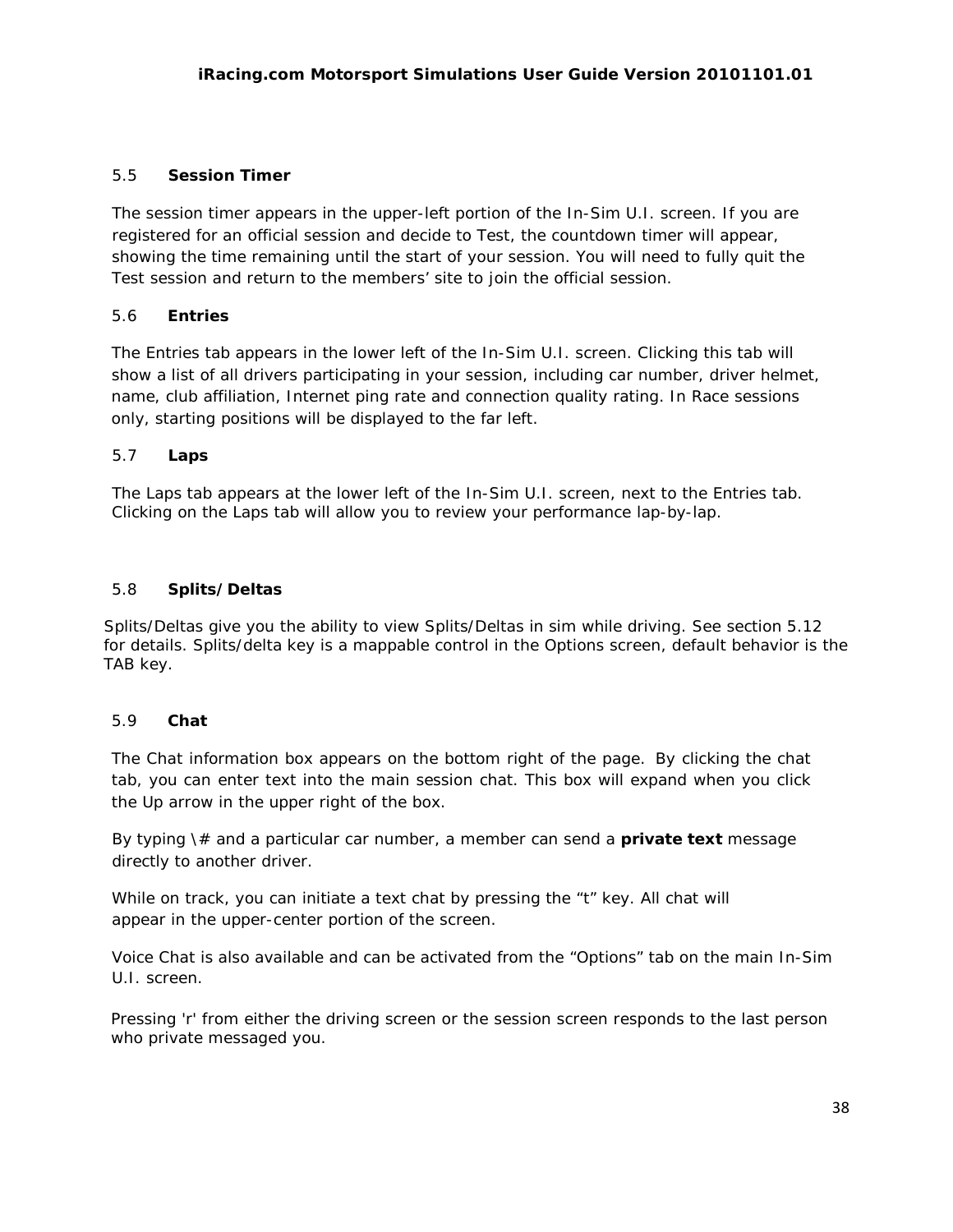## **Administrative chat commands**

**!h**elp [*<command>*] **!?** [*<command>*] - Print list of commands available, or list additional information about individual commands

**!admin** *<driver>* [*<message>*] - give other drivers admin privileges

**!nadmin** *<driver>* [*<message>*] - remove admin privileges from driver

**!remove** *<driver>* [*<message>*] - Remove a driver from the race, permanently, can remove spectators as well.

**!y**ellow [*<message>*] - Throw a yellow if not already active

**!w**aveby *<driver>* [*<message>*] - Move car up to next lap and send to the end of the pace line

**!advance** [*<message>*] - Advance to next session (qualify to grid, etc)

**!ch**at [*<driver>*]

- enable chat for all drivers
- if driver is specified, re-enable chat for that driver.

**!nch**at [*<driver>*]

- disable voice/text chat for all drivers except administrators
- if driver is specified, disable chat for that specific driver only

**!bl**ack *<driver>* [time] or [L(laps)] - give a driver the black flag default is a stop and go, optionally specify time or laps to hold

**!dq** *<driver>* [*<message>*] - Disqualify a driver from the race, but do not remove them from the server

**!eol** *<driver>* [*<message>*] - Move driver backwards to end of pace line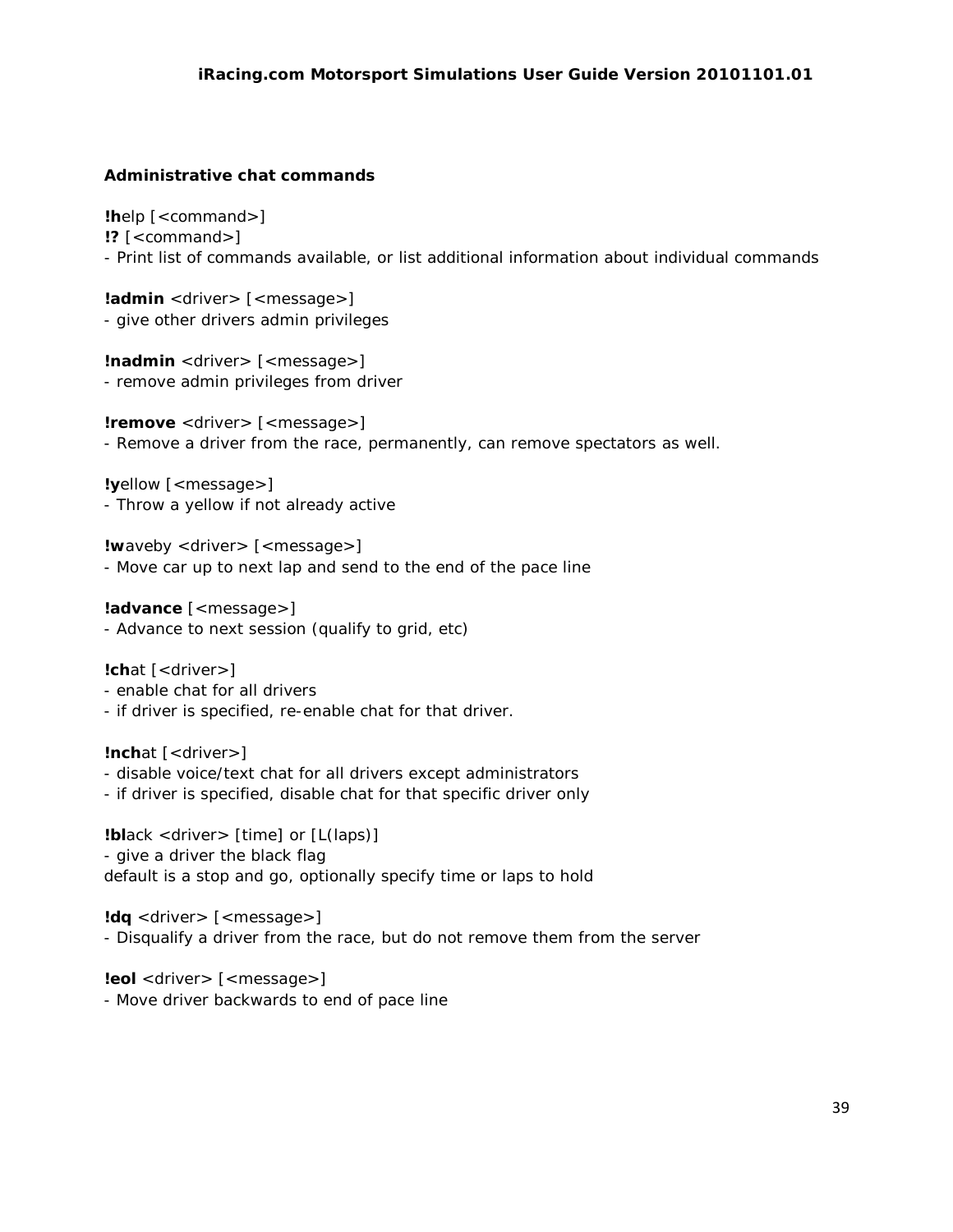**!cl**ear *<driver>* [*<message>*] - clear all pending or active black flags, dq's or eol's for a driver

/# <car number> Send driver a private message

R From either the driving screen or the session screen; responds to the last person who private-messaged you

/rc <message> Send a message to the admins for the current event (/rc is short for race control)

/all <message> (admins only) Sends a chat message to all drivers even if chat is disabled

#### **== Notes ==**

[<*message>*] is an optional message that will be broadcast to all the users. So the command '!remove #32 Banning for reckless driving' would send out the notification: '#32 was removed from the system. Banning for reckless driving.' to all drivers.

Wherever you see a *<driver>* the form is one of the following:

name[.name]  $#$ <car number> <car number>

- Name represents the beginning portion of a name so bob matches on bob or bobby

- you can string together multiple names using '.' to replace spaces so b.brown could match 'bob brown'

- Names must be specified sufficiently to give a unique result.

- If two names conflict but one is an exact match than that name is used. This is so bob.brown and bobby.brown can be differentiated.

- the  $#$  symbol is optional to help make things faster.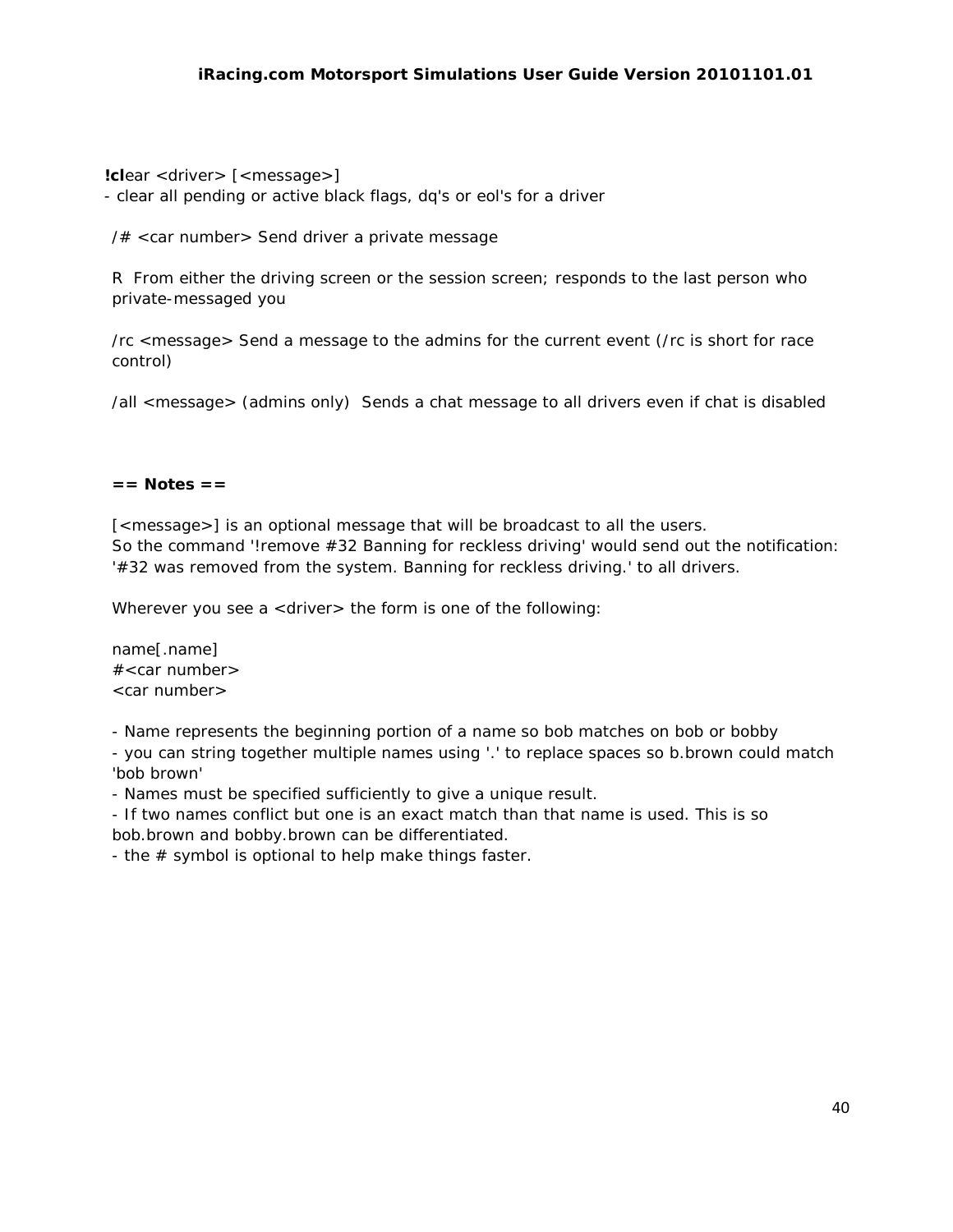## 5.10 **Replay Controls**

Replay controls are located in the lower-center portion of the main In-Sim U.I. screen. Note: During a replay pressing the space bar will remove the upper and lower navigation bars from the main In-Sim U.I. screen, allowing for a clean, full- screen image (for screenshots or video capture).

**Car Selection** – Located in the lower left corner of the main In-Sim U.I. screen, the Car Selection box shows a helmet with the driver's name below it and two arrows on either side. Clicking these arrows allows you to switch between replays for each driver in the session.

**Steering Wheel Input** – Shows the steering input for the driver currently being viewed.

**Pedal Input** (Clutch, Brake, Throttle) – Shows the pedal inputs for the driver currently being viewed.

**Position/Speed/Last Lap** – Shows the running position, speed and last lap time for the driver currently being viewed.

**Slow Motion** – Allows you to slow the replay. Each click of the Slow Motion button makes the replay slow down more.

**Reverse to Beginning** – Allows you to reverse the replay to the beginning of the buffer.

**Reverse by Frame** - Allows you to reverse the replay frame by frame.

**Rewind** - Allows the user to rewind the replay at normal rate. Each click of the Rewind button increases the speed of rewinding.

**Play-Pause** – Allows you to play or pause the replay at any point in the replay buffer.

**Fast Forward** – Allows you to fast forward the replay. Each click of the Fast Forward button increases the speed of the replay.

**Forward by Frame** – Allows you to forward the replay by one frame per click.

**Forward to Beginning** – Allows you to forward the replay to the beginning of the buffer.

**Save Replay** – Allows you to save the current replay buffer.

**Lap Counter** – Allows you to select between laps in the replay buffer.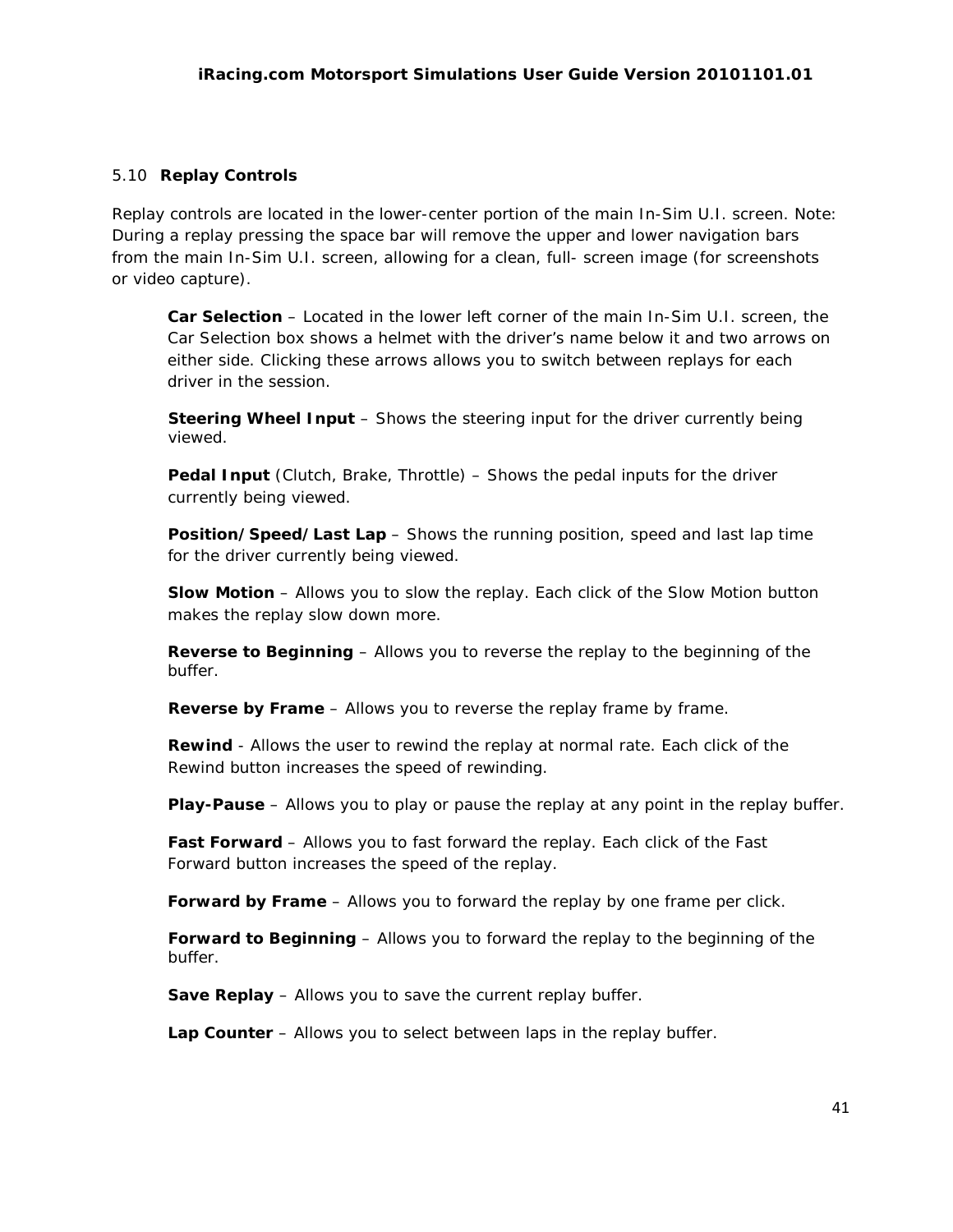## *iRacing.com Motorsport Simulations User Guide Version 20101101.01*

**Camera View** (Cycle and Selection) – Allows you to cycle through the replay views, or to select a particular view.

**Wrench/Hammer** – Brings up a replay edit box that allows you to save whole replay or splice part of the replay. Live session timing is also in the replay box.

**Entries** – Lists the drivers in the particular race.

**Laps** – Lists laps times for selected driver.

**Warmup** – Lists lap times during practice race.

**Grid**—displays the order drivers will start race—fastest to slowest qualifying times.

**Race**—lists drivers in race and their finish times.

**Options**—(Top right main In-Sim page) Controls, Graphics, Sound, Other.

## 5.11. **On Track Controls**

When you are on track, you can cycle through a variety of informational screens using certain function keys. These information screens will appear in the lower right corner of your field of view. Some of the information presented on each of these screens may vary slightly depending on the type of session in which you are participating (Test, Practice, Qualify, Race and Time Trial).

## **F1 – Lap Timing**

**Current Lap** – Displays the current lap number.

**Total Elapsed Time** – Displays the total elapsed time in the current session.

**Current Lap Time** – Displays your current lap time.

**Last Lap Time** – Displays your previous lap time.

**Best Lap Time** – Displays your best session lap time.

## **F2 - Standings**

**Place** – Displays the positions of all session participants based on running order. This list will include each driver's helmet and name.

**Overall Distance Behind/ Fastest Lap Time** – Displays the overall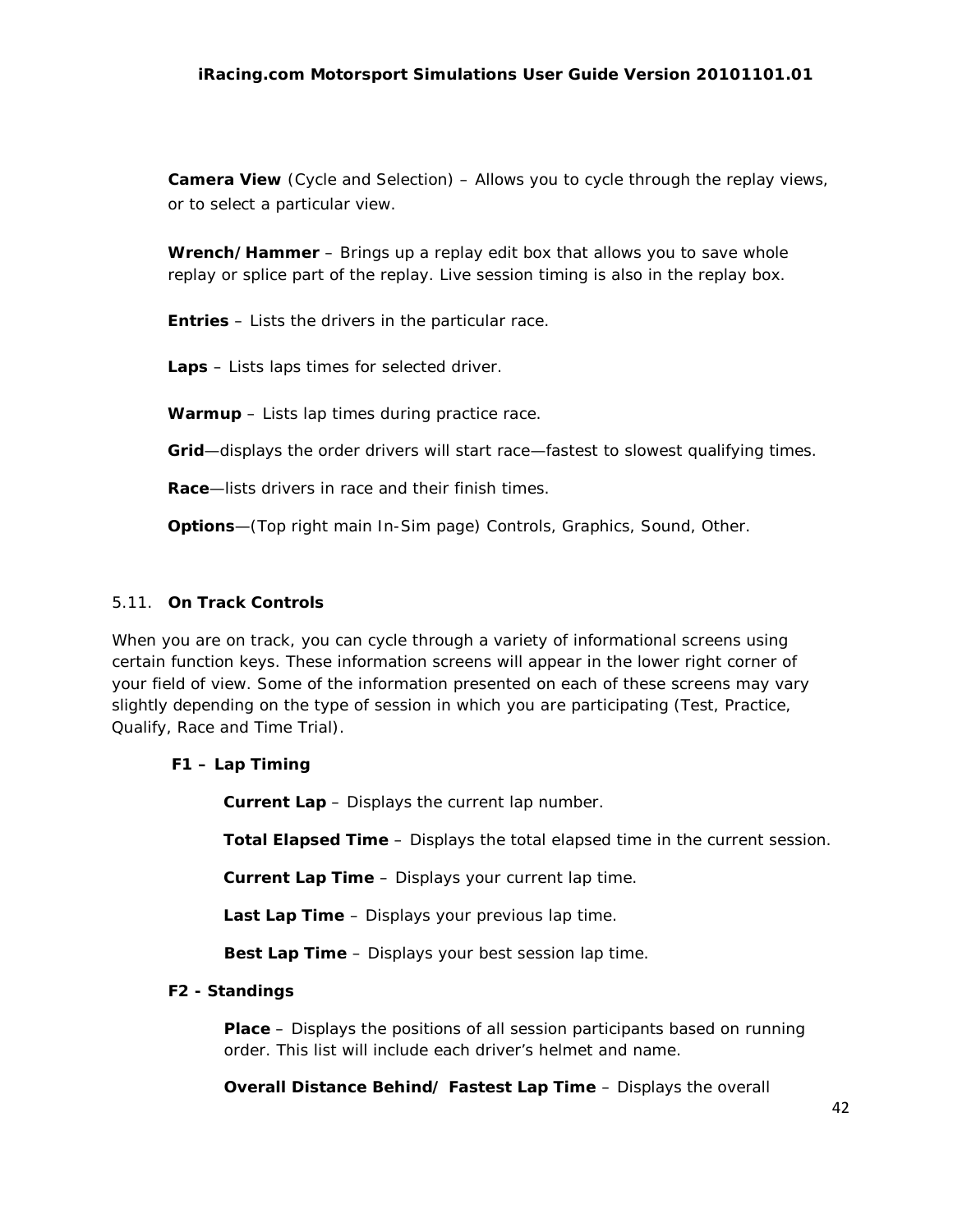distance behind the leader if in a race session, or in non-race sessions, the fastest overall lap time for each driver. The up/down arrow keys will allow you to view further up/down the standings.

## **F3** - **Relative**

**Place** – Displays the overall position of the drivers closest to you on the track, including their helmet and name.

**Distance Behind** – Displays the gap in seconds between you and a particular driver.

**Colors** – Your car and the Pace Car are shown in Gold. Cars on the same lap as you are listed in White. Cars that have lapped or are lapping you are shown in Red. Cars that you have lapped or are lapping you are shown in Blue. The up/down arrow keys will allow you to view further up/down the relative order display.

## **Additional F keys in Race, Qualifying and Time Trial sessions**.

#### **F4 - Fuel**

The fuel display allows you to specify the amount of fuel you wish to add. This differs from the garage fuel setting, which only sets the amount of fuel that will be in the tank when you get in the car. The pit display amount is simply added to the current level in the tank, stopping when the amount requested has been added or the tank is full, whichever comes first.

The fuel display also shows the fuel remaining and an estimate of the number of laps remaining. The engine will likely start to starve before this reaches zero.The estimate is a running average, so it's best to check it at the same point each lap, as it varies from place to place.

The amount to add will automatically be set to max fuel once you leave pit road, and the checkbox is checked. That way, nothing needs to be done in order to refuel on your next stop. If you don't want to refuel, you will need to either lower the amount to add, or clear the checkbox.

#### **F5 – Tires**

The tire pressure that is adjusted on the pit display is the cold pressure, just as in the garage. You may ask for a tire pressure change only, not a tire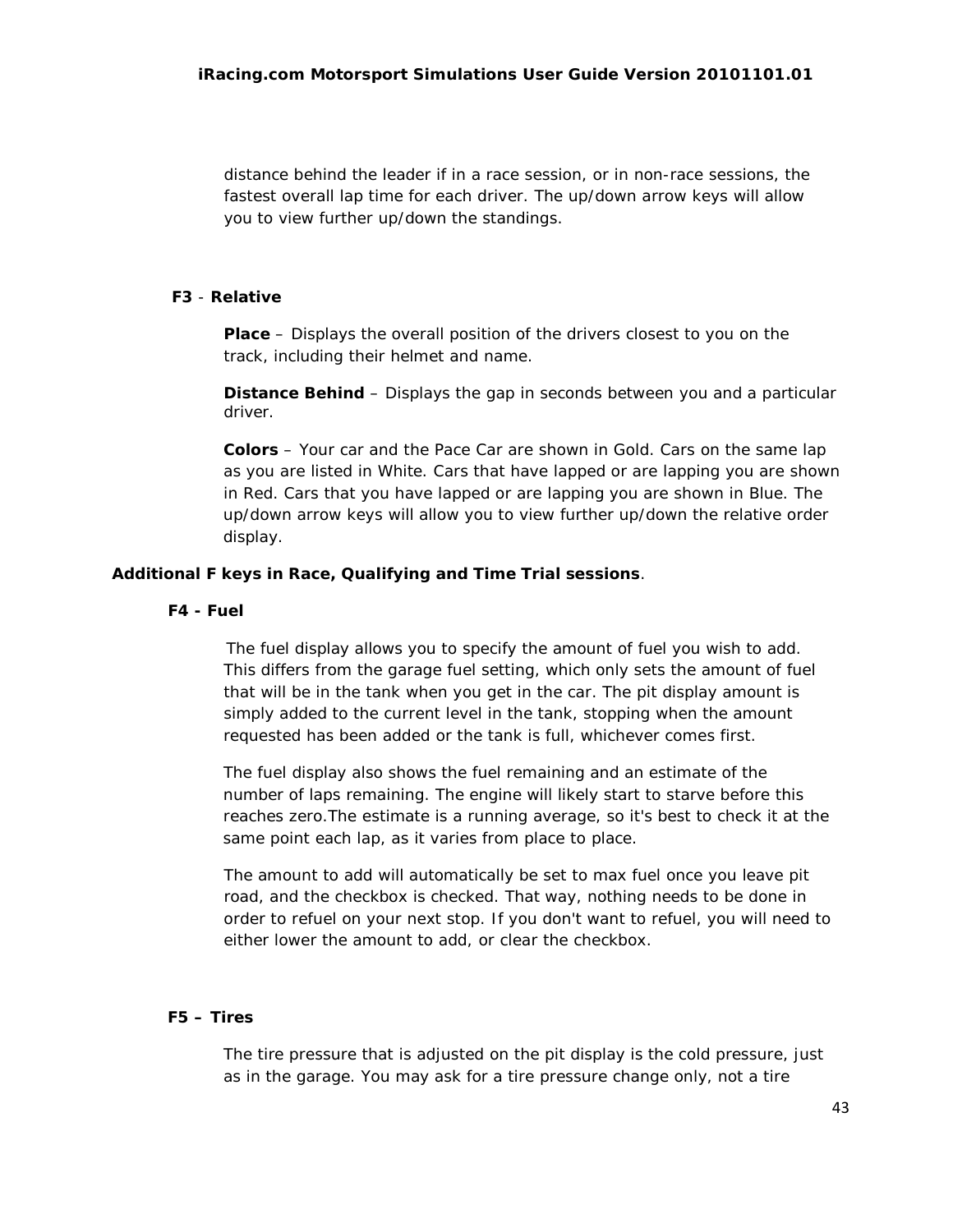change, by changing the requested cold pressure and clearing the checkbox.

The change tire checkbox is automatically checked for all four tires once you leave pit road. This way, your tires will be changed automatically on your next stop. If you don't want to change tires (or don't want to change a specific tire), you must clear the checkbox for each tire you do not want to change.

## **F6 – Tire Info**

Displays each inside, middle and outside tire temp for the last set of tires taken off the car. Also shows the wear percentage of each tire. Take note: These are not readings from the current set of tires on the car.

## **F7 – Pit Stop Adjustments**

Allows a chassis setting to be adjusted on a pit stop. What type of specific adjustment varies depending on the car. This can be set while on track but these adjustments are only made on the pit stop.

## **F8 - In-car Adjustments**

This allows the driver to adjust chassis settings while on track. Unlike pit stop adjustments, these changes take effect immediately. The type of adjustments allowed vary depending on the car.

## **F-9 – Mirror Adjustment**

Right and left side mirror adjustment of the yaw and pitch of cockpit mirrors.

## 5.12 **Splits / Deltas**

Sector split times and deltas are available for use as a driving training and improvement tool. In the driving screen, use the Tab key to cycle comparison modes.

This mechanism is intended to be a driver learning aid to help you figure out how to drive more consistently and faster. As such, it's purely "client side" and has no communication of any kind with anyone else. It has nothing to do with race control or scoring. You won't be able to see anyone else's splits or deltas. Think of it as running a timing box on the dash of your car while you're out on track.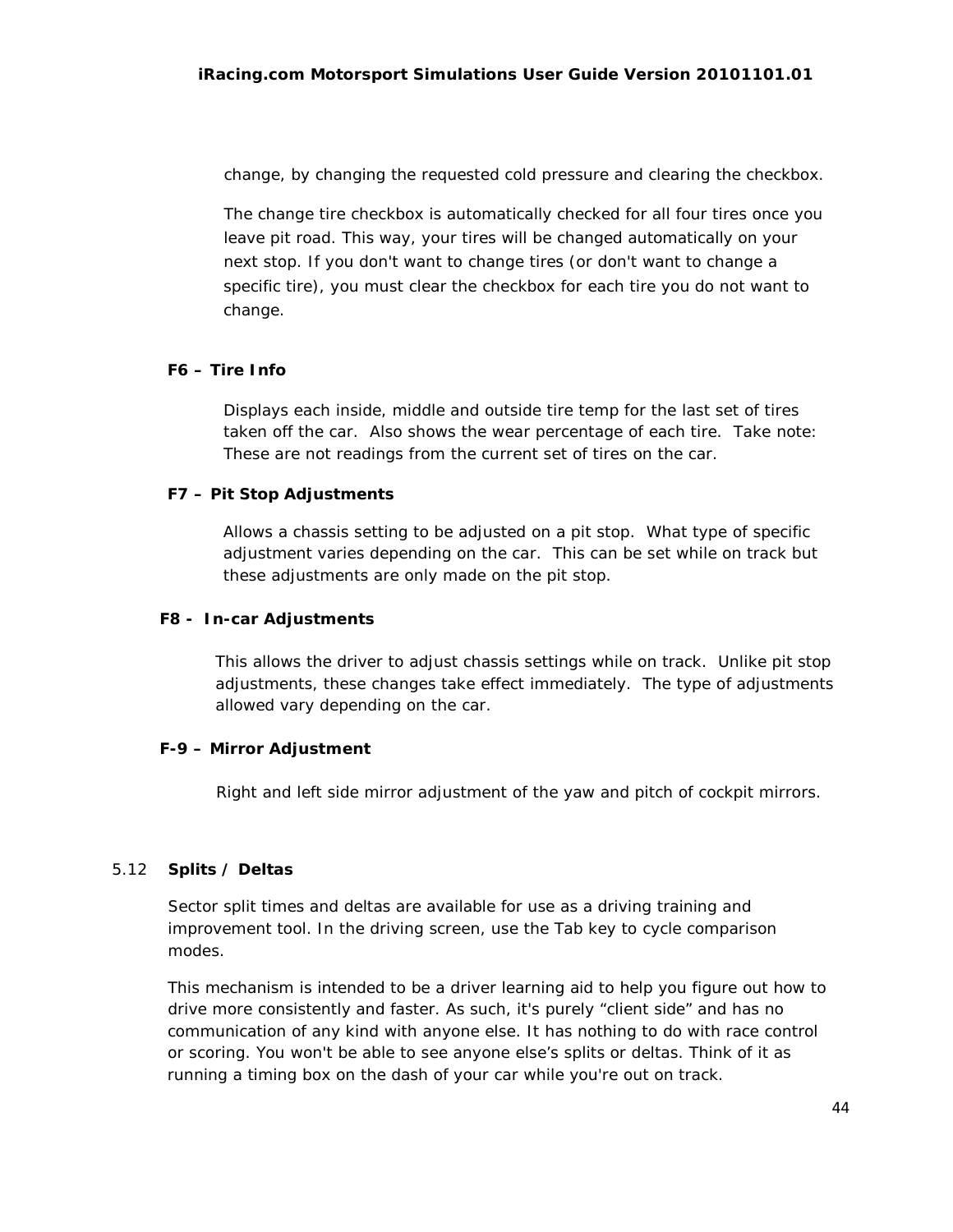A track is divided into multiple sectors. The Split/Delta system keeps track of your best efforts through each sector. If you do anything in a sector that is "bad", such as gathering any kind of incident point, triggering a gained time, or spinning, or driving backwards, or whatever, then that sector is marked as not being valid (or might even be completely thrown out!). When a sector or lap is considered invalid it will show a  $*$  in front of the sector or lap time. This is actually a more strict check than how race control keeps track of best laps of a session, so you may sometimes see your event results reporting a faster fast lap than the Split/Delta tool recorded.

All ovals have a single split at the half way point, giving two sectors. Road courses have split points defined in places where it makes sense - a few corners followed by a straight - so that each independent element off the track can be separated for analysis.

# *Currently the system has 7 display modes that you can cycle through with the Tab key:*

**1- No display**. But it is still quietly storing all your information in the background anyway.

**2- Versus your Overall Best Lap**. The Delta compares against the best ever lap you have ever driven. If you have not yet completed a best lap, it will compare against the optimal sectors that you have registered so far.

**3- Versus your Overall Optimal Lap**. The Delta compares against the best sectors you have ever driven combined together, representing your current "perfect" lap.

**4- Versus your Overall Optimal Sectors**. The Delta compares against the best sectors you have ever driven, but the Delta resets to zero at the beginning of every sector.

**5- Versus your Session Best Lap**. The Delta compares against the best lap you have ever driven. If you have not yet completed a best lap, it will compare against the optimal sectors that you have registered so far.

**6- Versus your Session Optimal Lap**. The Delta compares against the best sectors you have ever driven in this session combined together, representing your current "perfect" lap of this session.

**7- Versus your Session Optimal Sectors**. The Delta compares against the best sectors you have ever driven in this session, but the Delta resets to zero at the beginning of every sector.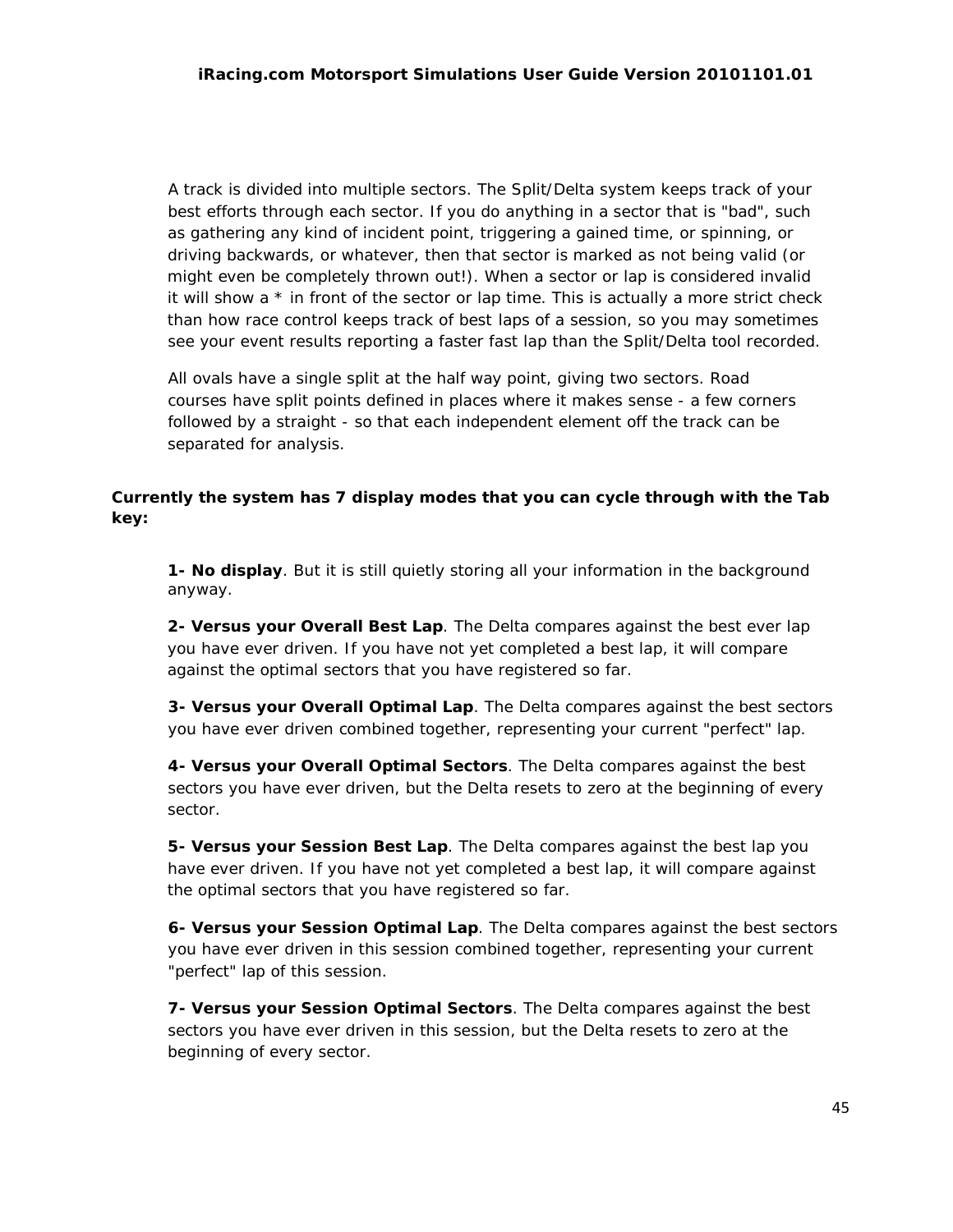On the Replay screen there is a small "Splits" tab in the lower right. Opening this tab will give an overview of your current splits for this car and track combination. You can view either your overall or session optimal and best split and lap times. You can click on an optimal sector or the optimal lap or best lap to select that item, then use the Clear or Replace buttons to clear the selected item, or replace the selected item with sectors or laps. Eg: you can clear your overall optimal lap, or replace your overall optimal lap with your session optimal lap or overall best lap.

# 6 **iRacing World.com**

iRacing World is a social networking site for the iRacing community. Members can blog, post pictures and videos, and comment on other members pages. iRacing World is viewable for both members and non-members alike.

# 6.1 **Home Page**

The Home Page is where you will see the most recent activity in iRacing World. It contains recent photos, videos and the names of members who have recently registered.

## 6.2 **My Home**

This is your personal page that contains links for you to add photos, blog posts, video, audio etc. Your new messages will also appear on this page. There is a news section that tracks members' activity. You can see sub links under the My Home menu that you can go view and edit your profile. Editing your profile is the key to sharing info about yourself and your racing experiences.

## 6.3 **Videos**

Members can view all videos that have been uploaded from the video page. In the menu bar you will see links that rate them: most recent, highest rated, most viewed and top favorites.

## 6.4 **Audio**

Just like the video page, members can listen to audio tracks that have been uploaded to this page. They are also rated the same way in the top menu bar.

# 6.5 **Photos**

Members can share photos to be viewed here. The photo description indicates who posted the photo, how recently it was uploaded and how many people have viewed the photo.